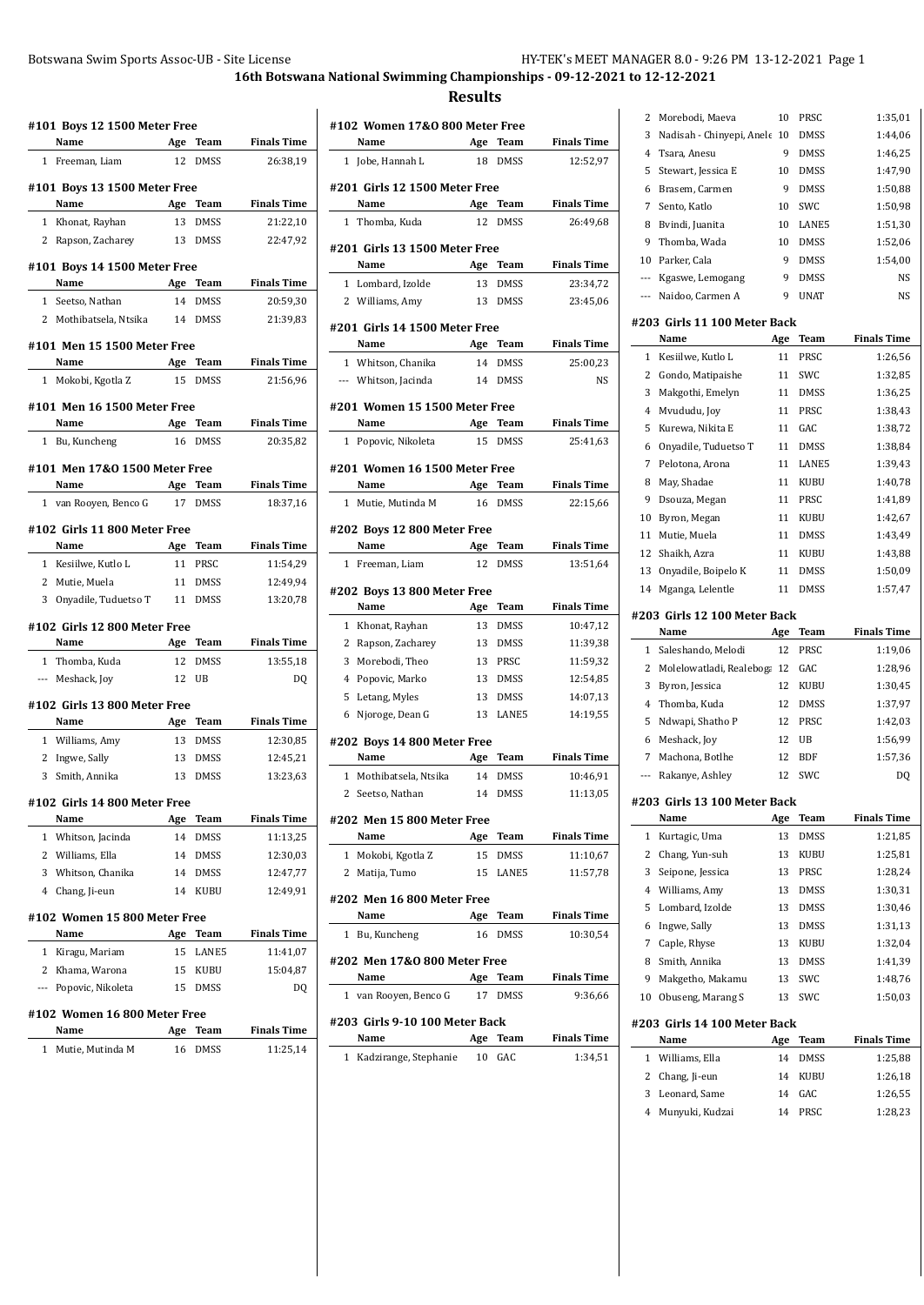.<br>جا دره

 $\overline{a}$ 

 $\overline{a}$ 

 $\overline{a}$ 

 $\overline{a}$ 

 $\overline{a}$ 

 $\overline{a}$ 

 $\overline{a}$ 

 $\overline{a}$ 

|              | Botswana Swim Sports Assoc-UB - Site License |          |                     |                    |
|--------------|----------------------------------------------|----------|---------------------|--------------------|
|              |                                              |          |                     | 16th Botswa        |
|              | (#203 Girls 14 100 Meter Back)               |          |                     |                    |
| 5            | Whitson, Chanika                             | 14       | DMSS                | 1:28,30            |
| 6            | Williams, Kiera                              | 14       | DMSS                | 1:31,12            |
| 7            | Gaboeletswe, Lelentle                        | 14       | GAC                 | 1:36,92            |
| 8            | Seetso, Refilwe                              | 14       | BDF                 | 1:54,48            |
| 9            | Gabaratane, Abale                            | 14       | PRSC                | 1:57,99            |
| ---          | Tele, Phoebe                                 | 14       | <b>DMSS</b>         | <b>NS</b>          |
|              | #203 Women 15 100 Meter Back                 |          |                     |                    |
|              | Name                                         | Age      | Team                | <b>Finals Time</b> |
| $\mathbf{1}$ | Kiragu, Mariam                               | 15       | LANE5               | 1:20,40            |
| 2            | Saleshando, Oratile                          | 15       | PRSC                | 1:26,93            |
| 3            | Muzila, Lelani B                             | 15       | <b>DMSS</b>         | 1:35,24            |
| 4            | Macheng, Khethiwe                            | 15       | LANE5               | 1:39,82            |
| 5            | Munyuki, Thobeka A                           | 15       | PRSC                | 1:40,63            |
| 6            | Williams, Jade                               | 15       | DMSS                | 1:42,21            |
| 7            | Charles, Isabelle                            | 15       | <b>DMSS</b>         | 2:05,09            |
|              | #203 Women 16 100 Meter Back                 |          |                     |                    |
|              | Name                                         | Age      | <b>Team</b>         | <b>Finals Time</b> |
| $\mathbf{1}$ | Mutie, Mutinda M                             | 16       | <b>DMSS</b>         | 1:20,63            |
| 2            | Judd, Samantha                               | 16       | KUBU                | 1:27,70            |
| 3            | Molelowatladi, Reneilwe                      | 16       | GAC                 | 1:37,12            |
|              |                                              |          |                     |                    |
|              | #203 Women 17&0 100 Meter Back               |          |                     |                    |
|              | Name                                         | Age      | Team                | <b>Finals Time</b> |
| 1            | Hughes, Naya L                               | 17       | <b>DMSS</b>         | 1:09,37            |
| 2            | Jobe, Hannah L                               | 18       | DMSS                | 1:24,55            |
| ---          | Gondo, Ruvarashe                             | 19       | SWC                 | NS                 |
|              | #204 Boys 9-10 100 Meter Back                |          |                     |                    |
|              | Name                                         | Age      | Team                | <b>Finals Time</b> |
|              | 1 Bakwena, Leruo J                           | 10       | PRSC                | 1:33,45            |
|              | 2 Ramakoloi, Entle T                         | 9        | PRSC                | 1:45,59            |
| 3            | Nortie, Heinrich                             | 9        | <b>DMSS</b>         | 1:47,00            |
| 4            | Lombard, Quan Rene                           | 9        | <b>DMSS</b>         | 1:52,46            |
| 5            | Seokamo, Kitso                               | 10       | PRSC                | 1:52,54            |
| 6            | Montshiwa, Katlo L                           | 10       | <b>DMSS</b>         | 1:55,26            |
| 7            | Troanski, Vihren                             | 9        | DMSS                | 1:58,14            |
| 8            | Moroka, Mokgosi M                            | 9        | <b>DMSS</b>         | 2:02,61            |
| 9            | Seetso, Kago                                 | 10       | <b>BDF</b>          | 2:07,77            |
| ---          | Molefe, Leago                                | 10       | LANE5               | DQ                 |
| ---          | Molelowatladi, Kagiso M                      | 10       | GAC                 | DQ                 |
| ---<br>---   | Ferguson, Theo<br>Mosiakgabo, Kutlwano       | 10<br>10 | <b>DMSS</b><br>DMSS | NS<br>NS           |
|              |                                              |          |                     |                    |
|              | #204 Boys 11 100 Meter Back<br>Name          | Age      | Team                | <b>Finals Time</b> |
| 1            | Caple, Preston                               | 11       | KUBU                | 1:20,06            |
| 2            | Joseph, Thabang L                            | 11       | LANE5               | 1:31,17            |
| 3            | Modirelabangwe, Tema                         | 11       | LANE5               | 1:37,70            |

## **#204 Boys 12 100 Meter Back Name Age Team Finals Time** 1 Sento, Leruo 12 SWC 1:26,59

| 12 KUBU | 2 Donnel, Tobias   | 12 GAC | 1:28,18 |
|---------|--------------------|--------|---------|
|         | 3 Khango, Letshego |        | 1:32,72 |

|              |                              | Results |             |                    |
|--------------|------------------------------|---------|-------------|--------------------|
| 4            | Freeman, Liam                | 12      | DMSS        | 1:37,02            |
| ---          | Mokgadi, Thuto               | 12      | <b>BDF</b>  | DQ                 |
| ---          | Tichivangani, Terarai J      | 12      | <b>UNAT</b> | NS                 |
|              | #204 Boys 13 100 Meter Back  |         |             |                    |
|              | Name                         | Age     | Team        | <b>Finals Time</b> |
| 1            | Modirelabangwe, Legakw       | 13      | LANE5       | 1:21,64            |
| 2            | Bandy, James                 | 13      | KUBU        | 1:22,00            |
| 3            | Arthey, Matthew A            | 13      | DMSS        | 1:29,14            |
| 4            | Matenge, Larona              | 13      | <b>BDF</b>  | 1:29,72            |
| 5            | Morebodi, Theo               | 13      | PRSC        | 1:31,41            |
| 6            | Montshiwa, Thero L           | 13      | DMSS        | 1:34,60            |
| 7            | Letang, Myles                | 13      | DMSS        | 1:37,56            |
| 8            | Mosiakgabo, Katlego          | 13      | DMSS        | 1:55,02            |
| 9            | Dzingai, Botlhe              | 13      | LANE5       | 2:00,94            |
| ---          | Rapson, Zacharey             | 13      | <b>DMSS</b> | DQ                 |
|              | #204 Boys 14 100 Meter Back  |         |             |                    |
|              | Name                         | Age     | Team        | <b>Finals Time</b> |
| $\mathbf{1}$ | Seetso, Nathan               | 14      | DMSS        | 1:08,85            |
| 2            | Mothibatsela, Ntsika         | 14      | DMSS        | 1:14,34            |
| 3            | Mutie, Kilonzi               | 14      | <b>DMSS</b> | 1:26,70            |
|              | 4 Moalosi, Teo               | 14      | SWC         | 1:31,56            |
| 5            | David, Cody                  | 14      | <b>KUBU</b> | 1:41,24            |
| ---          | Keitsile, Gaamangwe J        | 14      | PRSC        | <b>NS</b>          |
|              | #204 Men 15 100 Meter Back   |         |             |                    |
|              | Name                         | Age     | Team        | <b>Finals Time</b> |
| 1            | Matthews, Mmusi              | 15      | DMSS        | 1:07,71            |
|              | 2 Garmroudi, Yusurf          | 15      | LANE5       | 1:18,96            |
| 3            | Ndwapi, Mpapho               | 15      | PRSC        | 1:21,96            |
| 4            | Setshogo, Lebone             | 15      | DMSS        | 1:35,37            |
|              | #204 Men 16 100 Meter Back   |         |             |                    |
|              | Name                         | Age     | Team        | <b>Finals Time</b> |
| 1            | Molefe, Lerako               | 16      | LANE5       | 1:16,42            |
| 2            | Seetso, Thabang              | 16      | <b>BDF</b>  | 1:19,46            |
| 3            | Raditladi, Lungile           | 16      | LANE5       | 1:27,27            |
| 4            | Motlhabane, Aobakwe P        | 16      | PRSC        | 1:38,13            |
|              | #204 Men 17&0 100 Meter Back |         |             |                    |
|              | Name                         | Age     | Team        | <b>Finals Time</b> |
| 1            | Rouse, Brandon               | 18      | GAC         | 1:05,93            |
| 2            | Sethi, Reyhaan               | 17      | DMSS        | 1:11,61            |
| 3            | Sebikiri, Maemo T            | 22      | LANE5       | 1:15,19            |
| 4            | Kaposambo, Boyboy T          | 23      | UB          | 1:45,70            |
| 5            | Seitei, Emmanuel K           | 20      | UB          | 3:00,28            |
| ---          | Gondo, Takundanashe          | 17      | SWC         | NS                 |
|              | #301  Girls 11 400 Meter IM  |         |             |                    |
|              | Name                         | Age     | Team        | <b>Finals Time</b> |
| 1            | Mutie, Muela                 | 11      | DMSS        | 7:31,03            |
|              | #301  Girls 12 400 Meter IM  |         |             |                    |
|              | Name                         | Age     | Team        | <b>Finals Time</b> |
|              | Thomba, Kuda                 | 12      | DMSS        | DQ                 |
|              | #301  Girls 13 400 Meter IM  |         |             |                    |
|              | Name                         | Age     | Team        | <b>Finals Time</b> |
| 1            | Ingwe, Sally                 | 13      | DMSS        | 7:07,31            |

| 2                        | Lombard, Izolde                        | 13      | DMSS                | 7:16,00            |
|--------------------------|----------------------------------------|---------|---------------------|--------------------|
|                          |                                        |         |                     |                    |
|                          | #301 Girls 14 400 Meter IM             |         |                     |                    |
|                          | Name                                   | Age     | Team                | <b>Finals Time</b> |
| $---$                    | Williams, Ella                         | 14      | DMSS                | DQ                 |
|                          | #301 Women 16 400 Meter IM             |         |                     |                    |
|                          | Name                                   | Age     | Team                | <b>Finals Time</b> |
| $\mathbf{1}$             | Mutie, Mutinda M                       | 16      | DMSS                | 6:03,12            |
|                          |                                        |         |                     |                    |
|                          | #302 Boys 13 400 Meter IM              |         |                     |                    |
|                          | Name                                   | Age     | Team                | <b>Finals Time</b> |
|                          | 1 Rapson, Zacharey                     | 13      | DMSS                | 7:00,28            |
| $\overline{2}$           | Njoroge, Dean G                        | 13      | LANE5               | 8:13,68            |
|                          | --- Popovic, Marko                     | 13      | DMSS                | DNF                |
|                          | #302 Boys 14 400 Meter IM              |         |                     |                    |
|                          | Name                                   | Age     | Team                | <b>Finals Time</b> |
| $\mathbf{1}$             | Sethi, Khalil                          | 14      | DMSS                | 6:29,85            |
|                          | --- Seetso, Nathan                     | 14      | DMSS                | <b>NS</b>          |
|                          |                                        |         |                     |                    |
|                          | #302 Men 15 400 Meter IM               |         |                     |                    |
|                          | Name                                   | Age     | Team                | <b>Finals Time</b> |
| $\mathbf{1}$             | Garmroudi, Yusurf                      | 15      | LANE5               | 6:01,62            |
| $---$                    | Mokobi, Kgotla Z                       | 15      | DMSS                | DQ                 |
|                          | #302 Men 16 400 Meter IM               |         |                     |                    |
|                          | Name                                   | Age     | Team                | <b>Finals Time</b> |
| ---                      | Bu, Kuncheng                           | 16      | <b>DMSS</b>         | DQ                 |
|                          |                                        |         |                     |                    |
|                          | #302 Men 17&0 400 Meter IM             |         |                     |                    |
|                          |                                        |         |                     | <b>Finals Time</b> |
|                          | Name                                   | Age     | Team                |                    |
| $\mathbf{1}$             | van Rooyen, Benco G                    | 17      | DMSS                | 5:34,06            |
| $\overline{2}$           | Sethi, Reyhaan                         | 17      | DMSS                | 5:40,25            |
|                          | --- Makepe, Tokelo                     | 20      | DMSS                | <b>NS</b>          |
|                          | #303 Girls 10&U 50 Meter Fly           |         |                     |                    |
|                          | Name                                   | Age     | Team                | <b>Finals Time</b> |
| 1                        | Bvindi, Juanita                        | 10      | LANE5               | 43,82              |
| $\overline{2}$           | Morebodi, Maeva                        | 10      | PRSC                | 46,04              |
| 3                        | Stewart, Jessica E                     | 10      | <b>DMSS</b>         | 48,88              |
| 4                        | Chilisa, Jade                          | 8       | <b>DMSS</b>         | 49,28              |
| 5                        | Brasem, Carmen                         | 9       | <b>DMSS</b>         | 54,08              |
| 6                        | Thomba, Wada                           | 10      | DMSS                |                    |
| 7                        | Tsara, Anesu                           | 9       | <b>DMSS</b>         | 55,86<br>55,88     |
| 8                        |                                        | 8       | LANE5               | 1:08,29            |
| 9                        | Sohoni, Aahana<br>Trendafilova, Sophia | 9       | DMSS                | 1:08,48            |
| 10                       | Moremong, Sejo                         | 9       | <b>DMSS</b>         | 1:08,92            |
|                          |                                        |         |                     |                    |
| 11<br>12                 | Segaetsho, Seratwa S<br>Tsara, Tasima  | 10<br>7 | UB                  | 1:19,10            |
| 13                       | Ohiaeri, Asa                           | 9       | <b>DMSS</b><br>DMSS | 1:19,90            |
| $\overline{\phantom{a}}$ |                                        |         |                     | 1:29,98            |
| $\overline{\phantom{a}}$ | Nadisah - Chinyepi, Anele              | 10<br>9 | DMSS                | DQ                 |
| $---$                    | Parker, Cala                           |         | DMSS                | DQ                 |
|                          | Kadzirange, Stephanie                  | 10      | GAC                 | DQ                 |
|                          | #303 Girls 11 50 Meter Fly             |         |                     |                    |
|                          | Name                                   | Age     | Team                | <b>Finals Time</b> |
| 1                        | Kesiilwe, Kutlo L                      | 11      | PRSC                | 36,90              |
| 2                        | Mvududu, Joy                           | 11      | PRSC                | 37,24              |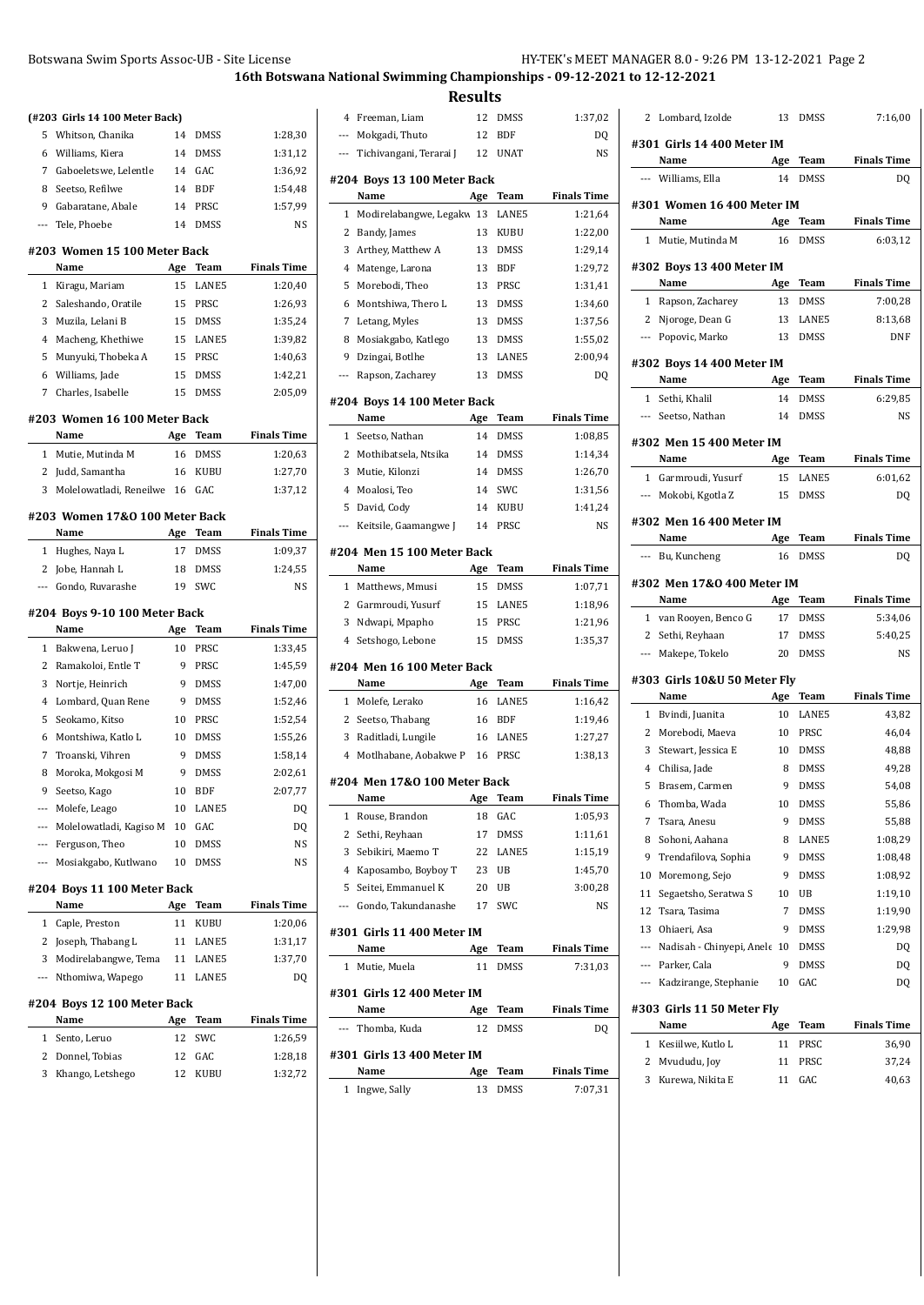|       | Botswana Swim Sports Assoc-UB - Site License |           |              |                    |
|-------|----------------------------------------------|-----------|--------------|--------------------|
|       |                                              |           |              | 16th Botswa        |
|       |                                              |           |              |                    |
|       | (#303 Girls 11 50 Meter Fly)                 |           |              |                    |
| 4     | Dsouza, Megan                                | 11        | PRSC         | 41,54              |
| 5     | Byron, Megan                                 | 11        | KUBU         | 41,91              |
| 6     | Mutie, Muela                                 | 11        | <b>DMSS</b>  | 45,46              |
| 7     | Gaboeletswe, Amantle                         | 11        | GAC          | 46,09              |
| 8     | Pelotona, Arona                              | 11        | LANE5        | 46,17              |
| 9     | Onyadile, Tuduetso T                         | 11        | <b>DMSS</b>  | 48,23              |
| 10    | May, Shadae                                  | 11        | KUBU         | 56,51              |
| 11    | Onyadile, Boipelo K                          | 11        | <b>DMSS</b>  | 56,95              |
| 12    | Mganga, Lelentle                             | 11        | <b>DMSS</b>  | 1:03,00            |
| $---$ | Gondo, Matipaishe                            | 11        | SWC          | DQ                 |
|       | #303 Girls 12 50 Meter Fly                   |           |              |                    |
|       | Name                                         | Age       | Team         | <b>Finals Time</b> |
| 1     | Saleshando, Melodi                           | 12        | PRSC         | 34,64              |
| 2     | Byron, Jessica                               | 12        | KUBU         | 38,08              |
| 3     | Molelowatladi, Realeboga                     | 12        | GAC          | 38,39              |
| 4     | Machona, Botlhe                              | 12        | <b>BDF</b>   | 45,48              |
| 5     | Ndwapi, Shatho P                             | 12        | PRSC         | 46,56              |
| 6     | Rakanye, Ashley                              | 12        | <b>SWC</b>   | 46,64              |
| 7     | Mosetlhi, Ayana                              | 12        | GAC          | 53,52              |
| ---   | Dobah, Aisha                                 | 12        | KUBU         | DQ                 |
|       | #303 Girls 13 50 Meter Fly                   |           |              |                    |
|       | Name                                         | Age       | Team         | <b>Finals Time</b> |
| 1     | Kurtagic, Uma                                | 13        | DMSS         | 36,92              |
| 2     | Williams, Amy                                | 13        | DMSS         | 37,94              |
| 3     | Chang, Yun-suh                               | 13        | KUBU         | 38,43              |
| 4     | Seipone, Jessica                             | 13        | PRSC         | 40,02              |
| 5     | Ingwe, Sally                                 | 13        | <b>DMSS</b>  | 41,56              |
| 6     | Makgetho, Makamu                             | 13        | SWC          | 44,76              |
| 7     | Obuseng, Marang S                            | 13        | SWC          | 48,01              |
| 8     | Smith, Annika                                | 13        | <b>DMSS</b>  | 48,64              |
|       | #303 Girls 14 50 Meter Fly                   |           |              |                    |
|       | Name                                         | Age       | Team         | <b>Finals Time</b> |
| 1     | Chang, Ji-eun                                | 14        | KUBU         | 35,49              |
| 2     | Munyuki, Kudzai                              | 14        | PRSC         | 37,76              |
| 3     | Williams, Ella                               | 14        | DMSS         | 38,00              |
| 4     | Leonard, Same                                | 14        | GAC          | 38,46              |
| 5     | Gaboeletswe, Lelentle                        | 14        | GAC          | 38,76              |
| 6     | Williams, Kiera                              | 14        | <b>DMSS</b>  | 44,04              |
| 7     | Seetso, Refilwe                              | 14        | BDF          | 54,14              |
| 8     | Gabaratane, Abale                            | 14        | PRSC         | 58,96              |
| ---   | Harry, Kyra                                  | 14        | LANE5        | NS                 |
|       |                                              |           |              |                    |
|       | #303 Women 15 50 Meter Fly<br>Name           |           | Team         | <b>Finals Time</b> |
| 1     | Saleshando, Oratile                          | Age<br>15 | PRSC         | 37,05              |
|       |                                              |           |              |                    |
| 2     | Munyuki, Thobeka A                           | 15        | PRSC         | 42,38              |
| 3     | Khama, Warona                                | 15        | KUBU         | 42,58              |
| 4     | Muzila, Lelani B                             | 15        | <b>DMSS</b>  | 43,56              |
| 5     | Macheng, Khethiwe                            | 15        | LANE5        | 44,73              |
| 6     | Elias, Katlego                               | 15        | <b>UNATP</b> | 46,88              |
| 7     | Charles, Isabelle                            | 15        | DMSS         | 49,29              |
| 8     | Williams, Jade                               | 15        | DMSS         | 52,19              |
| 9     | Khango, Thobo                                | 15        | KUBU         | 53,76              |
|       |                                              |           |              |                    |
|       |                                              |           |              |                    |

|                | #303 Women 16 50 Meter Fly   |     |             |                                                                                                                                                                                                                                |
|----------------|------------------------------|-----|-------------|--------------------------------------------------------------------------------------------------------------------------------------------------------------------------------------------------------------------------------|
|                | Name                         | Age | Team        | <b>Finals Time</b>                                                                                                                                                                                                             |
| $\mathbf{1}$   | Mutie, Mutinda M             | 16  | DMSS        | 33,21                                                                                                                                                                                                                          |
| 2              | Judd, Samantha               | 16  | KUBU        | 37,83                                                                                                                                                                                                                          |
| 3              | Molelowatladi, Reneilwe      | 16  | GAC         | 40,77                                                                                                                                                                                                                          |
|                | #303 Women 17&0 50 Meter Fly |     |             |                                                                                                                                                                                                                                |
|                | Name                         | Age | Team        | <b>Finals Time</b>                                                                                                                                                                                                             |
| 1              | Hughes, Naya L               | 17  | <b>DMSS</b> | 33,37                                                                                                                                                                                                                          |
| 2              | Jobe, Hannah L               | 18  | <b>DMSS</b> | 37,11                                                                                                                                                                                                                          |
| ---            | Gondo, Ruvarashe             | 19  | SWC         | NS                                                                                                                                                                                                                             |
|                | #304 Boys 10&U 50 Meter Fly  |     |             |                                                                                                                                                                                                                                |
|                | Name                         | Age | <b>Team</b> | <b>Finals Time</b>                                                                                                                                                                                                             |
| 1              | Kurewa, Joash                | 9   | GAC         | 41,51                                                                                                                                                                                                                          |
| 2              | Bakwena, Leruo J             | 10  | PRSC        | 41,89                                                                                                                                                                                                                          |
| 3              | Molelowatladi, Kagiso M      | 10  | GAC         | 46,57                                                                                                                                                                                                                          |
| 4              | Molefe, Leago                | 10  | LANE5       | 46,70                                                                                                                                                                                                                          |
| 5              | Montshiwa, Katlo L           | 10  | <b>DMSS</b> | 51,18                                                                                                                                                                                                                          |
| 6              | Lekgetho, Remmogo            | 10  | KUBU        | 51,72                                                                                                                                                                                                                          |
| 7              | Troanski, Vihren             | 9   | <b>DMSS</b> | 53,66                                                                                                                                                                                                                          |
| 8              | Moroka, Mokgosi M            | 9   | <b>DMSS</b> | 54,20                                                                                                                                                                                                                          |
| 9              | Ramakoloi, Entle T           | 9   | PRSC        | 57,38                                                                                                                                                                                                                          |
| 10             | Mosiakgabo, Kutlwano         | 10  | <b>DMSS</b> | 1:01,77                                                                                                                                                                                                                        |
| 11             | Seetso, Kago                 | 10  | <b>BDF</b>  | 1:04,40                                                                                                                                                                                                                        |
| 12             | Lombard, Quan Rene           | 9   | <b>DMSS</b> | 1:06,65                                                                                                                                                                                                                        |
| $---$          | Nortje, Heinrich             | 9   | DMSS        | DQ                                                                                                                                                                                                                             |
| ---            | Seokamo, Kitso               | 10  | PRSC        | DQ                                                                                                                                                                                                                             |
|                | #304 Boys 11 50 Meter Fly    |     |             |                                                                                                                                                                                                                                |
|                | Name                         | Age | Team        | <b>Finals Time</b>                                                                                                                                                                                                             |
| $\mathbf{1}$   | Modirelabangwe, Tema         | 11  | LANE5       | 35,52                                                                                                                                                                                                                          |
|                |                              |     |             |                                                                                                                                                                                                                                |
| $\overline{c}$ | Caple, Preston               | 11  | KUBU        |                                                                                                                                                                                                                                |
| 3              | Nthomiwa, Wapego             | 11  | LANE5       |                                                                                                                                                                                                                                |
| 4              | Joseph, Thabang L            | 11  | LANE5       |                                                                                                                                                                                                                                |
| 5              | Ardern, Luther               | 11  | <b>KUBU</b> |                                                                                                                                                                                                                                |
|                | #304 Boys 12 50 Meter Fly    |     |             |                                                                                                                                                                                                                                |
|                | Name                         | Age | Team        |                                                                                                                                                                                                                                |
| 1              | Sento, Leruo                 | 12  | SWC         |                                                                                                                                                                                                                                |
| $\mathbf{z}$   | Donnel, Tobias               | 12  | GAC         |                                                                                                                                                                                                                                |
| 3              | Khango, Letshego             | 12  | KUBU        |                                                                                                                                                                                                                                |
| 4              | Freeman, Liam                | 12  | DMSS        |                                                                                                                                                                                                                                |
| 5              | Mokgadi, Thuto               | 12  | <b>BDF</b>  |                                                                                                                                                                                                                                |
| 6              | Segaetsho, Leungo L          | 12  | UB          |                                                                                                                                                                                                                                |
|                | #304 Boys 13 50 Meter Fly    |     |             |                                                                                                                                                                                                                                |
|                | Name                         | Age | Team        |                                                                                                                                                                                                                                |
| 1              | Modirelabangwe, Legakw 13    |     | LANE5       |                                                                                                                                                                                                                                |
| 2              | Khonat, Rayhan               | 13  | DMSS        |                                                                                                                                                                                                                                |
| 3              | Bandy, James                 | 13  | KUBU        |                                                                                                                                                                                                                                |
| 4              | Rapson, Zacharey             | 13  | DMSS        |                                                                                                                                                                                                                                |
| 5              | Popovic, Marko               | 13  | DMSS        |                                                                                                                                                                                                                                |
| 6              | Kadzirange, Tatenda          | 13  | GAC         |                                                                                                                                                                                                                                |
| 7              | Morebodi, Theo               | 13  | PRSC        |                                                                                                                                                                                                                                |
| 8              | Arthey, Matthew A            | 13  | DMSS        |                                                                                                                                                                                                                                |
| 9              | Gunda, Jason M               | 13  | KUBU        |                                                                                                                                                                                                                                |
| 10             | Montshiwa, Thero L           | 13  | DMSS        | 36,89<br>38,64<br>40,57<br>49,09<br><b>Finals Time</b><br>39,17<br>40,49<br>42,31<br>43,02<br>48,39<br>1:09,36<br><b>Finals Time</b><br>34,15<br>34,29<br>34,73<br>35,71<br>36,80<br>37,98<br>38,02<br>39,67<br>40,47<br>40,95 |

| 11                       | Hamilton, Cain                         | 13        | KUBU          | 49,11              |
|--------------------------|----------------------------------------|-----------|---------------|--------------------|
| 12                       | Njoroge, Dean G                        | 13        | LANE5         | 55,28              |
| $\overline{\phantom{a}}$ | Mosiakgabo, Katlego                    | 13        | <b>DMSS</b>   | DQ                 |
| $\overline{\phantom{a}}$ | Letang, Myles                          | 13        | DMSS          | NS                 |
|                          | #304 Boys 14 50 Meter Fly              |           |               |                    |
|                          | Name                                   | Age       | Team          | <b>Finals Time</b> |
| 1                        | Mothibatsela, Ntsika                   | 14        | DMSS          | 28,38              |
| 2                        | Sethi, Khalil                          | 14        | DMSS          | 33,78              |
| 3                        | Newman, Jack                           | 14        | GAC           | 34,77              |
| $\overline{4}$           | Moalosi, Teo                           | 14        | SWC           | 39,00              |
| ---                      | Mutie, Kilonzi                         | 14        | DMSS          | DQ                 |
| $---$                    | Keitsile, Gaamangwe J                  | 14        | PRSC          | NS                 |
| $\overline{\phantom{a}}$ | Seetso, Nathan                         | 14        | DMSS          | NS                 |
|                          |                                        |           |               |                    |
|                          | #304 Men 15 50 Meter Fly               |           |               |                    |
| 1                        | Name                                   | Age       | Team          | <b>Finals Time</b> |
|                          | Garmroudi, Yusurf                      | 15        | LANE5         | 28,75              |
| 2                        | Matthews, Mmusi                        | 15        | DMSS          | 28,89              |
| 3                        | Matija, Tumo                           | 15        | LANE5         | 30,13              |
| 4                        | Ndwapi, Mpapho                         | 15        | PRSC          | 32,86              |
| 5                        | Setshogo, Lebone                       | 15        | DMSS          | 43,84              |
| 6                        | Seleka, Loapi                          | 15        | DMSS          | 55,11              |
|                          | #304 Men 16 50 Meter Fly               |           |               |                    |
|                          | Name                                   | Age       | Team          | <b>Finals Time</b> |
| 1                        | Newman, Khumo                          | 16        | GAC           | 28,55              |
| 2                        | Seetso, Thabang                        | 16        | BDF           | 30,27              |
| 3                        | Raditladi, Lungile                     | 16        | LANE5         | 31,48              |
| 4                        | Bu, Kuncheng                           | 16        | DMSS          | 32,10              |
| 5                        | Molefe, Lerako                         | 16        | LANE5         | 32,12              |
| 6                        | Tumelo, Thatayaone                     | 16        | GAC           | 42,40              |
| 7                        | Motlhabane, Aobakwe P                  | 16        | PRSC          | 47,15              |
|                          |                                        |           |               |                    |
|                          |                                        |           |               |                    |
|                          | #304 Men 17&0 50 Meter Fly<br>Name     | Age       | Team          | Finals Time        |
| 1                        | Rouse, Brandon                         | 18        | GAC           | 28,92              |
| 2                        | Sebikiri, Maemo T                      | 22        | LANE5         | 29,91              |
| 3                        | Rai, Tejzoravar                        | 17        | <b>KUBU</b>   | 29,96              |
| 4                        | Ngorosha, Tatenda                      | 28        | LANE5         | 30,11              |
| 5                        | van Rooyen, Benco G                    | 17        | <b>DMSS</b>   | 30,63              |
|                          | 6 Sethi, Reyhaan                       | 17        | DMSS          | 31,65              |
| 7                        | Kgethe, Raphael                        | 19        | UB            | 40,24              |
| ---                      | Harry, Ethan                           | 18        | LANE5         | NS                 |
| $\overline{a}$           | Makepe, Tokelo                         | 20        | DMSS          | NS                 |
| $\cdots$                 | Gondo, Takundanashe                    | 17        | SWC           | NS                 |
| $\qquad \qquad -$        | Seitei, Emmanuel K                     | 20        | UB            | NS                 |
|                          |                                        |           |               |                    |
|                          | #305 Girls 10&U 100 Meter Free<br>Name |           |               | <b>Finals Time</b> |
| 1                        | Morebodi, Maeva                        | Age<br>10 | Team<br>PRSC  |                    |
| 2                        |                                        | 10        | GAC           | 1:20,32<br>1:24,27 |
| 3                        | Kadzirange, Stephanie<br>Tsara, Anesu  | 9         | <b>DMSS</b>   |                    |
|                          |                                        | 10        |               | 1:30,80            |
| 4                        | Nadisah - Chinyepi, Anele              |           | DMSS          | 1:31,43            |
| 5                        | Brasem, Carmen                         | 9         | DMSS          | 1:38,21            |
| 6                        | Stewart, Jessica E                     | 10        | DMSS          | 1:39,49            |
| 7<br>8                   | Sento, Katlo                           | 10        | SWC           | 1:40,36            |
| 9                        | Thomba, Wada<br>Bvindi, Juanita        | 10<br>10  | DMSS<br>LANE5 | 1:40,63<br>1:40,67 |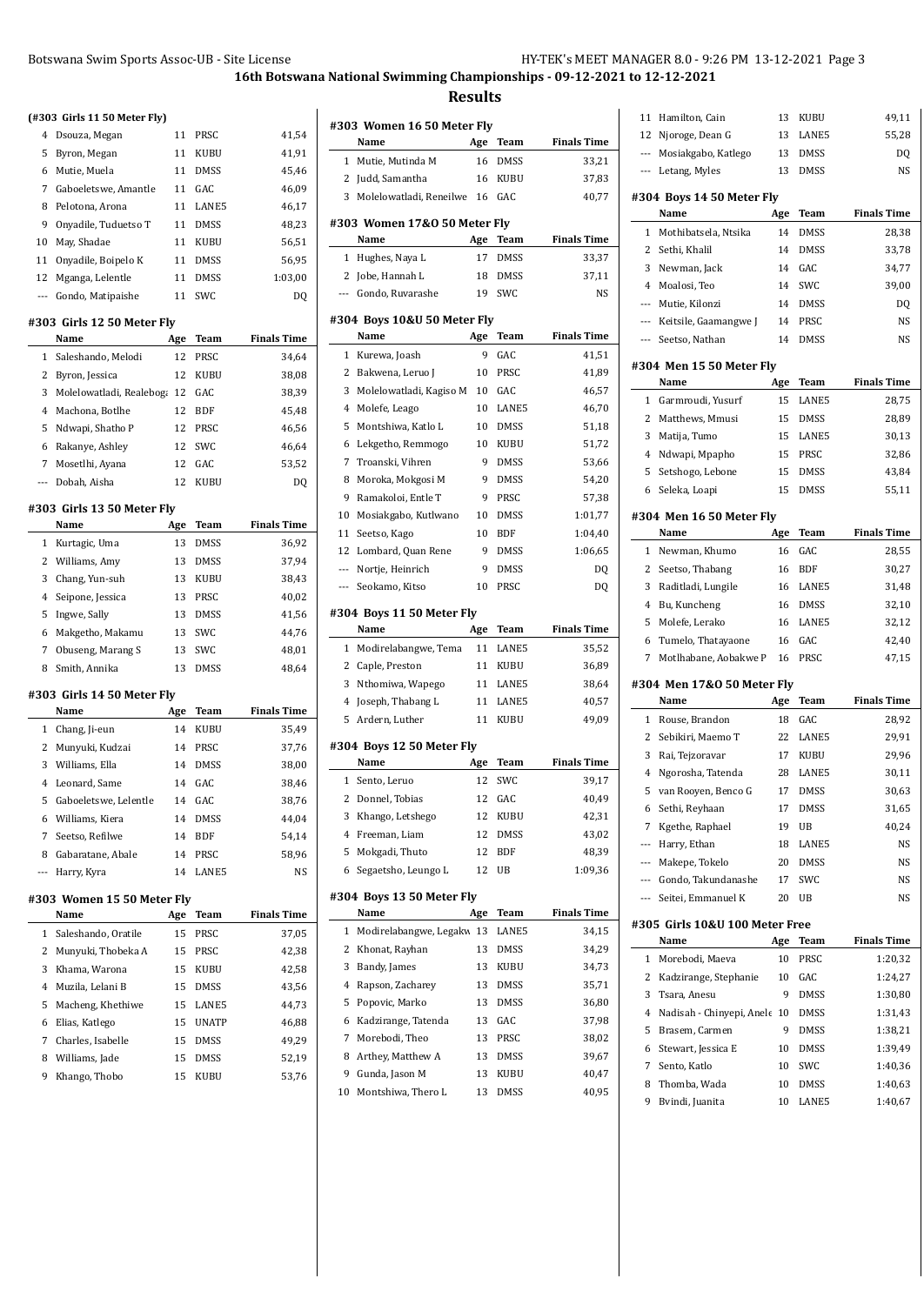# Botswana Swim Sports Assoc-UB - Site License

| HY-TEK's MEET MANAGER 8.0 - 9:26 PM 13-12-2021 Page 4 |
|-------------------------------------------------------|
|-------------------------------------------------------|

# **16th Botswana National Swimming Championships - 09-12-2021 to 12-12-2021**

|       | (#305 Girls 10&U 100 Meter Free) |           |             |                    |
|-------|----------------------------------|-----------|-------------|--------------------|
| 10    | Parker, Cala                     | 9         | DMSS        | 1:46,30            |
| 11    | Sohoni, Aahana                   | 8         | LANE5       | 1:52,77            |
| 12    | Moremong, Sejo                   | 9         | DMSS        | 2:04,96            |
| 13    | Tsara, Tasima                    | 7         | DMSS        | 2:06,87            |
| 14    | Trendafilova, Sophia             | 9         | DMSS        | 2:16,34            |
| 15    | Ohiaeri, Asa                     | 9         | DMSS        | 2:27,55            |
|       | #305 Girls 11 100 Meter Free     |           |             |                    |
|       | Name                             | Age       | Team        | <b>Finals Time</b> |
| 1     | Kesiilwe, Kutlo L                | 11        | PRSC        | 1:11,04            |
| 2     | Mvududu, Joy                     | 11        | PRSC        | 1:19,13            |
| 3     | Gondo, Matipaishe                | 11        | SWC         | 1:20,90            |
| 4     | Kurewa, Nikita E                 | 11        | GAC         | 1:21,15            |
| 5     | Onyadile, Tuduetso T             | 11        | DMSS        | 1:21,33            |
| 6     | Mutie, Muela                     | 11        | DMSS        | 1:22,43            |
| 7     | Dsouza, Megan                    | 11        | PRSC        | 1:23,90            |
| 8     | May, Shadae                      | 11        | KUBU        | 1:24,98            |
| 9     | Makgothi, Emelyn                 | 11        | DMSS        | 1:25,42            |
| 10    | Byron, Megan                     | 11        | KUBU        | 1:27,72            |
| 11    | Onyadile, Boipelo K              | 11        | DMSS        | 1:30,14            |
| 12    | Shaikh, Azra                     | 11        | KUBU        | 1:34,59            |
| 13    | Gaboeletswe, Amantle             | 11        | GAC         | 1:35,15            |
| 14    | Pelotona, Arona                  | 11        | LANE5       | 1:36,95            |
| 15    | Mganga, Lelentle                 | 11        | DMSS        | 1:46,29            |
| 16    | Powder, Nelsinia H               | 11        | UNAT        | 2:10,84            |
| $---$ | Mohale, Palesa                   | 11        | <b>UNAT</b> | NS                 |
|       |                                  |           |             |                    |
|       | #305 Girls 12 100 Meter Free     |           |             |                    |
|       | Name                             |           | Team        | <b>Finals Time</b> |
| 1     |                                  | Age<br>12 | PRSC        |                    |
| 2     | Saleshando, Melodi               | 12        | KUBU        | 1:11,02            |
| 3     | Byron, Jessica                   |           | GAC         | 1:16,12            |
|       | Molelowatladi, Realeboga 12      |           |             | 1:19,60            |
| 4     | Thomba, Kuda                     | 12        | DMSS        | 1:24,34            |
| 5     | Rakanye, Ashley                  | 12        | SWC         | 1:31,72            |
| 6     | Dobah, Aisha                     | 12        | KUBU        | 1:32,04            |
| 7     | Ndwapi, Shatho P                 | 12        | PRSC        | 1:33,59            |
| 8     | Machona, Botlhe                  | 12        | BDF         | 1:34,30            |
| 9     | Meshack, Joy                     | 12        | UB          | 1:37,11            |
| 10    | Mosetlhi, Ayana                  | 12        | GAC         | 1:42,77            |
|       | #305 Girls 13 100 Meter Free     |           |             |                    |
|       | Name                             | Age       | Team        | <b>Finals Time</b> |
| 1     | Chang, Yun-suh                   | 13        | KUBU        | 1:11,27            |
| 2     | Williams, Amy                    | 13        | DMSS        | 1:13,97            |
| 3     | Kurtagic, Uma                    | 13        | DMSS        | 1:15,13            |
| 4     | Lombard, Izolde                  | 13        | DMSS        | 1:15,31            |
| 5     | Ingwe, Sally                     | 13        | DMSS        | 1:15,83            |
| $*6$  | Caple, Rhyse                     | 13        | KUBU        | 1:15,93            |
| *6    | Seipone, Jessica                 | 13        | PRSC        | 1:15,93            |
| 8     | Smith, Annika                    | 13        | DMSS        | 1:23,45            |
| 9     | Obuseng, Marang S                | 13        | SWC         | 1:30,58            |
| 10    | Makgetho, Makamu                 | 13        | SWC         | 1:33,34            |
|       | #305 Girls 14 100 Meter Free     |           |             |                    |
|       | Name                             | Age       | Team        | <b>Finals Time</b> |
| 1     | Chang, Ji-eun                    | 14        | KUBU        | 1:10,17            |

|                |                                           | <b>Results</b> |              |                    |
|----------------|-------------------------------------------|----------------|--------------|--------------------|
| 3              | Leonard, Same                             | 14             | GAC          | 1:14,68            |
| 4              | Williams, Kiera                           | 14             | <b>DMSS</b>  | 1:14,93            |
| 5              | Munyuki, Kudzai                           | 14             | PRSC         | 1:17,14            |
| 6              | Gaboeletswe, Lelentle                     | 14             | GAC          | 1:23,51            |
| 7              | Whitson, Chanika                          | 14             | <b>DMSS</b>  | 1:24,16            |
| 8              | Motlhagodi, Abaleng A                     | 14             | PRSC         | 1:27,12            |
| 9              | Seetso, Refilwe                           | 14             | <b>BDF</b>   | 1:28,99            |
| 10             | Gabaratane, Abale                         | 14             | PRSC         | 1:37,81            |
| $\overline{a}$ | Harry, Kyra                               | 14             | LANE5        | NS                 |
|                | #305 Women 15 100 Meter Free              |                |              |                    |
|                | Name                                      | Age            | Team         | <b>Finals Time</b> |
| 1              | Popovic, Nikoleta                         | 15             | DMSS         | 1:12,07            |
| 2              | Saleshando, Oratile                       | 15             | PRSC         | 1:15,01            |
| 3              | Khama, Warona                             | 15             | KUBU         | 1:17,10            |
| 4              | Munyuki, Thobeka A                        | 15             | PRSC         | 1:22,13            |
| 5              | Muzila, Lelani B                          | 15             | DMSS         | 1:22,36            |
| 6              | Williams, Jade                            | 15             | DMSS         | 1:34,19            |
| 7              | Khango, Thobo                             | 15             | KUBU         | 1:34,23            |
| 8              | Macheng, Khethiwe                         | 15             | LANE5        | 1:34,74            |
| 9              | Charles, Isabelle                         | 15             | DMSS         | 1:41,86            |
| 10             | Gabokgathwe, Natasha                      | 15             | <b>UNATP</b> | 1:42,91            |
| $\cdots$       | Ditlhogo, Amaru T                         | 15             | <b>DMSS</b>  | NS                 |
|                | #305 Women 16 100 Meter Free              |                |              |                    |
|                | Name                                      | Age            | Team         | <b>Finals Time</b> |
| 1              | Judd, Samantha                            | 16             | KUBU         | 1:18,62            |
| 2              | Molelowatladi, Reneilwe                   | 16             | GAC          | 1:22,23            |
|                | #305 Women 17&0 100 Meter Free            |                |              |                    |
|                | Name                                      | Age            | Team         | <b>Finals Time</b> |
|                |                                           |                |              |                    |
| 1              | Jobe, Hannah L                            | 18             | DMSS         | 1:13,62            |
| 2              | Groenewald, Michelle                      | 20             | UB           | 1:58,26            |
| 3              | Phutego, Thato L                          | 19             | UB           | 2:31,53            |
| ---            | Jobe, Selebo A                            | 49             | DMSS         | NS                 |
| ---            | Gondo, Ruvarashe                          | 19             | SWC          | NS                 |
| $\cdots$       | Matthews, Tselane                         | 17             | DMSS         | NS                 |
|                |                                           |                |              |                    |
|                | #306 Boys 10&U 100 Meter Free             |                |              | <b>Finals Time</b> |
|                | Name                                      | Age            | <b>Team</b>  |                    |
| 1              | Bakwena, Leruo J                          | 10<br>10       | PRSC         | 1:24,07            |
| 2              | Molefe, Leago                             | 10             | LANE5<br>GAC | 1:25,51            |
| 3<br>4         | Molelowatladi, Kagiso M                   | 9              |              | 1:32,71            |
|                | Ramakoloi, Entle T                        | 9              | PRSC         | 1:33,05            |
| 5              | Kurewa, Joash                             | 10             | GAC          | 1:33,70            |
| 6              | Montshiwa, Katlo L                        |                | DMSS         | 1:39,12            |
| 7<br>8         | Keitumetse, Tshepang                      | 9              | SWC          | 1:39,50            |
|                | Seokamo, Kitso                            | 10<br>10       | PRSC         | 1:39,85            |
| 9              | Seetso, Kago<br>Nortje, Heinrich          | 9              | BDF          | 1:40,56            |
| 10<br>11       |                                           | 9              | DMSS         | 1:44,29            |
|                | Lombard, Quan Rene                        |                | DMSS         | 1:46,40            |
| 12<br>13       | Moroka, Mokgosi M<br>Mosiakgabo, Kutlwano | 9<br>10        | DMSS<br>DMSS | 1:47,88<br>1:48,32 |
| 14             |                                           | 10             | UNAT         |                    |
|                | Moje, Sean                                | 9              |              | 1:48,37            |
| 15             | Phatshwane, Tinashe                       |                | SWC          | 1:52,29            |
| 16             | Troanski, Vihren                          | 9<br>9         | DMSS         | 1:53,30            |
| 17             | Obuseng, Rorisang                         | 10             | SWC          | 1:55,56            |
| 18             | Segwabe, Katlego                          |                | UNAT         | 2:06,82            |
| 19             | Jongwe, Leonard                           | 9              | SWC          | 2:12,18            |
|                |                                           |                |              |                    |

|              | Name                                | Age      | Team          | <b>Finals Time</b>                                          |
|--------------|-------------------------------------|----------|---------------|-------------------------------------------------------------|
| $\mathbf{1}$ | Caple, Preston                      | 11       | KUBU          | 1:12,29                                                     |
| 2            | Modirelabangwe, Tema                | 11       | LANE5         | 1:15,67                                                     |
| 3            | Joseph, Thabang L                   | 11       | LANE5         | 1:17,78                                                     |
| 4            | Nthomiwa, Wapego                    | 11       | LANE5         | 1:20,99                                                     |
| 5            | Ardern, Luther                      | 11       | KUBU          | 1:27,89                                                     |
| 6            | Msiska, Vinjeru                     | 11       | SWC           | 1:51,59                                                     |
| 7            | Nawa, Tendai M                      | 11       | SWC           | 1:53,68                                                     |
|              | #306 Boys 12 100 Meter Free<br>Name | Age      | Team          | <b>Finals Time</b>                                          |
| 1            | Donnel, Tobias                      | 12       | GAC           | 1:16,33                                                     |
| 2            | Khango, Letshego                    | 12       | KUBU          | 1:17,07                                                     |
| 3            | Sento, Leruo                        | 12       | SWC           | 1:17,27                                                     |
| 4            | Freeman, Liam                       | 12       | DMSS          | 1:25,84                                                     |
|              |                                     |          |               |                                                             |
| 5            | Mokgadi, Thuto                      | 12       | <b>BDF</b>    | 1:25,92                                                     |
| 6            | Tichivangani, Terarai J             | 12       | UNAT          | 1:40,66                                                     |
| 7            | Medupe, Theo                        | 12       | SWC           | 1:42,36                                                     |
|              | #306 Boys 13 100 Meter Free<br>Name | Age      | Team          | <b>Finals Time</b>                                          |
| 1            | Khonat, Rayhan                      | 13       | DMSS          | 1:05,79                                                     |
| 2            | Kadzirange, Tatenda                 | 13       | GAC           | 1:07,72                                                     |
| 3            | Rapson, Zacharey                    | 13       | DMSS          | 1:07,87                                                     |
|              |                                     |          |               |                                                             |
| 4            | Popovic, Marko                      | 13       | DMSS          | 1:08,27                                                     |
| 5            | Bandy, James                        | 13       | KUBU          | 1:09,09                                                     |
| 6            | Morebodi, Theo                      | 13       | PRSC          | 1:12,66                                                     |
| 7            | Modirelabangwe, Legakw              | 13       | LANE5         | 1:13,87                                                     |
| 8            | Hamilton, Cain                      | 13       | KUBU          | 1:14,68                                                     |
| 9            | Arthey, Matthew A                   | 13       | DMSS          | 1:18,53                                                     |
| 10           | Letang, Myles                       | 13       | DMSS          | 1:20,24                                                     |
| 11           | Gunda, Jason M                      | 13       | KUBU          | 1:23,01                                                     |
| 12           | Montshiwa, Thero L                  | 13       | DMSS          | 1:24,25                                                     |
| 13           | Njoroge, Dean G                     | 13       | LANE5         | 1:25,90                                                     |
| 14           | Dzingai, Botlhe                     | 13       | LANE5         | 1:36,15                                                     |
| 15           | Mosiakgabo, Katlego                 | 13       | DMSS          | 1:41,37                                                     |
| ---          | Matenge, Larona                     | 13       | <b>BDF</b>    | DQ                                                          |
|              | #306 Boys 14 100 Meter Free         |          |               |                                                             |
|              | Name                                | Age      | Team          | <b>Finals Time</b>                                          |
| 1            | Mothibatsela, Ntsika                | 14       | DMSS          | 1:00,39                                                     |
| 2            | Newman, Jack                        | 14       | GAC           | 1:11,09                                                     |
| 3            | Sethi, Khalil                       | 14       | DMSS          | 1:11,54                                                     |
| 4            | Moalosi, Teo                        | 14       | SWC           | 1:14,63                                                     |
|              |                                     |          | DMSS          | 1:15,48                                                     |
| 5            | Mutie, Kilonzi                      | 14       |               |                                                             |
| 6            | David, Cody                         | 14       | KUBU          |                                                             |
| ---          | Keitsile, Gaamangwe J               | 14       | PRSC          |                                                             |
| $---$        | Seetso, Nathan                      | 14       | DMSS          |                                                             |
|              | #306 Men 15 100 Meter Free<br>Name  | Age      | Team          |                                                             |
| 1            | Matija, Tumo                        | 15       | LANE5         |                                                             |
|              |                                     |          |               |                                                             |
| 2            | Matthews, Mmusi                     | 15       | DMSS          | 1:20,38<br>NS<br>NS<br><b>Finals Time</b><br>59,56<br>59,85 |
| 3            | Mokobi, Kgotla Z                    | 15       | DMSS          |                                                             |
| 4<br>5       | Garmroudi, Yusurf<br>Ndwapi, Mpapho | 15<br>15 | LANE5<br>PRSC | 1:01,11<br>1:01,96<br>1:09,01                               |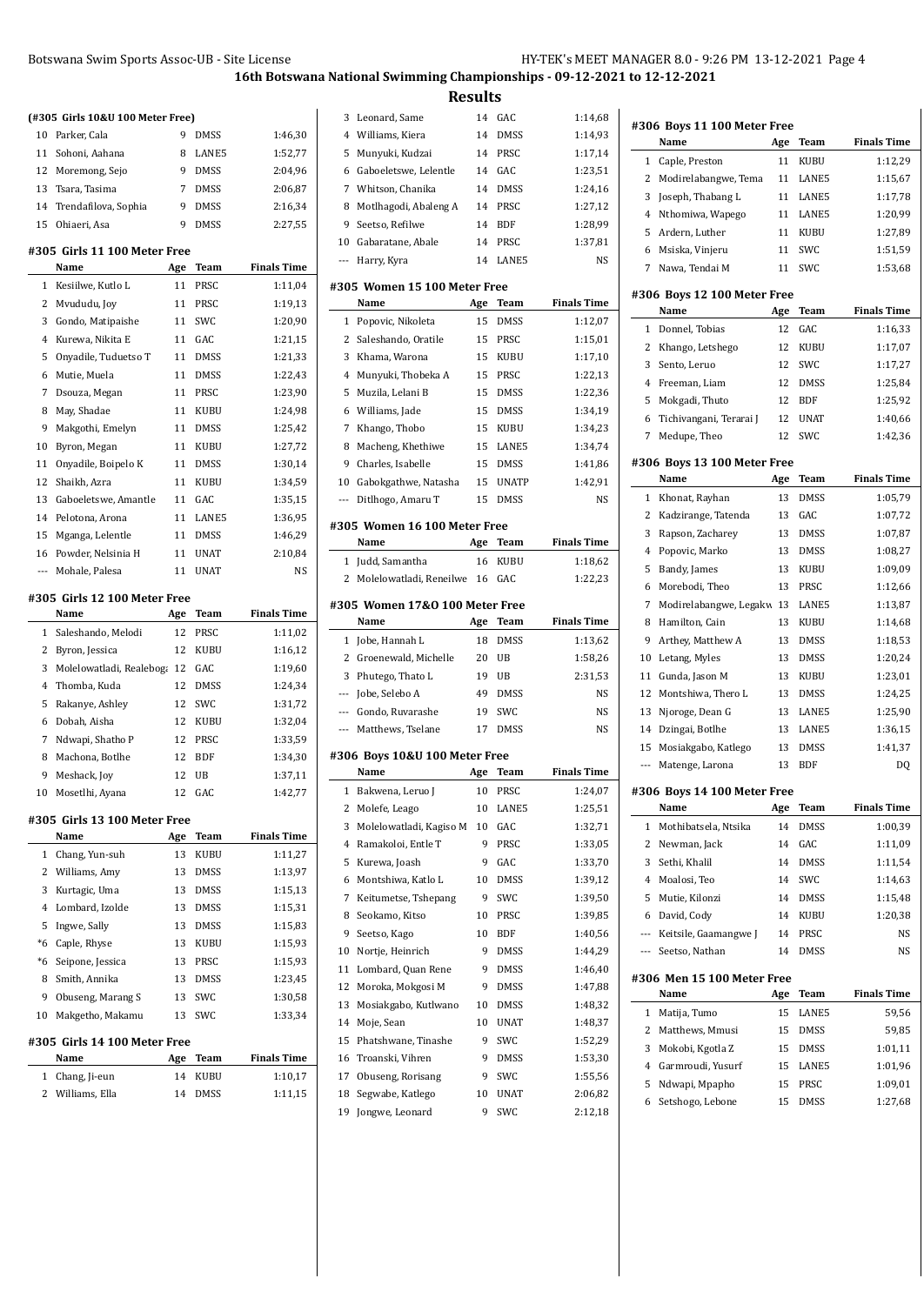7 Thomba, Wada 10 DMSS 58,24 8 Bvindi, Juanita 10 LANE5 59,95

**16th Botswana National Swimming Championships - 09-12-2021 to 12-12-2021 Results**

|                          | (#306 Men 15 100 Meter Free)          |     |             |                    |
|--------------------------|---------------------------------------|-----|-------------|--------------------|
| 7                        | Seleka, Loapi                         | 15  | <b>DMSS</b> | 1:34,61            |
|                          | #306 Men 16 100 Meter Free            |     |             |                    |
|                          | Name                                  | Age | Team        | <b>Finals Time</b> |
| 1                        | Newman, Khumo                         | 16  | GAC         | 1:00,05            |
| 2                        | Seetso, Thabang                       | 16  | <b>BDF</b>  | 1:01,28            |
| 3                        | Bu, Kuncheng                          | 16  | DMSS        | 1:01,59            |
| 4                        | Molefe, Lerako                        | 16  | LANE5       | 1:03,33            |
| 5                        | Raditladi, Lungile                    | 16  | LANE5       | 1:06,91            |
| 6                        | Tumelo, Thatayaone                    | 16  | GAC         | 1:14,23            |
| 7                        | Motlhabane, Aobakwe P                 | 16  | PRSC        | 1:23,76            |
|                          | #306 Men 17&0 100 Meter Free          |     |             |                    |
|                          | Name                                  | Age | Team        | <b>Finals Time</b> |
| 1                        | Rouse, Brandon                        | 18  | GAC         | 56,74              |
| 2                        | van Rooyen, Benco G                   | 17  | <b>DMSS</b> | 1:02,73            |
| 3                        | Ngorosha, Tatenda                     | 28  | LANE5       | 1:04,57            |
| 4                        | Rai, Tejzoravar                       | 17  | KUBU        | 1:06,76            |
| 5                        | Kgethe, Raphael                       | 19  | UB          | 1:24,86            |
| 6                        | George, Lewis K                       | 17  | SWC         | 1:26,06            |
| 7                        | Kaposambo, Boyboy T                   | 23  | UB          | 1:29,27            |
| 8                        | Ipotseng, Clinton                     | 23  | UB          | 1:36,81            |
| 9                        | Nkebelele, Keolebogile                | 20  | UB          | 1:48,00            |
| ---                      | Gondo, Takundanashe                   | 17  | <b>SWC</b>  | NS                 |
| $\qquad \qquad -$        | Harry, Ethan                          | 18  | LANE5       | NS                 |
| ---                      | Makepe, Tokelo                        | 20  | DMSS        | NS                 |
| ---                      | Keleeme, Botlhe                       | 21  | UB          | NS                 |
|                          |                                       |     |             |                    |
|                          | #307  Girls 11 200 Meter Back<br>Name | Age | Team        | <b>Finals Time</b> |
| 1                        | Kesiilwe, Kutlo L                     | 11  | PRSC        | 3:14,28            |
| 2                        | Mvududu, Joy                          | 11  | PRSC        | 3:33,63            |
| 3                        | Pelotona, Arona                       | 11  | LANE5       | 3:43,15            |
| 4                        | Onyadile, Boipelo K                   | 11  | <b>DMSS</b> | 3:54,72            |
|                          |                                       |     |             |                    |
|                          | #307 Girls 12 200 Meter Back          |     |             |                    |
|                          | Name                                  | Age | Team        | Finals Time        |
| 1                        | Saleshando, Melodi                    | 12  | PRSC        | 2:59,99            |
| 2                        | Thomba, Kuda                          | 12  | <b>DMSS</b> | 3:31,78            |
| 3                        | Meshack, Joy                          | 12  | UB          | 4:14,41            |
|                          | #307 Girls 13 200 Meter Back          |     |             |                    |
|                          | Name                                  | Age | Team        | <b>Finals Time</b> |
| 1                        | Kurtagic, Uma                         | 13  | DMSS        | 3:05,79            |
| 2                        | Caple, Rhyse                          | 13  | KUBU        | 3:18,02            |
| 3                        | Makgetho, Makamu                      | 13  | SWC         | 4:00,06            |
| $\overline{\phantom{a}}$ | Smith, Annika                         | 13  | <b>DMSS</b> | DQ                 |
|                          | #307 Girls 14 200 Meter Back          |     |             |                    |
|                          | Name                                  | Age | Team        | <b>Finals Time</b> |
| 1                        | Whitson, Chanika                      | 14  | DMSS        | 3:12,59            |
| 2                        | Munyuki, Kudzai                       | 14  | PRSC        | 3:20,29            |
|                          | #307 Women 15 200 Meter Back          |     |             |                    |
|                          | Name                                  | Age | Team        | <b>Finals Time</b> |
| 1                        | Kiragu, Mariam                        | 15  | LANE5       | 2:57,06            |
|                          |                                       |     |             |                    |

|                | #307 Women 16 200 Meter Back             |          |             |                    |
|----------------|------------------------------------------|----------|-------------|--------------------|
|                | Name                                     | Age      | Team        | <b>Finals Time</b> |
| 1              | Mutie, Mutinda M                         | 16       | <b>DMSS</b> | 2:47,49            |
| 2              | Judd, Samantha                           | 16       | KUBU        | 3:16,83            |
|                | #307  Women 17&0 200 Meter Back          |          |             |                    |
|                | Name                                     |          | Age Team    | <b>Finals Time</b> |
| 1              | Hughes, Naya L                           | 17       | <b>DMSS</b> | 2:34,76            |
|                | 2 Jobe, Hannah L                         | 18       | DMSS        | 3:09,69            |
|                | --- Matthews, Tselane                    | 17       | DMSS        | NS                 |
|                |                                          |          |             |                    |
|                | #308 Boys 12 200 Meter Back              |          |             |                    |
|                | Name                                     | Age      | Team        | <b>Finals Time</b> |
| $\mathbf{1}$   | Sento, Leruo                             | 12       | SWC         | 3:14,65            |
|                | #308 Boys 13 200 Meter Back              |          |             |                    |
|                | Name                                     | Age      | Team        | <b>Finals Time</b> |
| 1              | Rapson, Zacharey                         | 13       | DMSS        | 2:53,20            |
|                | 2 Arthey, Matthew A                      | 13       | DMSS        | 3:15,58            |
| ---            | Bandy, James                             | 13       | <b>KUBU</b> | DQ                 |
|                | #308 Boys 14 200 Meter Back              |          |             |                    |
|                | Name                                     | Age      | Team        | <b>Finals Time</b> |
|                | --- Seetso, Nathan                       | 14       | <b>DMSS</b> | NS                 |
| $\overline{a}$ | Keitsile, Gaamangwe J                    | 14       | PRSC        | NS                 |
|                |                                          |          |             |                    |
|                | #308 Men 15 200 Meter Back               |          |             |                    |
|                | Name                                     | Age      | Team        | <b>Finals Time</b> |
|                | 1 Matthews, Mmusi                        | 15       | DMSS        | 2:38,60            |
| 2              | Ndwapi, Mpapho                           | 15       | PRSC        | 2:59,64            |
|                | #308 Men 17&0 200 Meter Back             |          |             |                    |
|                | Name                                     | Age      | Team        | <b>Finals Time</b> |
| $\mathbf{1}$   | Rai, Tejzoravar                          | 17       | KUBU        | 3:00,32            |
| $---$          | Gondo, Takundanashe                      | 17       | SWC         | NS                 |
| $\cdots$       | Seitei, Emmanuel K                       | 20       | UB          | NS                 |
| ---            | Makepe, Tokelo                           | 20       | <b>DMSS</b> | NS                 |
|                |                                          |          |             |                    |
|                | #309  Girls 10&U 50 Meter Breast<br>Name | Age      | Team        | <b>Finals Time</b> |
| Finals         |                                          |          |             |                    |
| 1              | Kadzirange, Stephanie                    | 10       | GAC         | 48,77              |
| $\mathbf{2}$   | Morebodi, Maeva                          | 10       | PRSC        | 50,96              |
| 3              | Brasem, Carmen                           | 9        | DMSS        | 51,00              |
| 4              | Nadisah - Chinyepi, Anele                | 10       | DMSS        | 53,30              |
| 5              | Sento, Katlo                             | 10       | SWC         | 53,56              |
| 6              | Tsara, Anesu                             | 9        | DMSS        | 54,78              |
|                |                                          |          | LANE5       |                    |
| 7<br>8         | Bvindi, Juanita<br>Thomba, Wada          | 10<br>10 | <b>DMSS</b> | 58,84<br>1:00,38   |
|                |                                          |          |             |                    |
|                | #309  Girls 10&U 50 Meter Breast         |          |             |                    |
|                | Name                                     | Age      | Team        | <b>Prelim Time</b> |
|                | Preliminaries                            |          |             |                    |
| 1              | Kadzirange, Stephanie                    | 10       | GAC         | 49,46              |
| 2              | Morebodi, Maeva                          | 10       | PRSC        | 51,63              |

3 Brasem, Carmen 9 DMSS 52,23 Nadisah - Chinyepi, Anele 10 DMSS 52,25 Tsara, Anesu 9 DMSS 54,16 Sento, Katlo 10 SWC 54,88

| 9              | Moremong, Sejo                | 9   | DMSS        | 1:02,32            |
|----------------|-------------------------------|-----|-------------|--------------------|
| 10             | Stewart, Jessica E            | 10  | DMSS        | 1:02,56            |
| $*11$          | Parker, Cala                  | 9   | <b>DMSS</b> | 1:05,30            |
| *11            | Sohoni, Aahana                | 8   | LANE5       | 1:05,30            |
| 13             | Chilisa, Jade                 | 8   | DMSS        | 1:06,50            |
| 14             | Masimega, Aleru               | 10  | <b>UNAT</b> | 1:09,71            |
| 15             | Mokgalo, Ndapiwa L            | 10  | GAC         | 1:10,83            |
| 16             | Tsara, Tasima                 | 7   | DMSS        | 1:17,33            |
| ---            | Trendafilova, Sophia          | 9   | DMSS        | DQ                 |
| ---            | Segaetsho, Seratwa S          | 10  | UB          | DQ                 |
|                | #309 Girls 11 50 Meter Breast |     |             |                    |
|                | Name                          | Age | Team        | <b>Finals Time</b> |
| <b>Finals</b>  |                               |     |             |                    |
| 1              | Gondo, Matipaishe             | 11  | SWC         | 41,95              |
| $\overline{c}$ | Kurewa, Nikita E              | 11  | GAC         | 43,44              |
| 3              | Byron, Megan                  | 11  | <b>KUBU</b> | 46,96              |
| 4              | Mvududu, Joy                  | 11  | PRSC        | 47,82              |
| 5              | May, Shadae                   | 11  | KUBU        | 49,12              |
| 6              | Kesiilwe, Kutlo L             | 11  | PRSC        | 50,41              |
| 7              | Pelotona, Arona               | 11  | LANE5       | 52,81              |
| 8              | Gaboeletswe, Amantle          | 11  | GAC         | 53,49              |
|                | #309 Girls 11 50 Meter Breast |     |             |                    |
|                | Name                          | Age | Team        | <b>Prelim Time</b> |
|                | Preliminaries                 |     |             |                    |
| 1              | Gondo, Matipaishe             | 11  | SWC         | 42,37              |
| 2              | Kurewa, Nikita E              | 11  | GAC         | 44,88              |
| 3              | Byron, Megan                  | 11  | KUBU        | 47,63              |
| 4              | Mvududu, Joy                  | 11  | PRSC        | 48,55              |
| 5              | Kesiilwe, Kutlo L             | 11  | PRSC        | 50,15              |
| 6              | Dsouza, Megan                 | 11  | PRSC        | 50,19              |
| 7              | May, Shadae                   | 11  | KUBU        | 50,57              |
| 8              | Pelotona, Arona               | 11  | LANE5       | 52,75              |
| 9              | Gaboeletswe, Amantle          | 11  | GAC         | 53,04              |
| 10             | Mutie, Muela                  | 11  | DMSS        | 54,10              |
| 11             | Shaikh, Azra                  | 11  | KUBU        | 54,83              |
| 12             | Onyadile, Tuduetso T          | 11  | DMSS        | 55,78              |
| 13             | Onyadile, Boipelo K           | 11  | DMSS        | 56,89              |
| 14             | Makgothi, Emelyn              | 11  | <b>DMSS</b> | 58,17              |
| 15             | Mganga, Lelentle              | 11  | DMSS        | 1:03,08            |
| ---            | Powder, Nelsinia H            | 11  | UNAT        | DQ                 |
|                | --- Mohale, Palesa            | 11  | UNAT        | NS                 |
|                | #309 Girls 12 50 Meter Breast |     |             |                    |
|                | Name                          | Age | Team        | <b>Finals Time</b> |
| Finals         |                               |     |             |                    |
| 1              | Saleshando, Melodi            | 12  | PRSC        | 40,47              |
| 2              | Byron, Jessica                | 12  | KUBU        | 45,05              |
| 3              | Molelowatladi, Realeboga      | 12  | GAC         | 46,17              |
| 4              | Thomba, Kuda                  | 12  | DMSS        | 49,17              |
| 5              | Rakanye, Ashley               | 12  | SWC         | 50,46              |
| 6              | Meshack, Joy                  | 12  | UB          | 56,41              |

7 Ndwapi, Shatho P 12 PRSC 58,99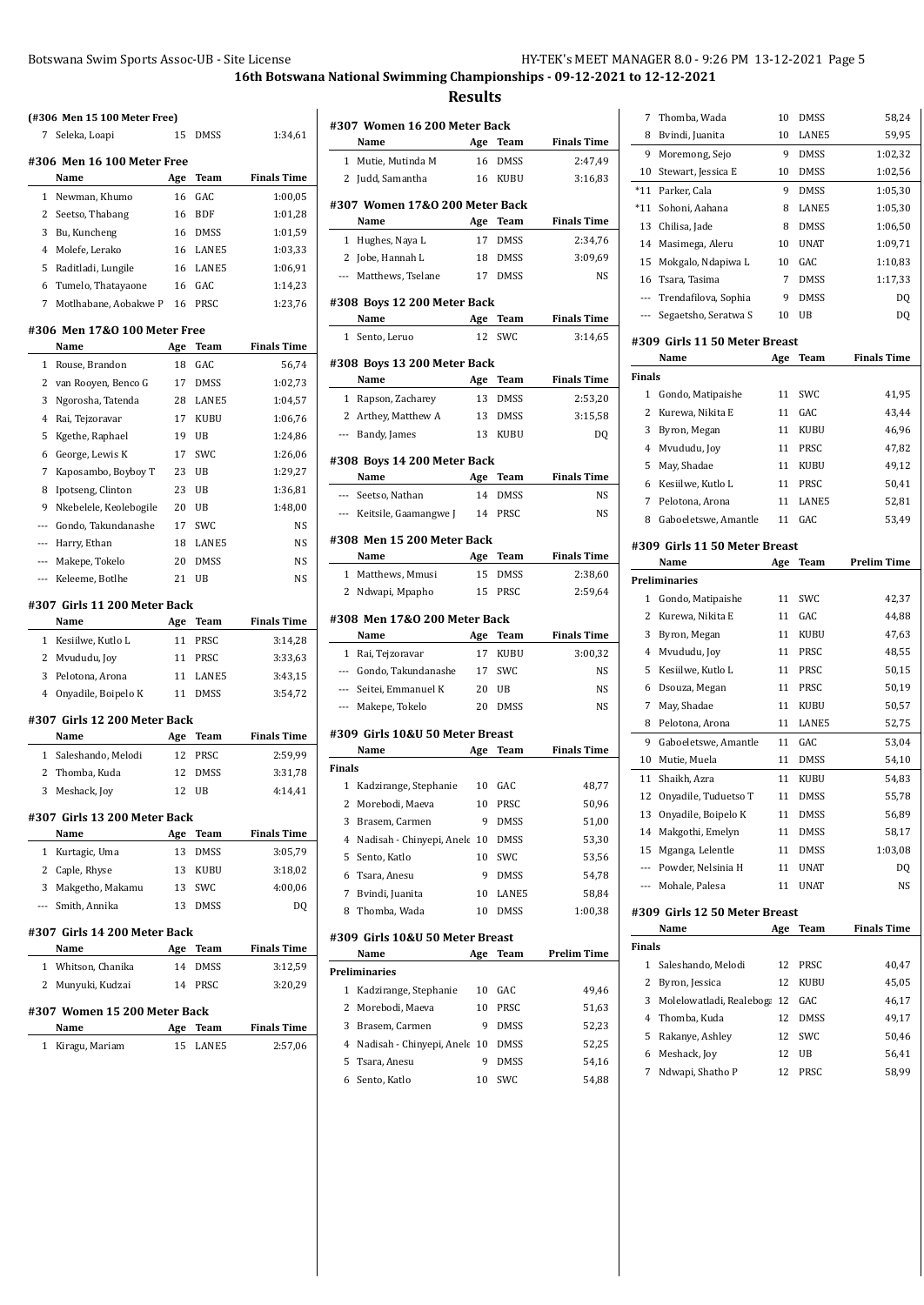**Results**

|                | Finals  (#309 Girls 12 50 Meter Breast) |     |             |                    |
|----------------|-----------------------------------------|-----|-------------|--------------------|
|                | --- Dobah, Aisha                        | 12  | <b>KUBU</b> | D <sub>0</sub>     |
|                | #309 Girls 12 50 Meter Breast           |     |             |                    |
|                | Name                                    | Age | Team        | <b>Prelim Time</b> |
|                | Preliminaries                           |     |             |                    |
| 1              | Saleshando, Melodi                      | 12  | PRSC        | 41,98              |
| $\overline{c}$ | Byron, Jessica                          | 12  | KUBU        | 45,19              |
| 3              | Molelowatladi, Realeboga                | 12  | GAC         | 46,56              |
| 4              | Thomba, Kuda                            | 12  | <b>DMSS</b> | 50,00              |
| 5              | Dobah, Aisha                            | 12  | <b>KUBU</b> | 50,91              |
| 6              | Rakanye, Ashley                         | 12  | SWC         | 51,14              |
| 7              | Meshack, Joy                            | 12  | UB          | 54,59              |
| 8              | Ndwapi, Shatho P                        | 12  | PRSC        | 57,29              |
| 9              | Mosetlhi, Ayana                         | 12  | GAC         | 1:00,12            |
|                | #309 Girls 13 50 Meter Breast           |     |             |                    |
|                | Name                                    | Age | Team        | <b>Finals Time</b> |
| Finals         |                                         |     |             |                    |
| 1              | Chang, Yun-suh                          | 13  | KUBU        | 39,64              |
| 2              | Seipone, Jessica                        | 13  | PRSC        | 45,37              |
| 3              | Ingwe, Sally                            | 13  | <b>DMSS</b> | 45,54              |
| 4              | Lombard, Izolde                         | 13  | <b>DMSS</b> | 46,32              |
| 5              | Obuseng, Marang S                       | 13  | SWC         | 46,52              |
| 6              | Williams, Amy                           | 13  | <b>DMSS</b> | 47,68              |
| 7              | Makgetho, Makamu                        | 13  | SWC         | 50,98              |
| 8              | Smith, Annika                           | 13  | <b>DMSS</b> | 53,27              |
|                |                                         |     |             |                    |
|                | #309 Girls 13 50 Meter Breast           |     |             |                    |
|                | Name                                    | Age | Team        | <b>Prelim Time</b> |
|                | Preliminaries                           |     |             |                    |
| 1              | Chang, Yun-suh                          | 13  | KUBU        | 40,14              |
| 2              | Ingwe, Sally                            | 13  | <b>DMSS</b> | 45,71              |
| 3              | Lombard, Izolde                         | 13  | <b>DMSS</b> | 46,06              |
| 4              | Seipone, Jessica                        | 13  | PRSC        | 46,74              |
| 5              | Obuseng, Marang S                       | 13  | SWC         | 47,41              |
| 6              | Williams, Amy                           | 13  | <b>DMSS</b> | 48,39              |
| 7              | Makgetho, Makamu                        | 13  | SWC         | 51,49              |
| 8              | Smith, Annika                           | 13  | <b>DMSS</b> | 51,52              |
| ---            | Kurtagic, Uma                           | 13  | <b>DMSS</b> | DQ                 |
|                | #309 Girls 14 50 Meter Breast           |     |             |                    |
|                | Name                                    | Age | Team        | <b>Finals Time</b> |
| Finals         |                                         |     |             |                    |
| 1              | Chang, Ji-eun                           | 14  | KUBU        | 38,15              |
| 2              | Munyuki, Kudzai                         | 14  | PRSC        | 42,04              |
| 3              | Leonard, Same                           | 14  | GAC         | 42,92              |
| 4              | Williams, Ella                          | 14  | DMSS        | 43,67              |
| 5              | Whitson, Chanika                        | 14  | DMSS        | 44,52              |
| 6              | Williams, Kiera                         | 14  | DMSS        | 48,05              |
| 7              | Motlhagodi, Abaleng A                   | 14  | PRSC        | 48,07              |
| 8              | Seetso, Refilwe                         | 14  | BDF         | 54,97              |
|                |                                         |     |             |                    |

|       | #309 Girls 14 50 Meter Breast |     |             |             |
|-------|-------------------------------|-----|-------------|-------------|
|       | Name                          | Age | Team        | Prelim Time |
|       | <b>Preliminaries</b>          |     |             |             |
| 1     | Chang, Ji-eun                 | 14  | <b>KUBU</b> | 38,51       |
| 2     | Leonard, Same                 | 14  | GAC         | 42,92       |
| 3     | Munyuki, Kudzai               | 14  | <b>PRSC</b> | 43,10       |
| 4     | Williams, Ella                | 14  | <b>DMSS</b> | 43.43       |
|       | 5 Whitson, Chanika            | 14  | <b>DMSS</b> | 45,47       |
| 6     | Motlhagodi, Abaleng A         | 14  | PRSC        | 47.24       |
| 7     | Williams, Kiera               | 14  | <b>DMSS</b> | 49,92       |
| 8     | Seetso, Refilwe               | 14  | <b>BDF</b>  | 54,14       |
| 9     | Gabaratane, Abale             | 14  | <b>PRSC</b> | 59,55       |
| $---$ | Pule, Naledi K                | 14  | <b>UNAT</b> | DQ          |
|       | Harry, Kyra                   | 14  | LANE5       | NS          |
|       | #309 Women 15 50 Meter Breast |     |             |             |

|        | Name                  | Age | Team        | <b>Finals Time</b> |
|--------|-----------------------|-----|-------------|--------------------|
| Finals |                       |     |             |                    |
| 1      | Popovic, Nikoleta     | 15  | <b>DMSS</b> | 40,87              |
|        | 2 Saleshando, Oratile | 15  | <b>PRSC</b> | 41,68              |
| 3      | Kiragu, Mariam        |     | 15 LANE5    | 43,24              |
|        | 4 Khango, Thobo       | 15  | <b>KUBU</b> | 48,23              |
|        | 5 Munyuki, Thobeka A  | 15  | <b>PRSC</b> | 48,93              |
|        | 6 Khama, Warona       | 15  | <b>KUBU</b> | 49.15              |
| 7      | Macheng, Khethiwe     | 15  | LANE5       | 51,25              |
| 8      | Williams, Jade        | 15  | <b>DMSS</b> | 56.06              |

#### **#309 Women 15 50 Meter Breast**

|     | Name                          | Age | Team         | Prelim Time        |
|-----|-------------------------------|-----|--------------|--------------------|
|     | Preliminaries                 |     |              |                    |
| 1   | Popovic, Nikoleta             | 15  | <b>DMSS</b>  | 40,52              |
| 2   | Saleshando, Oratile           | 15  | PRSC         | 42,82              |
| 3   | Kiragu, Mariam                | 15  | LANE5        | 43,49              |
| 4   | Khango, Thobo                 | 15  | <b>KUBU</b>  | 47,54              |
| 5   | Munyuki, Thobeka A            | 15  | PRSC         | 48,63              |
| 6   | Khama, Warona                 | 15  | <b>KUBU</b>  | 48,77              |
| 7   | Macheng, Khethiwe             | 15  | LANE5        | 50,63              |
| 8   | Williams, Jade                | 15  | <b>DMSS</b>  | 55,90              |
| 9   | Charles, Isabelle             | 15  | <b>DMSS</b>  | 59,98              |
| --- | Gabokgathwe, Natasha          | 15  | <b>UNATP</b> | DQ                 |
|     | Ditlhogo, Amaru T             | 15  | <b>DMSS</b>  | NS                 |
|     | #309 Women 16 50 Meter Breast |     |              |                    |
|     | Name                          | Age | Team         | <b>Finals Time</b> |

|        | Name                             | Age | Team    | <b>Finals Time</b> |
|--------|----------------------------------|-----|---------|--------------------|
| Finals |                                  |     |         |                    |
|        | 1 Judd, Samantha                 |     | 16 KUBU | 47,88              |
|        | 2 Molelowatladi, Reneilwe 16 GAC |     |         | 49.34              |
|        | #309 Women 16 50 Meter Breast    |     |         |                    |
|        | Name                             | Age | Team    | <b>Prelim Time</b> |
|        | Preliminaries                    |     |         |                    |
|        | 1 Judd, Samantha                 | 16  | KUBU    | 48.26              |

| 1 Judd, Samantha                 | 10 KUBU | 48.ZD |
|----------------------------------|---------|-------|
| 2 Molelowatladi, Reneilwe 16 GAC |         | 49.98 |

|                | Name                            | Age | Team        | <b>Finals Time</b> |
|----------------|---------------------------------|-----|-------------|--------------------|
| <b>Finals</b>  |                                 |     |             |                    |
| 1              | Hughes, Naya L                  | 17  | <b>DMSS</b> | 37,19              |
| 2              | Groenewald, Michelle            | 20  | UB          | 55,78              |
|                |                                 |     |             |                    |
|                | #309 Women 17&0 50 Meter Breast |     |             |                    |
|                | Name                            | Age | Team        | <b>Prelim Time</b> |
|                | <b>Preliminaries</b>            |     |             |                    |
| 1              | Hughes, Naya L                  | 17  | DMSS        | 38,18              |
| 2              | Groenewald, Michelle            | 20  | UB          | 55,05              |
|                | --- Phutego, Thato L            | 19  | UB          | DQ                 |
| ---            | Gondo, Ruvarashe                | 19  | SWC         | NS                 |
|                | #310 Boys 10&U 50 Meter Breast  |     |             |                    |
|                | Name                            | Age | Team        | <b>Finals Time</b> |
| <b>Finals</b>  |                                 |     |             |                    |
| 1              | Bakwena, Leruo J                | 10  | PRSC        | 44,81              |
| 2              | Molefe, Leago                   | 10  | LANE5       | 49,70              |
| 3              | Phatshwane, Tinashe             | 9   | <b>SWC</b>  | 53,42              |
| $\overline{4}$ | Molelowatladi, Kagiso M         | 10  | GAC         | 55,30              |
| 5              | Montshiwa, Katlo L              | 10  | DMSS        | 55,67              |
| 6              | Obuseng, Rorisang               | 9   | <b>SWC</b>  | 58,51              |
| 7              | Ramakoloi, Entle T              | 9   | PRSC        | 59,03              |
| ---            | Kurewa, Joash                   | 9   | GAC         | DQ                 |
|                |                                 |     |             |                    |
|                | #310 Boys 10&U 50 Meter Breast  |     |             |                    |
|                | Name                            | Age | Team        | <b>Prelim Time</b> |
|                | Preliminaries                   |     |             |                    |
| 1              | Bakwena, Leruo J                | 10  | PRSC        | 45,47              |
| 2              | Molefe, Leago                   | 10  | LANE5       | 50,68              |
| 3              | Kurewa, Joash                   | 9   | GAC         | 53,35              |
| $\overline{4}$ | Molelowatladi, Kagiso M         | 10  | GAC         | 55,08              |
| 5              | Phatshwane, Tinashe             | 9   | <b>SWC</b>  | 55,46              |
| 6              | Montshiwa, Katlo L              | 10  | DMSS        | 57,78              |
| 7              | Ramakoloi, Entle T              | 9   | PRSC        | 58,69              |
| 8              | Obuseng, Rorisang               | 9   | <b>SWC</b>  | 59,02              |
| 9              | Moroka, Mokgosi M               | 9   | <b>DMSS</b> | 59,39              |
| 10             | Lombard, Quan Rene              | 9   | DMSS        | 1:00,20            |
| 11             | Nortje, Heinrich                | 9   | <b>DMSS</b> | 1:02,16            |
| 12             | Keitumetse, Tshepang            | 9   | SWC         | 1:03,84            |
| 13             | Lekgetho, Remmogo               | 10  | KUBU        | 1:04,78            |
| 14             | Jongwe, Leonard                 | 9   | SWC         | 1:06,74            |
| 15             | Seetso, Kago                    | 10  | <b>BDF</b>  | 1:09,99            |
| 16             | Motshegare, Lefika              | 9   | <b>DMSS</b> | 1:12,90            |
| ---            | Troanski, Vihren                | 9   | <b>DMSS</b> | DO                 |
| ---            | Mosiakgabo, Kutlwano            | 10  | <b>DMSS</b> | DQ                 |
|                | --- Seokamo, Kitso              | 10  | PRSC        | DQ                 |
| ---            | Moje, Sean                      | 10  | <b>UNAT</b> | DQ                 |
|                |                                 |     |             |                    |
|                | #310 Boys 11 50 Meter Breast    |     |             |                    |
|                | Name                            | Age | Team        | <b>Finals Time</b> |
| <b>Finals</b>  |                                 |     |             |                    |
| 1              | Caple, Preston                  | 11  | KUBU        | 42,08              |
| 2              | Modirelabangwe, Tema            | 11  | LANE5       | 42,37              |
| 3              | Nthomiwa, Wapego                | 11  | LANE5       | 48,06              |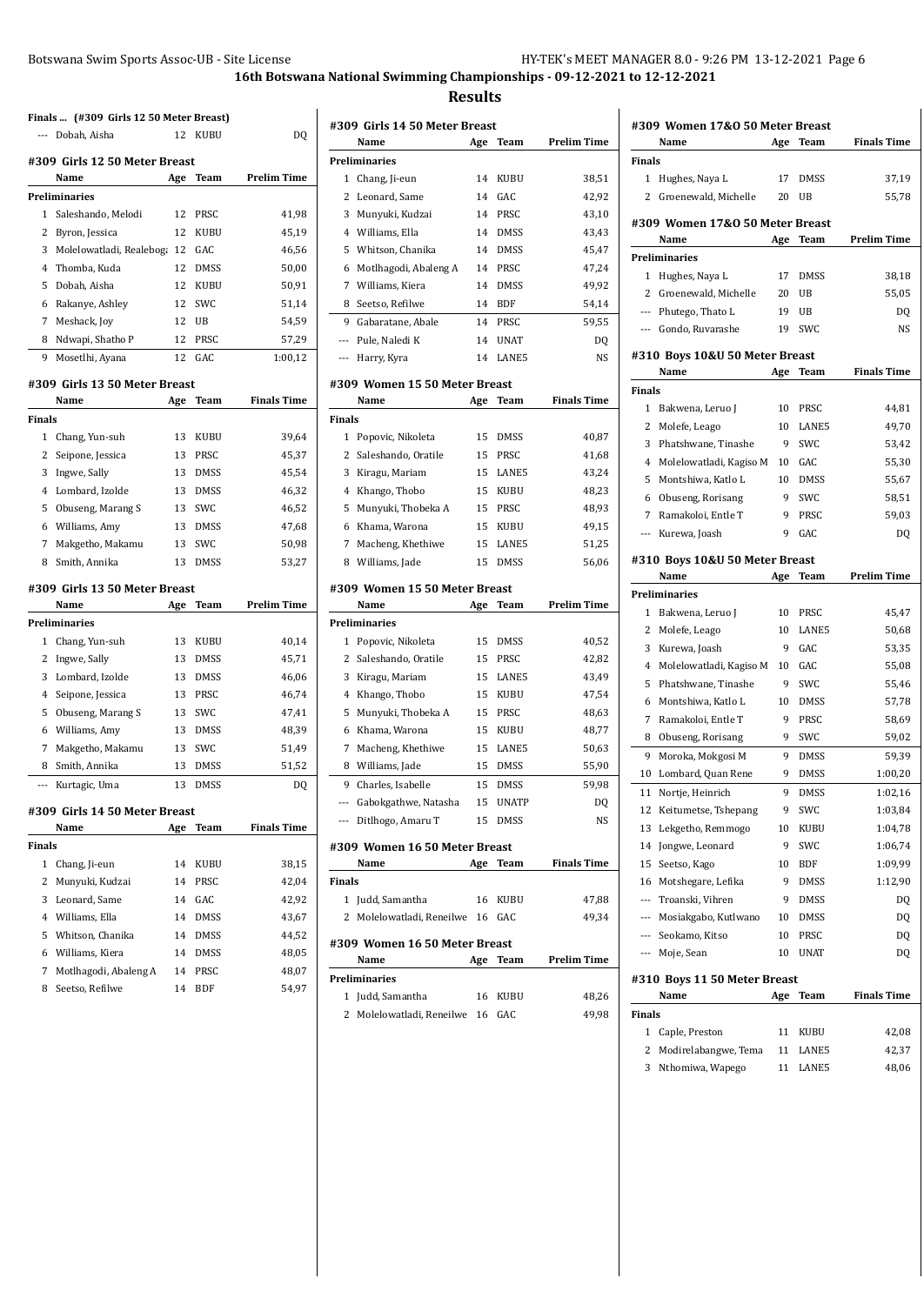**Results**

|                          | Finals  (#310 Boys 11 50 Meter Breast) |     |             |                    |
|--------------------------|----------------------------------------|-----|-------------|--------------------|
| $4^{\circ}$              | Ardern, Luther                         | 11  | <b>KUBU</b> | 50,42              |
|                          | --- Joseph, Thabang L                  | 11  | LANE5       | DQ                 |
| $\qquad \qquad -$        | Msiska, Vinjeru                        | 11  | SWC         | DQ                 |
|                          |                                        |     |             |                    |
|                          | #310 Boys 11 50 Meter Breast<br>Name   | Age | Team        | <b>Prelim Time</b> |
|                          | Preliminaries                          |     |             |                    |
| 1                        | Caple, Preston                         | 11  | KUBU        | 42,77              |
| 2                        | Modirelabangwe, Tema                   | 11  | LANE5       | 43,81              |
| 3                        | Joseph, Thabang L                      | 11  | LANE5       | 46,09              |
| 4                        | Nthomiwa, Wapego                       | 11  | LANE5       | 48,49              |
| 5                        | Ardern, Luther                         | 11  | KUBU        | 53,55              |
| 6                        | Msiska, Vinjeru                        | 11  | SWC         | 57,54              |
|                          |                                        |     |             |                    |
|                          | #310 Boys 12 50 Meter Breast<br>Name   | Age | Team        | <b>Finals Time</b> |
| Finals                   |                                        |     |             |                    |
| 1                        | Donnel, Tobias                         | 12  | GAC         | 41,18              |
| 2                        | Khango, Letshego                       | 12  | KUBU        | 41,66              |
| 3                        | Sento, Leruo                           | 12  | SWC         | 42,00              |
| $\overline{4}$           | Mtetwa, Tumisang L                     | 12  | GAC         | 42,89              |
| 5                        | Medupe, Theo                           | 12  | SWC         | 48,64              |
| 6                        | Mokgadi, Thuto                         | 12  | <b>BDF</b>  | 49,98              |
| 7                        | Tichivangani, Terarai J                | 12  | <b>UNAT</b> | 54,83              |
| 8                        | Majola, Moagi T                        | 12  | GAC         | 1:03,46            |
|                          |                                        |     |             |                    |
|                          | #310 Boys 12 50 Meter Breast<br>Name   | Age | Team        | <b>Prelim Time</b> |
|                          | Preliminaries                          |     |             |                    |
| 1                        | Donnel, Tobias                         | 12  | GAC         | 41,46              |
| 2                        | Sento, Leruo                           | 12  | SWC         | 42,00              |
| 3                        | Khango, Letshego                       | 12  | KUBU        | 42,55              |
| $\overline{4}$           | Mtetwa, Tumisang L                     | 12  | GAC         | 42,69              |
| 5                        | Medupe, Theo                           | 12  | SWC         | 48,66              |
| 6                        | Mokgadi, Thuto                         | 12  | <b>BDF</b>  | 49,59              |
| 7                        | Tichivangani, Terarai J                | 12  | <b>UNAT</b> | 53,20              |
| 8                        | Majola, Moagi T                        | 12  | GAC         | 1:05,24            |
| $\overline{\phantom{a}}$ | Segaetsho, Leungo L                    | 12  | UB          | DQ                 |
|                          | #310 Boys 13 50 Meter Breast           |     |             |                    |
|                          | Name                                   | Age | Team        | <b>Finals Time</b> |
| Finals                   |                                        |     |             |                    |
| 1                        | Modirelabangwe, Legakw 13              |     | LANE5       | 37,39              |
| 2                        | Hamilton, Cain                         | 13  | KUBU        | 39,83              |
| 3                        | Khonat, Rayhan                         | 13  | DMSS        | 39,95              |
| 4                        | Morebodi, Theo                         | 13  | PRSC        | 40,29              |
| 5                        | Gunda, Jason M                         | 13  | KUBU        | 41,18              |
| 6                        | Bandy, James                           | 13  | KUBU        | 42,10              |
| 7                        | Kadzirange, Tatenda                    | 13  | GAC         | 43,46              |
| $\overline{\phantom{a}}$ | Matenge, Larona                        | 13  | <b>BDF</b>  | DQ                 |
|                          | #310 Boys 13 50 Meter Breast           |     |             |                    |
|                          | Name                                   | Age | Team        | <b>Prelim Time</b> |
|                          | Preliminaries                          |     |             |                    |
| 1                        | Matenge, Larona                        | 13  | BDF         | 36,66              |
| 2                        | Bandy, James                           | 13  | KUBU        | 40,04              |
|                          |                                        |     |             |                    |

| 3            | Modirelabangwe, Legakw 13            |     | LANE5        | 40,12              |
|--------------|--------------------------------------|-----|--------------|--------------------|
| 4            | Khonat, Rayhan                       | 13  | <b>DMSS</b>  | 40,48              |
| 5            | Morebodi, Theo                       | 13  | PRSC         | 41,02              |
| 6            | Hamilton, Cain                       | 13  | KUBU         | 41,09              |
| 7            | Gunda, Jason M                       | 13  | KUBU         | 41,46              |
| 8            | Kadzirange, Tatenda                  | 13  | GAC          | 42,63              |
| 9            | Letang, Myles                        | 13  | <b>DMSS</b>  | 47,38              |
| 10           | Montshiwa, Thero L                   | 13  | DMSS         | 49,25              |
| 11           | Mtetwa, Emmanuel T                   | 13  | GAC          | 49,85              |
| 12           | Njoroge, Dean G                      | 13  | LANE5        | 1:00.37            |
| 13           | Dzingai, Botlhe                      | 13  | LANE5        | 1:06,86            |
| 14           | Mosiakgabo, Katlego                  | 13  | <b>DMSS</b>  | 1:23,34            |
|              |                                      |     |              |                    |
|              | #310 Boys 14 50 Meter Breast<br>Name |     | Team         | <b>Finals Time</b> |
| Finals       |                                      | Age |              |                    |
| $\mathbf{1}$ | Sethi, Khalil                        | 14  | <b>DMSS</b>  | 36,62              |
| $\mathbf{2}$ | Newman, Jack                         | 14  | GAC          | 36,71              |
| 3            | David, Cody                          | 14  | KUBU         | 40,69              |
|              | 4 Moalosi, Teo                       | 14  | SWC          | 45,35              |
| 5            | Mutie, Kilonzi                       | 14  | DMSS         | 51,37              |
|              |                                      |     |              |                    |
|              | #310 Boys 14 50 Meter Breast         |     |              |                    |
|              | Name                                 | Age | Team         | Prelim Time        |
|              | <b>Preliminaries</b>                 |     |              |                    |
| 1            | Sethi, Khalil                        | 14  | <b>DMSS</b>  | 36,50              |
| 2            | Newman, Jack                         | 14  | GAC          | 38,19              |
| 3            | David, Cody                          | 14  | KUBU         | 40,85              |
| $4^{\circ}$  | Moalosi, Teo                         | 14  | SWC          | 46,19              |
|              | 5 Mutie, Kilonzi                     | 14  | DMSS         | 54,68              |
|              | --- Mmolotsi, Losika                 | 14  | <b>UNATP</b> | NS.                |
|              | --- Keitsile, Gaamangwe J            | 14  | PRSC         | NS                 |
|              | #310  Men 15 50 Meter Breast         |     |              |                    |
|              | Name                                 | Age | Team         | <b>Finals Time</b> |
| Finals       |                                      |     |              |                    |
|              | 1 Matthews, Mmusi                    | 15  | DMSS         | 33,14              |
| 2            | Matija, Tumo                         | 15  | LANE5        | 33,31              |
| 3            | Garmroudi, Yusurf                    | 15  | LANE5        | 33,41              |
| $^{4}$       | Mokobi, Kgotla Z                     | 15  | <b>DMSS</b>  | 34,72              |
| 5            | Ndwapi, Mpapho                       | 15  | PRSC         | 43,00              |
| 6            | Seleka, Loapi                        | 15  | DMSS         | 1:01,53            |
| ---          | Setshogo, Lebone                     | 15  | DMSS         | NS                 |
|              | #310 Men 15 50 Meter Breast          |     |              |                    |
|              | Name                                 | Age | Team         | <b>Prelim Time</b> |
|              | <b>Preliminaries</b>                 |     |              |                    |
| 1            | Matthews, Mmusi                      | 15  | <b>DMSS</b>  | 33,07              |
| 2            | Matija, Tumo                         | 15  | LANE5        | 34,25              |
| 3            | Mokobi, Kgotla Z                     | 15  | DMSS         | 35,25              |
| 4            | Garmroudi, Yusurf                    | 15  | LANE5        | 36,28              |
| 5            | Ndwapi, Mpapho                       | 15  | PRSC         | 44,37              |
| 6            | Seleka, Loapi                        | 15  | DMSS         | 1:02,44            |
| 7            | Setshogo, Lebone                     | 15  | DMSS         | 1:03,23            |
|              |                                      |     |              |                    |

|               | #310 Men 16 50 Meter Breast<br>Name    |       |                  | <b>Finals Time</b> |
|---------------|----------------------------------------|-------|------------------|--------------------|
| <b>Finals</b> |                                        | Age   | Team             |                    |
| 1             | Newman, Khumo                          | 16    | GAC              | 33,76              |
| 2             | Molefe, Lerako                         | 16    | LANE5            | 35,97              |
| 3             | Seetso, Thabang                        | 16    | BDF              | 36,93              |
| 4             |                                        | 16    | <b>DMSS</b>      |                    |
|               | Bu, Kuncheng                           |       |                  | 38,63              |
| 5             | Tumelo, Thatayaone                     | 16    | GAC              | 42,03              |
| 6             | Motlhabane, Aobakwe P                  | 16    | PRSC             | 53,91              |
|               | #310 Men 16 50 Meter Breast            |       |                  |                    |
|               | Name                                   | Age   | Team             | <b>Prelim Time</b> |
|               | Preliminaries                          |       |                  |                    |
| 1             | Newman, Khumo                          | 16    | GAC              | 33,97              |
| 2             | Molefe, Lerako                         | 16    | LANE5            | 35,85              |
| 3             | Seetso, Thabang                        | 16    | BDF              | 38,18              |
| 4             | Bu, Kuncheng                           | 16    | <b>DMSS</b>      | 40,18              |
| 5             | Tumelo, Thatayaone                     | 16    | GAC              | 42,71              |
| 6             | Motlhabane, Aobakwe P                  | 16    | PRSC             | 52,39              |
| $---$         | Raditladi, Lungile                     | 16    | LANE5            | D <sub>0</sub>     |
|               | #310 Men 17&0 50 Meter Breast          |       |                  |                    |
|               | Name                                   | Age   | Team             | Finals Time        |
| Finals        |                                        |       |                  |                    |
| 1             | Rouse, Brandon                         | 18    | GAC              | 32,10              |
| 2             | Sethi, Reyhaan                         | 17    | DMSS             | 33,13              |
| 3             | Rai, Tejzoravar                        | 17    | KUBU             | 34,16              |
| 4             | Keleeme, Botlhe                        | 21    | UB               | 41,86              |
| 5             | George, Lewis K                        | 17    | SWC              | 43,46              |
| 6             | Kaposambo, Boyboy T                    | 23    | UB               | 46,11              |
| 7             | Ipotseng, Clinton                      | 23    | UB               | 53,67              |
| ---           | Kgethe, Raphael                        | 19    | UB               | DQ                 |
|               |                                        |       |                  |                    |
|               | #310 Men 17&0 50 Meter Breast          |       |                  |                    |
|               | Name                                   | Age   | Team             | Prelim Time        |
|               | Preliminaries                          |       |                  |                    |
| $\mathbf{1}$  | Rouse, Brandon                         | 18    | GAC              | 32,58              |
| 2             | Sethi, Reyhaan                         | 17    | <b>DMSS</b>      | 33,41              |
| 3             | Rai, Tejzoravar                        | 17    | KUBU             | 34,46              |
| 4             | Keleeme, Botlhe                        | 21    | UB               | 43,47              |
|               | 5 George, Lewis K                      | 17    | SWC              | 43,55              |
| 6             | Kgethe, Raphael                        | 19    | UB               | 45,60              |
| 7             | Kaposambo, Boyboy T                    | 23    | UB               | 48,89              |
| 8             | Ipotseng, Clinton                      | 23    | UB               | 52,86              |
| ---           | Harry, Ethan                           | 18    | LANE5            | NS                 |
| ---           | Seitei, Emmanuel K                     | 20    | UB               | NS                 |
| $---$         | Gondo, Takundanashe                    | 17    | SWC              | NS                 |
|               | #311 Girls 14&U 400 Meter Medley Relay |       |                  |                    |
|               | Team                                   | Relay |                  | <b>Finals Time</b> |
| 1             | DMSS                                   |       | A                | 5:50,01            |
|               | Kurtagic, Uma 13                       |       |                  | Lombard, Izolde 13 |
|               | Williams, Ella 14                      |       | Williams, Amy 13 |                    |
|               |                                        |       |                  |                    |

2 PRSC A 6:06,05 Saleshando, Melodi 12 Seipone, Jessica 13 Kesiilwe, Kutlo L 11 Munyuki, Kudzai 14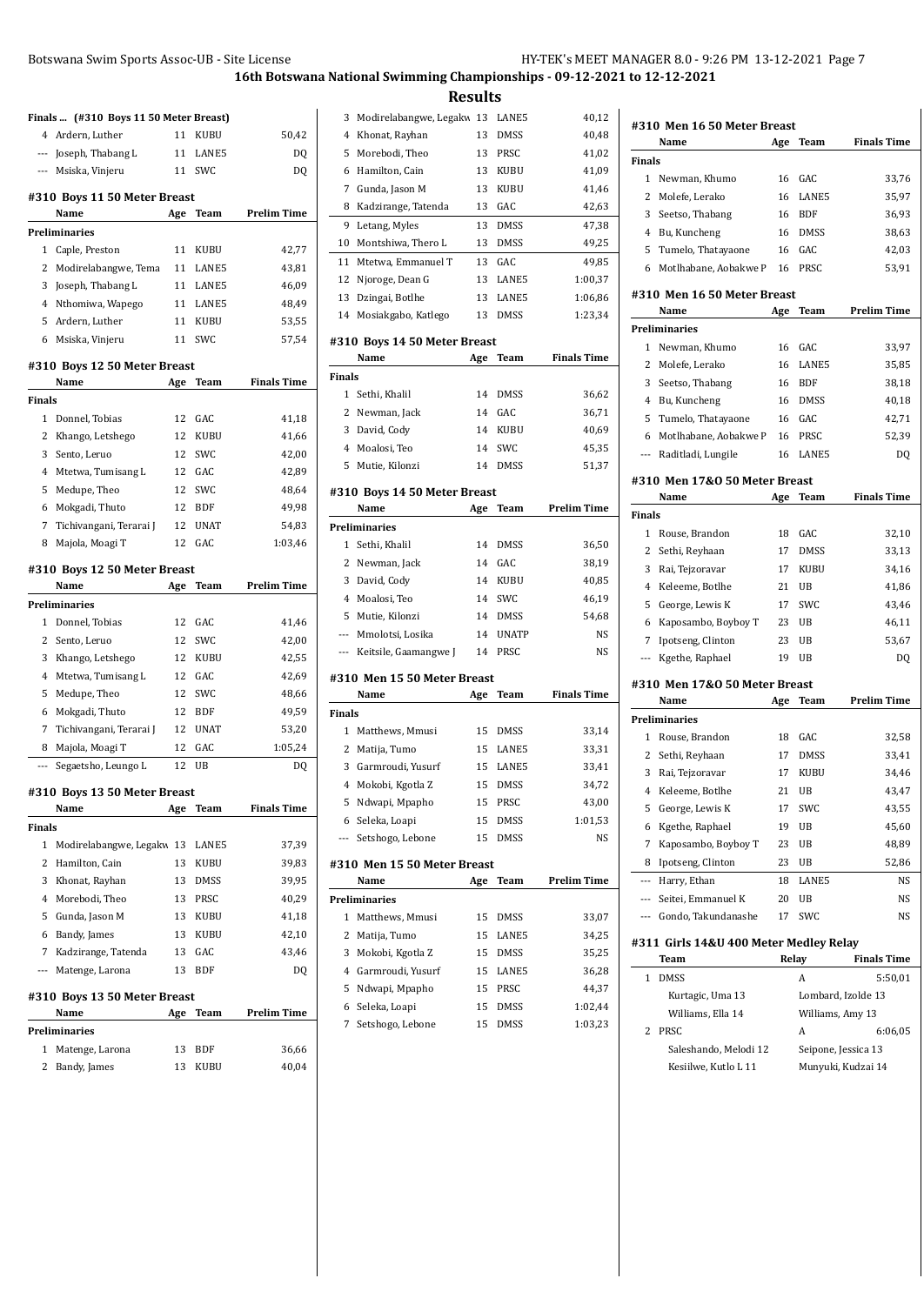**Results**

| 3 KUBU |                  |                   | 6: |
|--------|------------------|-------------------|----|
|        | Caple, Rhyse 13  | Chang, Yun-suh 13 |    |
|        | Chang, Ji-eun 14 | Byron, Jessica 12 |    |

**(#311 Girls 14&U 400 Meter Medley Relay)**

| Chang, Ji-eun 14                            | Byron, Jessica 12   |         |
|---------------------------------------------|---------------------|---------|
| 4 GAC                                       | А                   | 6:21,86 |
| Molelowatladi, Realeboga F Leonard, Same 14 |                     |         |
| Gaboeletswe, Lelentle 14                    | Kurewa, Nikita E 11 |         |

 $6:14,10$ 

#### **#311 Women 15&O 400 Meter Medley Relay**

|   | Team                | Relay           | <b>Finals Time</b>     |
|---|---------------------|-----------------|------------------------|
|   | <b>DMSS</b>         | А               | 5:14.13                |
|   | Hughes, Naya L 17   |                 | Popovic, Nikoleta 15   |
|   | Mutie, Mutinda M 16 |                 | Jobe, Hannah L 18      |
| 2 | <b>PRSC</b>         | А               | 6:25.89                |
|   | Morebodi, Maeva 10  |                 | Saleshando, Oratile 15 |
|   | Dsouza, Megan 11    | Mvududu, Joy 11 |                        |
| 3 | <b>KUBU</b>         | A               | 6:40.89                |
|   | Judd, Samantha 16   |                 | Khango, Thobo 15       |
|   | Khama, Warona 15    | May, Shadae 11  |                        |

#### **#312 Boys 14&U 400 Meter Medley Relay**

|    | Team                    | Relay               | <b>Finals Time</b> |
|----|-------------------------|---------------------|--------------------|
| 1. | <b>DMSS</b>             | A                   | 5:10,24            |
|    | Khonat, Rayhan 13       | Sethi, Khalil 14    |                    |
|    | Mothibatsela, Ntsika 14 | Rapson, Zacharey 13 |                    |
|    | 2 KUBU                  | A                   | 5:53,92            |
|    | Caple, Preston 11       | Gunda, Jason M 13   |                    |
|    | Bandy, James 13         | Khango, Letshego 12 |                    |
| 3  | PRSC                    | A                   | 7:14.12            |
|    | Ramakoloi, Entle T 9    | Morebodi, Theo 13   |                    |
|    | Bakwena, Leruo J 10     | Seokamo, Kitso 10   |                    |
|    | <b>DMSS</b>             | B                   | DO                 |
|    | Mutie, Kilonzi 14       | Letang, Myles 13    |                    |
|    | Popovic, Marko 13       | Freeman, Liam 12    |                    |

### **#312 Men 15&O 400 Meter Medley Relay**

|   | Team                   | Relay           | <b>Finals Time</b>     |
|---|------------------------|-----------------|------------------------|
| 1 | <b>DMSS</b>            | A               | 4:36.15                |
|   | Matthews, Mmusi 15     |                 | Sethi, Reyhaan 17      |
|   | van Rooyen, Benco G 17 |                 | Makepe, Tokelo 20      |
|   | $2$ GAC                | A               | 4:46.26                |
|   | Rouse, Brandon 18      | Newman, Jack 14 |                        |
|   | Newman, Khumo 16       |                 | Kadzirange, Tatenda 13 |
| 3 | LANE5                  | A               | 4:52,57                |
|   | Molefe, Lerako 16      | Matija, Tumo 15 |                        |
|   | Garmroudi, Yusurf 15   |                 | Ngorosha, Tatenda 28   |
|   | <b>KUBU</b>            | A               | DO                     |
|   | David, Cody 14         |                 | Hamilton, Cain 13      |
|   | Rai, Tejzoravar 17     |                 | Ardern, Luther 11      |
|   | UB                     | A               | NS.                    |
|   | Seitei, Emmanuel K 20  |                 | Keleeme, Botlhe 21     |
|   | Kgethe, Raphael 19     |                 | Kaposambo, Boyboy T 23 |
|   | SWC.                   | A               | NS.                    |
|   | Gondo, Takundanashe 17 | Moalosi, Teo 14 |                        |
|   | Sento, Leruo 12        |                 | George, Lewis K 17     |
|   |                        |                 |                        |

### **#402 Women 16 200 Meter Fly**

| Name               | Age Team | <b>Finals Time</b> |
|--------------------|----------|--------------------|
| 1 Mutie, Mutinda M | 16 DMSS  | 2:59,34            |

|              | Name                                  | Age | Team               | <b>Finals Time</b>                |
|--------------|---------------------------------------|-----|--------------------|-----------------------------------|
|              | --- Sethi, Khalil                     | 14  | <b>DMSS</b>        | NS                                |
|              | --- Mothibatsela, Ntsika              | 14  | <b>DMSS</b>        | NS                                |
|              | #402 Men 16 200 Meter Fly             |     |                    |                                   |
|              | Name                                  | Age | Team               | <b>Finals Time</b>                |
|              | 1 Bu, Kuncheng                        | 16  | DMSS               | 2:39,80                           |
|              |                                       |     |                    |                                   |
|              | #402 Men 17&0 200 Meter Fly<br>Name   | Age | Team               | <b>Finals Time</b>                |
|              | 1 van Rooyen, Benco G                 | 17  | DMSS               | 2:35,41                           |
| 2            | Rai, Tejzoravar                       | 17  | KUBU               | 3:16,46                           |
|              | --- Seitei, Emmanuel K                | 20  | UB                 | NS                                |
|              |                                       |     |                    |                                   |
|              | #403  Girls 14&U 200 Meter Free Relay |     |                    |                                   |
|              | Team                                  |     | Relay              | <b>Finals Time</b>                |
| $\mathbf{1}$ | KUBU                                  |     | A                  | 2:09,19                           |
|              | Byron, Jessica 12                     |     |                    | Chang, Yun-suh 13                 |
|              | Caple, Rhyse 13                       |     | Chang, Ji-eun 14   |                                   |
| 2            | PRSC                                  |     | A                  | 2:12,71                           |
|              | Kesiilwe, Kutlo L 11                  |     |                    | Seipone, Jessica 13               |
|              | Munyuki, Kudzai 14                    |     |                    | Saleshando, Melodi 12             |
| 3            | <b>DMSS</b>                           |     | A                  | 2:13,31                           |
|              | Ingwe, Sally 13                       |     | Lombard, Izolde 13 |                                   |
|              | Williams, Ella 14                     |     | Kurtagic, Uma 13   |                                   |
| 4            | SWC                                   |     | A                  | 2:34,50                           |
|              | Rakanye, Ashley 12                    |     |                    | Obuseng, Marang S 13              |
|              | Makgetho, Makamu 13                   |     |                    | Gondo, Matipaishe 11              |
| 5            | GAC                                   |     | A                  | 2:40,28                           |
|              | Kadzirange, Stephanie 10              |     |                    | Mosetlhi, Ayana 12                |
|              | Gaboeletswe, Amantle 11               |     |                    | Kurewa, Nikita E 11               |
|              | <b>DMSS</b>                           |     | B                  | X2:20,64                          |
|              | Williams, Kiera 14                    |     | Williams, Amy 13   |                                   |
|              | Thomba, Kuda 12                       |     | Mutie, Muela 11    |                                   |
|              | #403 Women 15&0 200 Meter Free Relay  |     |                    |                                   |
|              | Team                                  |     | Relay              | <b>Finals Time</b>                |
| 1            | <b>DMSS</b>                           |     | A                  | 2:07,41                           |
|              | Hughes, Naya L 17                     |     |                    | Jobe, Hannah L 18                 |
|              | Mutie, Mutinda M 16                   |     |                    | Popovic, Nikoleta 15              |
| 2            | GAC                                   |     | A                  | 2:17,58                           |
|              | Leonard, Same 14                      |     |                    | Molelowatladi, Realeboga F        |
|              | Molelowatladi, Reneilwe 16            |     |                    | Gaboeletswe, Lelentle 14          |
| 3            | KUBU                                  |     | A                  | 2:23,97                           |
|              | Judd, Samantha 16                     |     | May, Shadae 11     |                                   |
|              |                                       |     |                    |                                   |
|              |                                       |     |                    |                                   |
|              | Byron, Megan 11                       |     |                    | Khama, Warona 15                  |
| 4            | PRSC<br>Morebodi, Maeva 10            |     | A                  | 2:24,12<br>Saleshando, Oratile 15 |

# **#404 Boys 14&U 200 Meter Free Relay**

| Team              | Relay               | <b>Finals Time</b>      |
|-------------------|---------------------|-------------------------|
| <b>DMSS</b>       | A                   | 2:05.43                 |
| Popovic, Marko 13 | Rapson, Zacharey 13 |                         |
| Khonat, Rayhan 13 |                     | Mothibatsela, Ntsika 14 |
| KUBU              | А                   | 2:09.68                 |
| David, Cody 14    | Khango, Letshego 12 |                         |
| Caple, Preston 11 | Bandy, James 13     |                         |
|                   |                     |                         |

| 3     | LANE5                      | A                       | 2:14.78  |
|-------|----------------------------|-------------------------|----------|
|       | Modirelabangwe, Legakwa    | Joseph, Thabang L 11    |          |
|       | Nthomiwa, Wapego 11        | Modirelabangwe, Tema 11 |          |
| 4     | GAC.                       | A                       | 2:32,48  |
|       | Kurewa, Joash 9            | Mtetwa, Tumisang L 12   |          |
|       | Molelowatladi, Kagiso M 10 | Donnel, Tobias 12       |          |
| 5.    | <b>PRSC</b>                | A                       | 2:37,25  |
|       | Morebodi, Theo 13          | Bakwena, Leruo J 10     |          |
|       | Ramakoloi, Entle T 9       | Seokamo, Kitso 10       |          |
| 6     | SWC.                       | A                       | 3:04,48  |
|       | Phatshwane, Tinashe 9      | Medupe, Theo 12         |          |
|       | Obuseng, Rorisang 9        | Keitumetse, Tshepang 9  |          |
| $---$ | <b>DMSS</b>                | B                       | X2:17,49 |
|       | Sethi, Khalil 14           | Freeman, Liam 12        |          |
|       | Arthey, Matthew A 13       | Mutie, Kilonzi 14       |          |

#### **#404 Men 15&O 200 Meter Free Relay**

 $\overline{\phantom{a}}$ 

|     | Team                          | Relay |                      | <b>Finals Time</b>        |
|-----|-------------------------------|-------|----------------------|---------------------------|
| 1   | LANE5                         |       | A                    | 1:47,52                   |
|     | Matija, Tumo 15               |       |                      | Garmroudi, Yusurf 15      |
|     | Sebikiri, Maemo T22           |       |                      | Ngorosha, Tatenda 28      |
| 2   | GAC.                          |       | A                    | 1:52,55                   |
|     | Newman, Khumo 16              |       |                      | Kadzirange, Tatenda 13    |
|     | Newman, Jack 14               |       | Rouse, Brandon 18    |                           |
| 3   | <b>DMSS</b>                   |       | A                    | 1:55,61                   |
|     | van Rooyen, Benco G 17        |       | Bu, Kuncheng 16      |                           |
|     | Mokobi, Kgotla Z 15           |       |                      | Matthews, Mmusi 15        |
| 4   | <b>KUBU</b>                   |       | A                    | 2:16,93                   |
|     | Ardern, Luther 11             |       | Rai, Tejzoravar 17   |                           |
|     | Hamilton, Cain 13             |       | Gunda, Jason M 13    |                           |
| 5   | UB                            |       | A                    | 2:22.79                   |
|     | Keleeme, Botlhe 21            |       | Ipotseng, Clinton 23 |                           |
|     | Kgethe, Raphael 19            |       |                      | Nkebelele, Keolebogile 20 |
|     | #501  Girls 11 400 Meter Free |       |                      |                           |
|     | Name                          | Age   | Team                 | <b>Finals Time</b>        |
| 1   | Kesiilwe, Kutlo L             | 11    | PRSC                 | 5:45,19                   |
| 2   | Mutie, Muela                  | 11    | <b>DMSS</b>          | 6:24,29                   |
| 3   | Mvududu, Joy                  | 11    | PRSC                 | 6:26,46                   |
| 4   | Onyadile, Tuduetso T          | 11    | <b>DMSS</b>          | 6:29,23                   |
| 5   | Onyadile, Boipelo K           | 11    | <b>DMSS</b>          | 7:05,69                   |
| --- | Makgothi, Emelyn              | 11    | <b>DMSS</b>          | DNF                       |
|     | #501 Girls 12 400 Meter Free  |       |                      |                           |
|     | Name                          | Age   | Team                 | <b>Finals Time</b>        |
| 1   | Byron, Jessica                | 12    | KUBU                 | 5:58,30                   |
| 2   | Saleshando, Melodi            | 12    | PRSC                 | 6:03,55                   |

|  | 2 Saleshando, Melodi | 12 PROU | 0.UJ,JJ |
|--|----------------------|---------|---------|
|  | 3 Thomba, Kuda       | 12 DMSS | 6:38.82 |
|  | 4 Meshack, Joy       | 12 UB   | 8:11.47 |
|  |                      |         |         |

# **#501 Girls 13 400 Meter Free**

|    | Name             | Age | Team        | <b>Finals Time</b> |
|----|------------------|-----|-------------|--------------------|
| 1. | Lombard, Izolde  | 13  | <b>DMSS</b> | 5:50,55            |
|    | 2 Williams, Amy  | 13  | <b>DMSS</b> | 5:56,42            |
| 3  | Chang, Yun-suh   | 13  | KUBU        | 5:57,98            |
| 4  | Seipone, Jessica | 13  | PRSC        | 6:02,53            |
| 5. | Caple, Rhyse     | 13  | KUBU        | 6:19,00            |
|    | Smith, Annika    | 13  | <b>DMSS</b> | 6:37,31            |
|    | Ingwe, Sally     | 13  | <b>DMSS</b> | NS                 |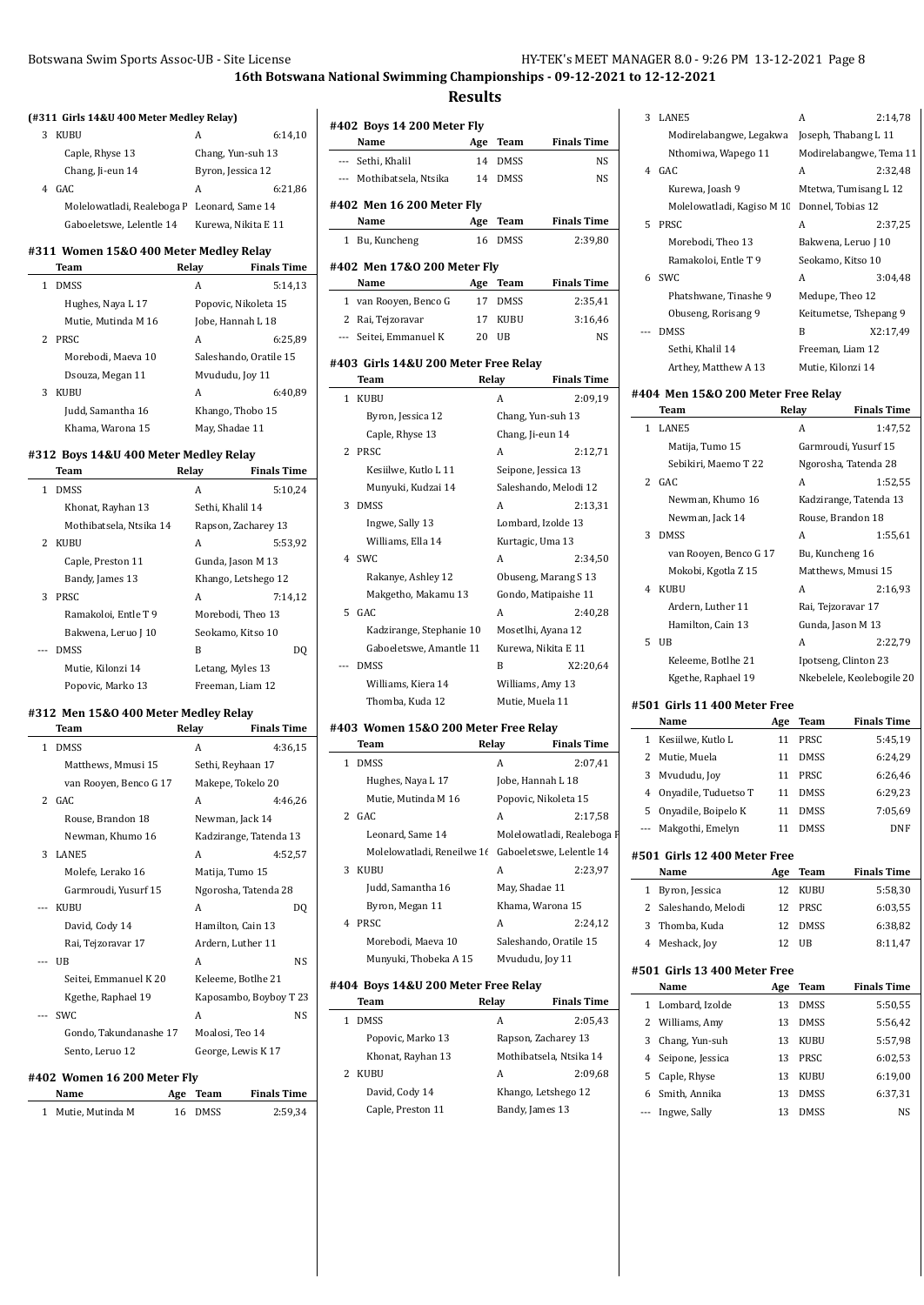|                | #501 Girls 14 400 Meter Free   |     |             |                    |
|----------------|--------------------------------|-----|-------------|--------------------|
|                | Name                           | Age | Team        | <b>Finals Time</b> |
| $\mathbf{1}$   | Williams, Ella                 | 14  | DMSS        | 5:49.71            |
| $\overline{2}$ | Chang, Ji-eun                  | 14  | KUBU        | 5:52,83            |
| 3              | Williams, Kiera                | 14  | DMSS        | 6:00,09            |
|                | 4 Whitson, Chanika             | 14  | <b>DMSS</b> | 6:23,38            |
| 5              | Munyuki, Kudzai                | 14  | PRSC        | 6:42,09            |
|                | #501 Women 15 400 Meter Free   |     |             |                    |
|                | Name                           | Age | <b>Team</b> | <b>Finals Time</b> |
| 1              | Kiragu, Mariam                 | 15  | LANE5       | 5:39.70            |
| 2              | Popovic, Nikoleta              | 15  | <b>DMSS</b> | 6:09,18            |
| 3              | Saleshando, Oratile            | 15  | PRSC        | 6:15,81            |
| $\overline{4}$ | Khama, Warona                  | 15  | KUBU        | 7:04,32            |
| $---$          | Muzila, Lelani B               | 15  | <b>DMSS</b> | NS                 |
|                | #501 Women 17&0 400 Meter Free |     |             |                    |
|                | Name                           | Age | Team        | <b>Finals Time</b> |
| 1              | Jobe, Hannah L                 | 18  | DMSS        | 6:07,94            |
|                | --- Groenewald, Michelle       | 20  | UB          | <b>DNF</b>         |
|                | #502 Boys 11 400 Meter Free    |     |             |                    |
|                | Name                           | Age | Team        | <b>Finals Time</b> |
| 1              | Caple, Preston                 | 11  | KUBU        | 6:03,35            |
|                | #502 Boys 12 400 Meter Free    |     |             |                    |
|                | Name                           | Age | Team        | <b>Finals Time</b> |
| $\mathbf{1}$   | Freeman, Liam                  | 12  | DMSS        | 6:49,36            |
| $\overline{2}$ | Tichivangani, Terarai J        | 12  | <b>UNAT</b> | 8:15,70            |
|                | #502 Boys 13 400 Meter Free    |     |             |                    |
|                | Name                           | Age | Team        | <b>Finals Time</b> |
| 1              | Khonat, Rayhan                 | 13  | DMSS        | 5:14,90            |
| 2              | Rapson, Zacharey               | 13  | <b>DMSS</b> | 5:29,34            |
| 3              | Kadzirange, Tatenda            | 13  | GAC         | 5:37,85            |
| 4              | Morebodi, Theo                 | 13  | PRSC        | 5:43,11            |
| 5              | Popovic, Marko                 | 13  | <b>DMSS</b> | 5:52,79            |
| 6              | Hamilton, Cain                 | 13  | <b>KUBU</b> | 6:14,84            |
| 7              | Letang, Myles                  | 13  | DMSS        | 6:35,86            |
| 8              | Arthey, Matthew A              | 13  | <b>DMSS</b> | 6:39,52            |
| 9              | Montshiwa, Thero L             | 13  | DMSS        | 6:58,21            |
|                | #502 Boys 14 400 Meter Free    |     |             |                    |
|                | Name                           | Age | Team        | <b>Finals Time</b> |
|                | Keitsile, Gaamangwe J          | 14  | PRSC        | NS                 |
|                | #502 Men 15 400 Meter Free     |     |             |                    |
|                | Name                           | Age | Team        | <b>Finals Time</b> |
| 1              | Mokobi, Kgotla Z               | 15  | DMSS        | 5:09,27            |
| 2              | Matija, Tumo                   | 15  | LANE5       | 5:53,13            |
| 3              | Ndwapi, Mpapho                 | 15  | PRSC        | 5:55,38            |
| 4              | Setshogo, Lebone               | 15  | DMSS        | 7:04,70            |
|                | #502 Men 16 400 Meter Free     |     |             |                    |
|                | Name                           | Age | Team        | <b>Finals Time</b> |
| 1              | Bu, Kuncheng                   | 16  | DMSS        | 5:01,27            |
| 2              | Motlhabane, Aobakwe P          | 16  | PRSC        | 7:00,87            |
|                |                                |     |             |                    |

| #502 Men 17&0 400 Meter Free |                                      |     |             |                    |  |  |
|------------------------------|--------------------------------------|-----|-------------|--------------------|--|--|
|                              | Name                                 | Age | Team        | <b>Finals Time</b> |  |  |
| 1                            | van Rooyen, Benco G                  | 17  | <b>DMSS</b> | 4:42,46            |  |  |
|                              | --- Kgethe, Raphael                  | 19  | UB          | DNF                |  |  |
|                              | --- Nkebelele, Keolebogile           | 20  | UB          | DNF                |  |  |
|                              | --- Makepe, Tokelo                   | 20  | DMSS        | NS                 |  |  |
| $---$                        | Keleeme, Botlhe                      | 21  | UB          | NS                 |  |  |
|                              | #503 Girls 10&U 50 Meter Back        |     |             |                    |  |  |
|                              | Name                                 | Age | Team        | <b>Finals Time</b> |  |  |
| 1                            | Kadzirange, Stephanie                | 10  | GAC         | 44,91              |  |  |
| 2                            | Morebodi, Maeva                      | 10  | PRSC        | 45,69              |  |  |
| 3                            | Nadisah - Chinyepi, Anele            | 10  | DMSS        | 46,96              |  |  |
| 4                            | Chilisa, Jade                        | 8   | <b>DMSS</b> | 46,99              |  |  |
| 5                            | Sento, Katlo                         | 10  | SWC         | 48,61              |  |  |
| 6                            | Tsara, Anesu                         | 9   | DMSS        | 49,24              |  |  |
| 7                            | Bvindi, Juanita                      | 10  | LANE5       | 50,40              |  |  |
| 8                            | Brasem, Carmen                       | 9   | <b>DMSS</b> | 51,00              |  |  |
| 9                            | Stewart, Jessica E                   | 10  | <b>DMSS</b> | 51,09              |  |  |
| 10                           | Parker, Cala                         | 9   | <b>DMSS</b> | 52,77              |  |  |
| 11                           | Sohoni, Aahana                       | 8   | LANE5       | 57,89              |  |  |
| 12                           | Ponatshego, Sebaga                   | 8   | GAC         | 58,54              |  |  |
| 13                           | Tsara, Tasima                        | 7   | DMSS        | 58,59              |  |  |
| 14                           | Moremong, Sejo                       | 9   | DMSS        | 1:00,27            |  |  |
| 15                           | Naidoo, Carmen A                     | 9   | <b>UNAT</b> | 1:00,72            |  |  |
| 16                           | Ohiaeri, Asa                         | 9   | <b>DMSS</b> | 1:03,48            |  |  |
| 17                           | Mokgalo, Ndapiwa L                   | 10  | GAC         | 1:03,77            |  |  |
| 18                           | Trendafilova, Sophia                 | 9   | DMSS        | 1:05,64            |  |  |
| 19                           | Masimega, Aleru                      | 10  | <b>UNAT</b> | 1:21,25            |  |  |
| 20                           | Segaetsho, Seratwa S                 | 10  | UB          | 1:23,29            |  |  |
| $\cdots$                     | Thomba, Wada                         | 10  | DMSS        | NS                 |  |  |
|                              | #503 Girls 11 50 Meter Back          |     |             |                    |  |  |
|                              | Name                                 | Age | Team        | <b>Finals Time</b> |  |  |
| 1                            | Kesiilwe, Kutlo L                    | 11  | PRSC        | 40,02              |  |  |
| 2                            | Gondo, Matipaishe                    | 11  | SWC         | 41,31              |  |  |
| 3                            | Kurewa, Nikita E                     | 11  | GAC         | 42,83              |  |  |
| 4                            | May, Shadae                          | 11  | KUBU        | 43,99              |  |  |
| 5                            | Pelotona, Arona                      | 11  | LANE5       | 44,29              |  |  |
| 6                            | Shaikh, Azra                         | 11  | KUBU        | 44,85              |  |  |
| 7                            | Onyadile, Tuduetso T                 | 11  | DMSS        | 44,94              |  |  |
| 8                            | Mvududu, Joy                         | 11  | PRSC        | 45,93              |  |  |
| 9                            | Byron, Megan                         | 11  | KUBU        | 46,00              |  |  |
| 10                           | Gaboeletswe, Amantle                 | 11  | GAC         | 47,52              |  |  |
| 11                           | Onyadile, Boipelo K                  | 11  | DMSS        | 49,14              |  |  |
| 12                           | Mutie, Muela                         | 11  | DMSS        | 49,23              |  |  |
| 13                           | Mganga, Lelentle                     | 11  | DMSS        | 51,10              |  |  |
| 14                           | Tirelo, Thabile                      | 11  | BDF         | 57,11              |  |  |
| 15                           | Mohale, Palesa                       | 11  | UNAT        | 1:03,95            |  |  |
| 16                           | Powder, Nelsinia H                   | 11  | UNAT        | 1:10,36            |  |  |
| $\overline{\phantom{a}}$     | Dsouza, Megan                        | 11  | PRSC        | NS                 |  |  |
| ---                          | Makgothi, Emelyn                     | 11  | DMSS        | NS                 |  |  |
|                              |                                      |     |             |                    |  |  |
|                              | #503  Girls 12 50 Meter Back<br>Name | Age | Team        | <b>Finals Time</b> |  |  |
| 1                            | Saleshando, Melodi                   | 12  | PRSC        | 38,52              |  |  |
| 2                            | Molelowatladi, Realeboga             | 12  | GAC         | 39,85              |  |  |
| 3                            | Byron, Jessica                       | 12  | KUBU        | 42,27              |  |  |
|                              |                                      |     |             |                    |  |  |

| 4            | Thomba, Kuda                        | 12       | DMSS         | 45,03              |
|--------------|-------------------------------------|----------|--------------|--------------------|
| 5            | Ndwapi, Shatho P                    | 12       | PRSC         | 45,97              |
| 6            | Machona, Botlhe                     | 12       | BDF          | 46,67              |
| 7            | Meshack, Joy                        | 12       | UB           | 50,33              |
| 8            | Rakanye, Ashley                     | 12       | SWC          | 53,20              |
| 9            | Mosetlhi, Ayana                     | 12       | GAC          | 55,36              |
|              | #503 Girls 13 50 Meter Back         |          |              |                    |
|              | Name                                | Age      | Team         | <b>Finals Time</b> |
| 1            | Kurtagic, Uma                       | 13       | DMSS         | 37,40              |
| 2            | Chang, Yun-suh                      | 13       | KUBU         | 40,22              |
| 3            | Caple, Rhyse                        | 13       | KUBU         | 41,49              |
| 4            | Seipone, Jessica                    | 13       | PRSC         | 41,75              |
| 5            | Williams, Amy                       | 13       | DMSS         | 42,80              |
| 6            | Smith, Annika                       | 13       | DMSS         | 46,40              |
| 7            | Makgetho, Makamu                    | 13       | SWC          | 47,99              |
| 8            | Obuseng, Marang S                   | 13<br>13 | SWC<br>DMSS  | 50,56<br>NS        |
| ---          | Ingwe, Sally                        |          |              |                    |
|              | #503 Girls 14 50 Meter Back<br>Name | Age      | Team         | <b>Finals Time</b> |
| 1            | Leonard, Same                       | 14       | GAC          | 39,71              |
| 2            | Chang, Ji-eun                       | 14       | KUBU         | 39,90              |
| 3            | Munyuki, Kudzai                     | 14       | PRSC         | 41,21              |
| 4            | Williams, Ella                      | 14       | DMSS         | 41,92              |
| 5            | Whitson, Chanika                    | 14       | DMSS         | 42,87              |
| 6            | Gaboeletswe, Lelentle               | 14       | GAC          | 43,07              |
| 7            | Williams, Kiera                     | 14       | DMSS         | 44,76              |
| 8            | Motlhagodi, Abaleng A               | 14       | PRSC         | 45,35              |
| 9            | Pule, Naledi K                      | 14       | UNAT         | 52,44              |
| 10           | Gabaratane, Abale                   | 14       | PRSC         | 52,87              |
| 11           | Seetso, Refilwe                     | 14       | BDF          | 53,17              |
|              | #503 Women 15 50 Meter Back         |          |              |                    |
|              | Name                                | Age      | Team         | <b>Finals Time</b> |
| 1            | Kiragu, Mariam                      | 15       | LANE5        | 37,36              |
| 2            | Saleshando, Oratile                 | 15       | PRSC         | 40,80              |
| 3            | Macheng, Khethiwe                   | 15       | LANE5        | 43,78              |
| 4            | Munyuki, Thobeka A                  | 15       | PRSC         | 45,45              |
| 5            | Williams, Jade                      | 15       | DMSS         | 47,04              |
|              | 6 Elias, Katlego                    | 15       | <b>UNATP</b> | 48,62              |
| 7            | Khango, Thobo                       | 15       | KUBU         | 48,99              |
| 8            | Charles, Isabelle                   | 15       | DMSS         | 54,23              |
| ---          | Muzila, Lelani B                    | 15       | DMSS         | NS                 |
|              | #503 Women 16 50 Meter Back         |          |              |                    |
|              | Name                                | Age      | Team         | <b>Finals Time</b> |
| 1            | Judd, Samantha                      | 16       | KUBU         | 41,24              |
| 2            | Molelowatladi, Reneilwe             | 16       | GAC          | 43,19              |
|              | #503 Women 17&0 50 Meter Back       |          |              |                    |
|              | Name                                | Age      | Team         | <b>Finals Time</b> |
| $\mathbf{1}$ | Hughes, Naya L                      | 17       | DMSS         | 32,37              |
| 2            | Jobe, Hannah L                      | 18       | DMSS         | 37,99              |
|              | #504 Boys 10&U 50 Meter Back        |          |              |                    |
|              | Name                                | Age      | Team         | <b>Finals Time</b> |
| 1            | Bakwena, Leruo J                    | 10       | PRSC         | 42,27              |
| 2            | Molelowatladi, Kagiso M             | 10       | GAC          | 44,59              |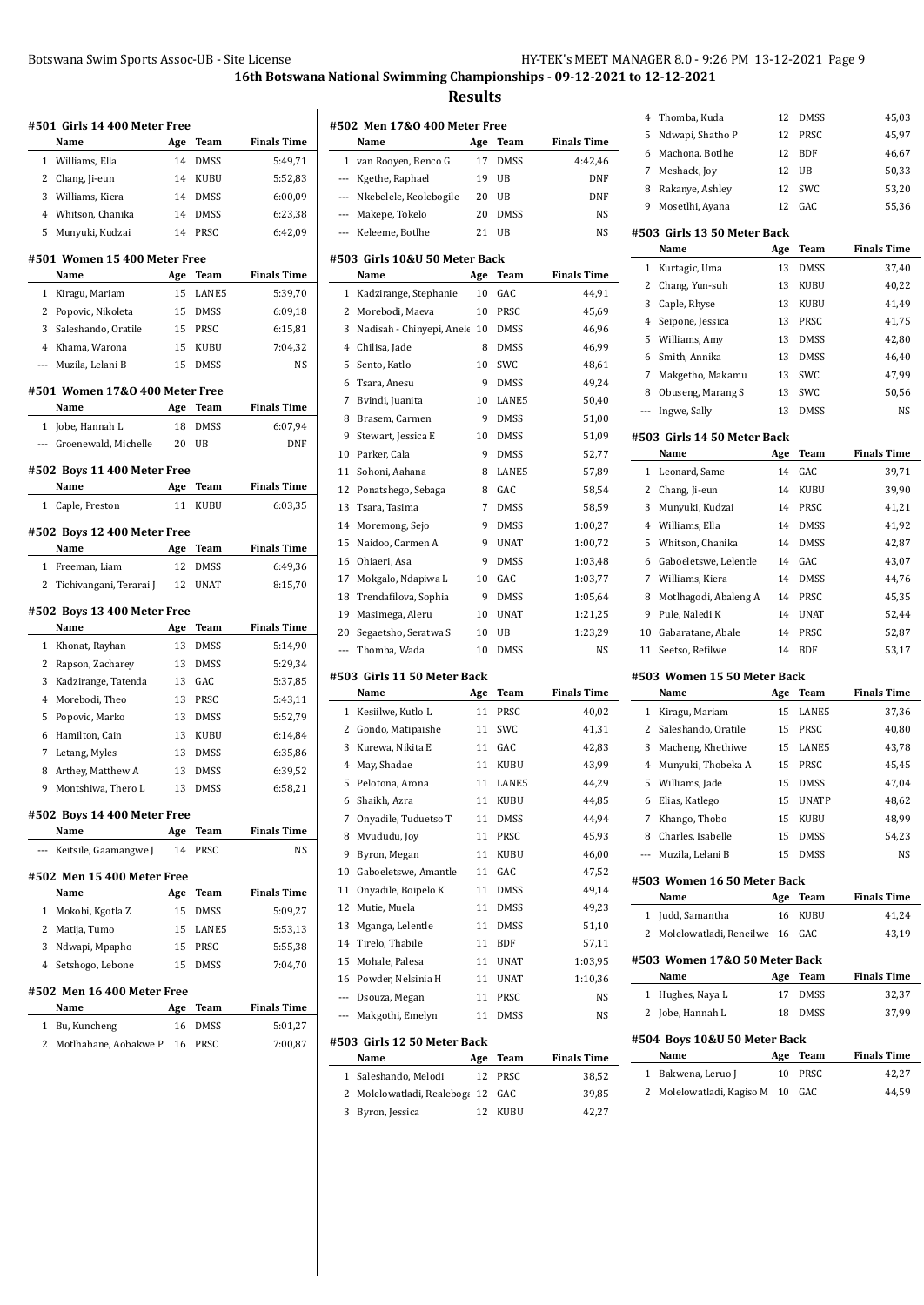**Results**

|     | (#504 Boys 10&U 50 Meter Back) |     |             |                    |
|-----|--------------------------------|-----|-------------|--------------------|
| 3   | Molefe, Leago                  | 10  | LANE5       | 45,49              |
|     | 4 Ramakoloi, Entle T           | 9   | PRSC        | 47,20              |
| 5   | Nortje, Heinrich               | 9   | <b>DMSS</b> | 47,85              |
| 6   | Kurewa, Joash                  | 9   | GAC         | 49,98              |
| 7   | Lombard, Quan Rene             | 9   | <b>DMSS</b> | 50,50              |
| 8   | Lekgetho, Remmogo              | 10  | KUBU        | 51,39              |
| 9   | Seokamo, Kitso                 | 10  | PRSC        | 52,02              |
| 10  | Montshiwa, Katlo L             | 10  | <b>DMSS</b> | 53,22              |
| 11  | Mosiakgabo, Kutlwano           | 10  | <b>DMSS</b> | 53,39              |
| 12  | Phatshwane, Tinashe            | 9   | SWC         | 54,57              |
| 13  | Moroka, Mokgosi M              | 9   | <b>DMSS</b> | 55,26              |
| 14  | Troanski, Vihren               | 9   | <b>DMSS</b> | 57,21              |
| 15  | Seetso, Kago                   | 10  | <b>BDF</b>  | 59,21              |
| 16  | Keitumetse, Tshepang           | 9   | SWC         | 1:00,47            |
| 17  | Motshegare, Lefika             | 9   | DMSS        | 1:09,85            |
| 18  | Obuseng, Rorisang              | 9   | <b>SWC</b>  | 1:09,94            |
|     | #504 Boys 11 50 Meter Back     |     |             |                    |
|     | Name                           | Age | Team        | <b>Finals Time</b> |
| 1   | Caple, Preston                 | 11  | KUBU        | 36,34              |
|     | 2 Modirelabangwe, Tema         | 11  | LANE5       | 40,47              |
|     | 3 Joseph, Thabang L            | 11  | LANE5       | 40,71              |
| 4   | Nthomiwa, Wapego               | 11  | LANE5       | 42,51              |
| 5   | Ardern, Luther                 | 11  | KUBU        | 49,01              |
| 6   | Nawa, Tendai M                 | 11  | SWC         | 58,63              |
|     | #504 Boys 12 50 Meter Back     |     |             |                    |
|     | Name                           | Age | Team        | <b>Finals Time</b> |
| 1   | Sento, Leruo                   | 12  | SWC         | 39,42              |
| 2   | Donnel, Tobias                 | 12  | GAC         | 40,63              |
| 3   | Khango, Letshego               | 12  | KUBU        | 42,58              |
| 4   | Freeman, Liam                  | 12  | <b>DMSS</b> | 43,94              |
| 5   | Mtetwa, Tumisang L             | 12  | GAC         | 47,46              |
| 6   | Majola, Moagi T                | 12  | GAC         | 47,78              |
| 7   | Tichivangani, Terarai J        | 12  | <b>UNAT</b> | 52,57              |
| --- | Mokgadi, Thuto                 | 12  | <b>BDF</b>  | NS                 |
|     | #504 Boys 13 50 Meter Back     |     |             |                    |
|     | Name                           | Age | Team        | <b>Finals Time</b> |
| 1   | Popovic, Marko                 | 13  | DMSS        | 35,66              |
| 2   | Bandy, James                   | 13  | KUBU        | 36,85              |
| 3   | Modirelabangwe, Legakw         | 13  | LANE5       | 37,14              |
| 4   | Rapson, Zacharey               | 13  | DMSS        | 38,56              |
| 5   | Arthey, Matthew A              | 13  | DMSS        | 41,65              |
| 6   | Hamilton, Cain                 | 13  | KUBU        | 41,98              |
| 7   | Kadzirange, Tatenda            | 13  | GAC         | 42,13              |
| 8   | Montshiwa, Thero L             | 13  | DMSS        | 42,37              |
|     | Matenge, Larona                | 13  | <b>BDF</b>  | 43,46              |
| 9   |                                | 13  | PRSC        | 43,52              |
| 10  | Morebodi, Theo                 |     |             |                    |
| 11  | Njoroge, Dean G                | 13  | LANE5       | 49,46              |
| 12  | Dzingai, Botlhe                | 13  | LANE5       | 50,11              |
| 13  | Mtetwa, Emmanuel T             | 13  | GAC         | 51,51              |
| 14  | Modisapitse, Mohapi L          | 13  | BDF         | 1:13,87            |
|     | #504 Boys 14 50 Meter Back     |     |             |                    |
|     | Name                           | Age | Team        | <b>Finals Time</b> |

|     |                              | <b>Kesuits</b> |            |                    |
|-----|------------------------------|----------------|------------|--------------------|
| 2   | Newman, Jack                 | 14             | GAC        | 36,54              |
| 3   | Mutie, Kilonzi               | 14             | DMSS       | 40,08              |
| 4   | Moalosi, Teo                 | 14             | SWC        | 41,26              |
| 5   | David, Cody                  | 14             | KUBU       | 41,59              |
|     |                              |                |            |                    |
|     | #504 Men 15 50 Meter Back    |                |            |                    |
|     | Name                         | Age            | Team       | <b>Finals Time</b> |
| 1   | Matthews, Mmusi              | 15             | DMSS       | 33,45              |
| 2   | Garmroudi, Yusurf            | 15             | LANE5      | 34,76              |
| 3   | Matija, Tumo                 | 15             | LANE5      | 36,40              |
| 4   | Ndwapi, Mpapho               | 15             | PRSC       | 37,66              |
| 5   | Setshogo, Lebone             | 15             | DMSS       | 43,34              |
| 6   | Seleka, Loapi                | 15             | DMSS       | 47,13              |
|     | #504 Men 16 50 Meter Back    |                |            |                    |
|     | Name                         | Age            | Team       | <b>Finals Time</b> |
| 1   | Newman, Khumo                | 16             | GAC        | 31,58              |
| 2   | Molefe, Lerako               | 16             | LANE5      | 35,07              |
| 3   | Raditladi, Lungile           | 16             | LANE5      | 39,13              |
| 4   | Seetso, Thabang              | 16             | <b>BDF</b> | 39,79              |
| 5   | Motlhabane, Aobakwe P        | 16             | PRSC       | 45,40              |
| 6   | Tumelo, Thatayaone           | 16             | GAC        | 46,99              |
|     |                              |                |            |                    |
|     | #504 Men 17&0 50 Meter Back  |                |            |                    |
|     | Name                         | Age            | Team       | <b>Finals Time</b> |
| 1   | Rouse, Brandon               | 18             | GAC        | 30,07              |
| 2   | Sebikiri, Maemo T            | 22             | LANE5      | 32,33              |
| 3   | George, Lewis K              | 17             | SWC        | 50,88              |
| 4   | Ipotseng, Clinton            | 23             | UB         | 51,65              |
| --- | Kaposambo, Boyboy T          | 23             | UB         | NS                 |
| --- | Rai, Tejzoravar              | 17             | KUBU       | NS                 |
| --- | Seitei, Emmanuel K           | 20             | UB         | NS                 |
|     | #505 Girls 11 100 Meter Fly  |                |            |                    |
|     | Name                         | Age            | Team       | <b>Finals Time</b> |
| 1   | Kesiilwe, Kutlo L            | 11             | PRSC       | 1:34,32            |
| 2   | Mvududu, Joy                 | 11             | PRSC       | 1:45,54            |
| 3   | Onyadile, Tuduetso T         | 11             | DMSS       | 1:57,90            |
| --- | Mutie, Muela                 | 11             | DMSS       | NS                 |
| --- | Dsouza, Megan                | 11             | PRSC       | NS                 |
|     |                              |                |            |                    |
|     | #505 Girls 12 100 Meter Flv  |                |            |                    |
|     | Name                         | Age            | Team       | <b>Finals Time</b> |
| 1   | Saleshando, Melodi           | 12             | PRSC       | 1:45,92            |
| 2   |                              |                | PRSC       | 1:51,54            |
|     | Ndwapi, Shatho P             | 12             |            |                    |
| 3   | Rakanye, Ashley              | 12             | SWC        | 2:09,24            |
| --- | Thomba, Kuda                 | 12             | DMSS       | DQ                 |
|     |                              |                |            |                    |
|     | #505  Girls 13 100 Meter Fly |                |            |                    |
|     | Name                         | Age            | Team       | <b>Finals Time</b> |
| 1   | Chang, Yun-suh               | 13             | KUBU       | 1:37,18            |
| 2   | Seipone, Jessica             | 13             | PRSC       | 1:40,93            |
| 3   | Obuseng, Marang S            | 13             | SWC        | 2:00,49            |
| --- | Ingwe, Sally                 | 13             | DMSS       | NS                 |
|     | #505  Girls 14 100 Meter Fly |                |            |                    |
|     | Name                         | Age            | Team       | <b>Finals Time</b> |
| 1   | Williams, Ella               | 14             | DMSS       | 1:28,67            |
| 2   | Munyuki, Kudzai              | 14             | PRSC       | 1:38,92            |
| 3   | Chang, Ji-eun                | 14             | KUBU       | 1:45,07            |
|     |                              |                |            |                    |
|     |                              |                |            |                    |

|                          | --- Harry, Kyra                     | 14  | LANE5       | <b>NS</b>          |
|--------------------------|-------------------------------------|-----|-------------|--------------------|
|                          | #505 Women 15 100 Meter Fly         |     |             |                    |
|                          | Name                                | Age | Team        | <b>Finals Time</b> |
| $1\,$                    | Saleshando, Oratile                 | 15  | PRSC        | 1:40,24            |
|                          | #505 Women 16 100 Meter Fly<br>Name | Age | Team        | <b>Finals Time</b> |
| 1                        | Mutie, Mutinda M                    | 16  | <b>DMSS</b> | 1:17,21            |
|                          |                                     |     |             |                    |
|                          | #506 Boys 11 100 Meter Fly<br>Name  | Age | Team        | <b>Finals Time</b> |
|                          | 1 Joseph, Thabang L                 | 11  | LANE5       | 1:39,45            |
|                          | 2 Nthomiwa, Wapego                  | 11  | LANE5       | 1:46,35            |
|                          | #506 Boys 12 100 Meter Fly          |     |             |                    |
|                          | Name                                | Age | Team        | <b>Finals Time</b> |
| 1                        | Sento, Leruo                        | 12  | <b>SWC</b>  | 1:42,11            |
| 2                        | Freeman, Liam                       | 12  | <b>DMSS</b> | 1:59,04            |
|                          | #506 Boys 13 100 Meter Fly          |     |             |                    |
|                          | Name                                | Age | Team        | <b>Finals Time</b> |
|                          | 1 Rapson, Zacharey                  | 13  | <b>DMSS</b> | 1:19,96            |
|                          | 2 Khonat, Rayhan                    | 13  | DMSS        | 1:22,71            |
| 3                        | Modirelabangwe, Legakw 13           |     | LANE5       | 1:24,37            |
|                          | 4 Morebodi, Theo                    | 13  | PRSC        | 1:41,52            |
|                          | 5 Gunda, Jason M                    | 13  | <b>KUBU</b> | 1:41,77            |
|                          | 6 Bandy, James                      | 13  | KUBU        | 1:48,01            |
| 7                        | Letang, Myles                       | 13  | <b>DMSS</b> | 2:00,02            |
| $\overline{\phantom{a}}$ | Popovic, Marko                      | 13  | <b>DMSS</b> | <b>DNF</b>         |
|                          | #506 Boys 14 100 Meter Fly          |     |             |                    |
|                          | Name                                | Age | <b>Team</b> | <b>Finals Time</b> |
|                          | 1 Mothibatsela, Ntsika              | 14  | DMSS        | 1:06,48            |
|                          | --- Keitsile, Gaamangwe J           | 14  | PRSC        | <b>NS</b>          |
|                          | #506 Men 15 100 Meter Fly           |     |             |                    |
|                          | Name                                | Age | Team        | <b>Finals Time</b> |
| 1                        | Garmroudi, Yusurf                   | 15  | LANE5       | 1:07,87            |
|                          | 2 Matthews, Mmusi                   | 15  | <b>DMSS</b> | 1:11,76            |
| 3                        | Ndwapi, Mpapho                      | 15  | PRSC        | 1:25,23            |
|                          | #506 Men 16 100 Meter Fly           |     |             |                    |
|                          | Name                                | Age | Team        | Finals Time        |
| 1                        | Newman, Khumo                       | 16  | GAC         | 1:06,22            |
| 2                        | Bu, Kuncheng                        | 16  | <b>DMSS</b> | 1:10,23            |
| 3                        | Seetso, Thabang                     | 16  | BDF         | 1:17,77            |
| 4                        | Motlhabane, Aobakwe P               | 16  | PRSC        | 1:48,65            |
|                          | #506 Men 17&0 100 Meter Fly<br>Name | Age | Team        | <b>Finals Time</b> |
| 1                        | van Rooyen, Benco G                 | 17  | DMSS        | 1:07,30            |
|                          | --- Gondo, Takundanashe             | 17  | SWC         | NS                 |
|                          | --- Seitei, Emmanuel K              | 20  | UB          | NS                 |
|                          | --- Makepe, Tokelo                  | 20  | <b>DMSS</b> | NS                 |
| ---                      | Rai, Tejzoravar                     | 17  | KUBU        | NS                 |
|                          |                                     |     |             |                    |
|                          |                                     |     |             |                    |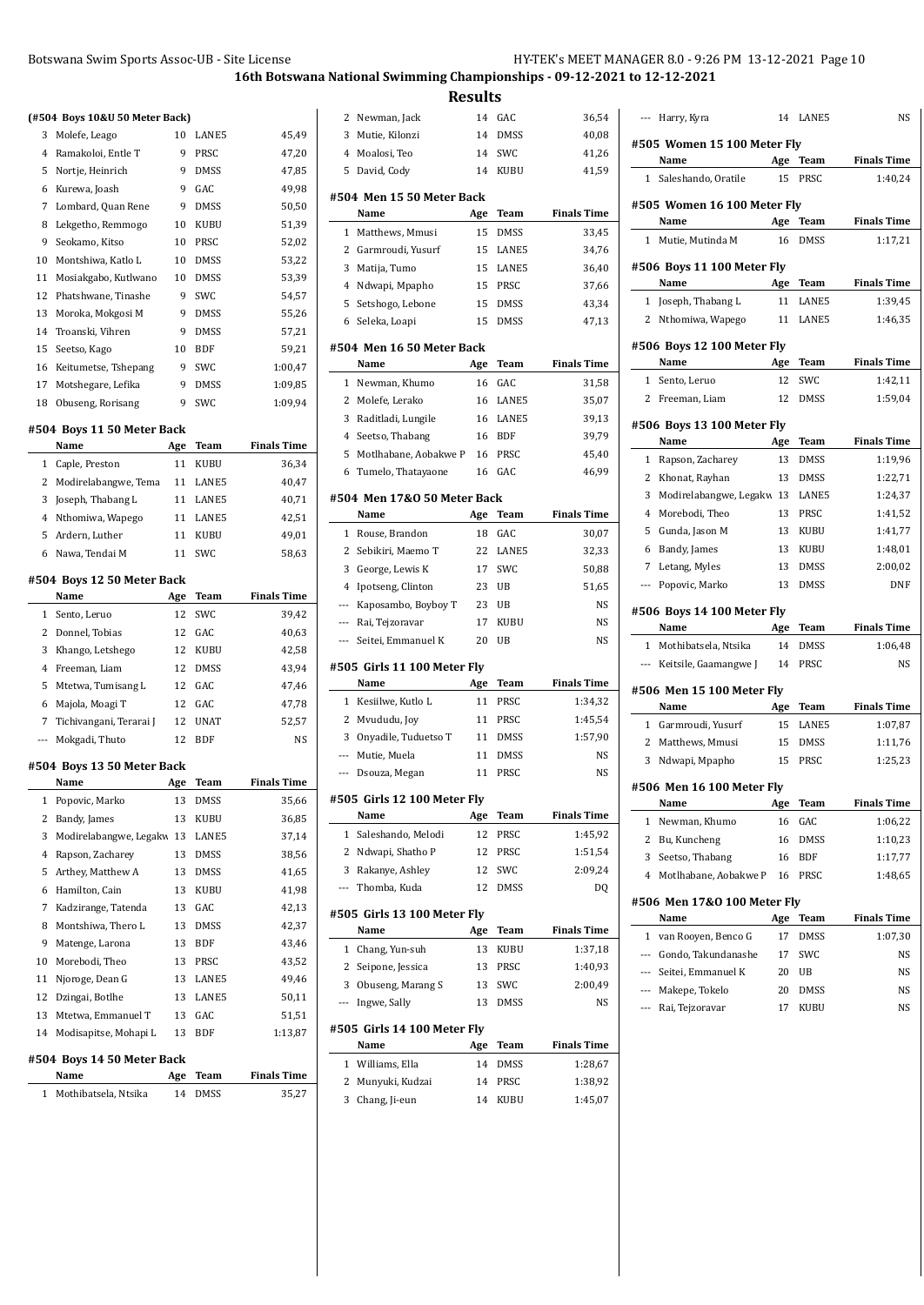|                |                                                | 16th Botswana Natior        |                                                                                |
|----------------|------------------------------------------------|-----------------------------|--------------------------------------------------------------------------------|
|                | #507 Mixed 14&U 400 Meter Free Relay           |                             | 3 R                                                                            |
|                | Team                                           | Relay<br><b>Finals Time</b> | 4 M                                                                            |
| 1              | <b>DMSS</b>                                    | 4:35,98<br>A                | #508                                                                           |
|                | Mothibatsela, Ntsika M14                       | Khonat, Rayhan M13          |                                                                                |
|                | Williams, Ella W14                             | Williams, Amy W13           | 1                                                                              |
| 2              | KUBU                                           | А<br>4:56,94                | $\mathbf{2}$                                                                   |
|                | Bandy, James M13                               | Chang, Yun-suh W13          | 3 L                                                                            |
|                | Chang, Ji-eun W14                              | Caple, Preston M11          | 4 W                                                                            |
| 3              | GAC                                            | B<br>5:05,56                | 5                                                                              |
|                | Molelowatladi, Realeboga F Newman, Jack M14    |                             | 60                                                                             |
|                | Gaboeletswe, Lelentle W14                      | Kadzirange, Tatenda M13     | 7 M                                                                            |
| 4              | PRSC                                           | A<br>5:09,47                | #508                                                                           |
|                | Kesiilwe, Kutlo L W11                          | Morebodi, Theo M13          |                                                                                |
|                | Bakwena, Leruo J M10                           | Saleshando, Melodi W12      | 1                                                                              |
| 5              | SWC                                            | 6:17,53<br>А                | 2 W                                                                            |
|                | Gondo, Matipaishe W11                          | Sento, Leruo M12            | 3                                                                              |
|                | Moalosi, Teo M14                               | Obuseng, Marang SW13        | 4 L                                                                            |
|                | <b>DMSS</b>                                    | B<br>X4:52,03               | 5                                                                              |
|                | Popovic, Marko M13                             | Rapson, Zacharey M13        | 6S                                                                             |
|                | Kurtagic, Uma W13                              | Williams, Kiera W14         |                                                                                |
|                | GAC                                            | А<br>X5:34,14               | #508 '                                                                         |
|                | Donnel, Tobias M12                             | Kurewa, Nikita E W11        |                                                                                |
|                | Molelowatladi, Kagiso M M                      | Kadzirange, Stephanie W10   | 1                                                                              |
| $\overline{a}$ | <b>KUBU</b>                                    | X5:59,41<br>B               | 2 Sa                                                                           |
|                | Lekgetho, Remmogo M10                          | Shaikh, Azra W11            | 3                                                                              |
|                | Dobah, Aisha W12                               | David, Cody M14             | 4                                                                              |
|                | #507 Mixed 15&0 400 Meter Free Relay           |                             | #508 '                                                                         |
|                | Team                                           | <b>Finals Time</b><br>Relay | --- Pl                                                                         |
| 1              | <b>DMSS</b>                                    | A<br>4:35,45                |                                                                                |
|                |                                                |                             |                                                                                |
|                | van Rooyen, Benco G M17                        | Matthews, Mmusi M15         | --- G                                                                          |
|                | Jobe, Hannah L W18                             | Mutie, Mutinda M W16        |                                                                                |
| 2              | GAC                                            | A<br>4:51,56                |                                                                                |
|                | Rouse, Brandon M18                             | Tumelo, Thatayaone M16      |                                                                                |
|                | Molelowatladi, Reneilwe W                      | Leonard, Same W14           |                                                                                |
| 3              | <b>KUBU</b>                                    | A<br>5:08,20                |                                                                                |
|                | Byron, Jessica W12                             | Hamilton, Cain M13          |                                                                                |
|                | Khango, Letshego M12                           | Khama, Warona W15           |                                                                                |
| 4              | PRSC                                           | A<br>5:16,06                |                                                                                |
|                | Saleshando, Oratile W15                        | Ndwapi, Mpapho M15          |                                                                                |
|                | Munyuki, Kudzai W14                            | Motlhabane, Aobakwe P M1    |                                                                                |
| ---            | UB                                             | NS<br>А                     |                                                                                |
|                | Keleeme, Botlhe M21                            | Kgethe, Raphael M19         |                                                                                |
|                | Groenewald, Michelle W20                       | Phutego, Thato L W19        |                                                                                |
|                | SWC                                            | A<br>NS                     |                                                                                |
|                | Gondo, Takundanashe M17                        | George, Lewis K M17         | 1                                                                              |
|                | Gondo, Ruvarashe W19                           | Makgetho, Makamu W13        | #509<br>1<br>$\overline{2}$<br>---<br>#509!<br>1<br>2<br>3<br>4<br>#509<br>2 M |
|                | #508  Girls 11 200 Meter Breast                |                             |                                                                                |
|                | Name<br>Age                                    | <b>Finals Time</b><br>Team  |                                                                                |
| $\mathbf{1}$   | Kurewa, Nikita E<br>11                         | GAC<br>3:39,48              |                                                                                |
|                | 2 Gondo, Matipaishe<br>11                      | SWC<br>3:43,20              | 3 H<br>4 A<br>5 <sub>10</sub><br>#509 1                                        |
| 3              | Mvududu, Joy<br>11                             | 3:51,42<br>PRSC             |                                                                                |
| 4              | Kesiilwe, Kutlo L<br>11                        | PRSC<br>4:07,32             |                                                                                |
|                |                                                |                             |                                                                                |
|                | #508  Girls 12 200 Meter Breast<br>Name<br>Age | <b>Finals Time</b><br>Team  |                                                                                |
| 1              | Molelowatladi, Realeboga 12                    | 3:36,31<br>GAC              | $\mathbf{1}$<br>---                                                            |

|                                  |                                        | <b>Results</b> |                    |                               |  |  |  |
|----------------------------------|----------------------------------------|----------------|--------------------|-------------------------------|--|--|--|
|                                  |                                        | 12             | SWC                |                               |  |  |  |
| 3<br>4                           | Rakanye, Ashley<br>Meshack, Joy        | 12             | UB                 | 4:09,92<br>4:41,02            |  |  |  |
|                                  |                                        |                |                    |                               |  |  |  |
|                                  | #508 Girls 13 200 Meter Breast         |                |                    |                               |  |  |  |
|                                  | Name                                   | Age            | Team               | <b>Finals Time</b>            |  |  |  |
| 1                                | Chang, Yun-suh                         | 13             | KUBU               | 3:23,90                       |  |  |  |
| 2                                | Seipone, Jessica                       | 13             | PRSC               | 3:39,42                       |  |  |  |
| 3                                | Lombard, Izolde                        | 13             | <b>DMSS</b>        | 3:39,49                       |  |  |  |
| 4                                | Williams, Amy                          | 13             | <b>DMSS</b>        | 3:43,41                       |  |  |  |
| 5                                | Smith, Annika                          | 13             | <b>DMSS</b>        | 3:52,36                       |  |  |  |
| 6<br>7                           | Obuseng, Marang S<br>Makgetho, Makamu  | 13<br>13       | SWC<br>SWC         | 3:53,28<br>4:08,18            |  |  |  |
|                                  |                                        |                |                    |                               |  |  |  |
|                                  | #508 Girls 14 200 Meter Breast         |                |                    |                               |  |  |  |
|                                  | Name                                   | Age            | Team               | <b>Finals Time</b>            |  |  |  |
| 1                                | Chang, Ji-eun                          | 14             | KUBU               | 3:21,42                       |  |  |  |
|                                  | 2 Whitson, Chanika                     | 14             | DMSS               | 3:30,50                       |  |  |  |
| 3                                | Munyuki, Kudzai                        | 14             | PRSC               | 3:41,90                       |  |  |  |
| 4                                | Leonard, Same                          | 14             | GAC                | 3:45,20                       |  |  |  |
| 5                                | Motlhagodi, Abaleng A                  | 14             | PRSC               | 3:47,84                       |  |  |  |
| 6                                | Seetso, Refilwe                        | 14             | <b>BDF</b>         | 4:15,03                       |  |  |  |
|                                  | #508 Women 15 200 Meter Breast         |                |                    |                               |  |  |  |
|                                  | Name                                   | Age            | Team               | <b>Finals Time</b>            |  |  |  |
| 1                                | Popovic, Nikoleta                      | 15             | DMSS               | 3:21,72                       |  |  |  |
| 2                                | Saleshando, Oratile                    | 15             | PRSC               | 3:25,32                       |  |  |  |
| 3                                | Munyuki, Thobeka A                     | 15             | PRSC               | 4:02,46                       |  |  |  |
| $^{4}$                           | Macheng, Khethiwe                      | 15             | LANE5              | 4:09,96                       |  |  |  |
| #508 Women 17&0 200 Meter Breast |                                        |                |                    |                               |  |  |  |
|                                  |                                        |                |                    |                               |  |  |  |
|                                  | Name                                   | Age            | Team               | <b>Finals Time</b>            |  |  |  |
| $---$                            | Phutego, Thato L                       | 19             | UB                 | DQ                            |  |  |  |
| ---                              | Groenewald, Michelle                   | 20             | UB                 | NS                            |  |  |  |
|                                  | #509 Boys 11 200 Meter Breast          |                |                    |                               |  |  |  |
|                                  | Name                                   | Age            | Team               | <b>Finals Time</b>            |  |  |  |
| 1                                | Joseph, Thabang L                      | 11             | LANE5              | 3:36,39                       |  |  |  |
| 2                                | Nthomiwa, Wapego                       | 11             | LANE5              | 3:47,78                       |  |  |  |
| $\overline{\phantom{a}}$         | Caple, Preston                         | 11             | KUBU               | DQ                            |  |  |  |
|                                  |                                        |                |                    |                               |  |  |  |
|                                  | #509 Boys 12 200 Meter Breast<br>Name  |                | Team               | <b>Finals Time</b>            |  |  |  |
| 1                                | Donnel, Tobias                         | Age<br>12      | GAC                | 3:17,85                       |  |  |  |
| 2                                | Sento, Leruo                           | 12             | SWC                | 3:29,37                       |  |  |  |
| 3                                | Khango, Letshego                       | 12             | KUBU               | 3:32,15                       |  |  |  |
| 4                                | Medupe, Theo                           | 12             | SWC                | 3:58,31                       |  |  |  |
|                                  |                                        |                |                    |                               |  |  |  |
|                                  | #509  Boys 13 200 Meter Breast<br>Name |                |                    |                               |  |  |  |
| 1                                |                                        | Age<br>13      | Team<br><b>BDF</b> | <b>Finals Time</b><br>3:16,96 |  |  |  |
| 2                                | Matenge, Larona<br>Morebodi, Theo      | 13             | PRSC               | 3:21,97                       |  |  |  |
| 3                                | Hamilton, Cain                         | 13             |                    |                               |  |  |  |
| 4                                |                                        | 13             | KUBU<br>DMSS       | 3:38,32<br>3:51,63            |  |  |  |
| 5                                | Arthey, Matthew A<br>Letang, Myles     | 13             | DMSS               | 4:00,85                       |  |  |  |
|                                  |                                        |                |                    |                               |  |  |  |
|                                  | #509  Boys 14 200 Meter Breast         |                |                    |                               |  |  |  |
| 1                                | Name<br>Sethi, Khalil                  | Age<br>14      | Team<br>DMSS       | <b>Finals Time</b><br>2:59,92 |  |  |  |

|                          | Name                             | Age     | Team                     | <b>Finals Time</b> |
|--------------------------|----------------------------------|---------|--------------------------|--------------------|
|                          | 1 Matthews, Mmusi                | 15      | DMSS                     | 2:52,39            |
| 2                        | Mokobi, Kgotla Z                 | 15      | <b>DMSS</b>              | 3:00,25            |
| 3                        | Garmroudi, Yusurf                | 15      | LANE5                    | 3:01,32            |
| 4                        | Matija, Tumo                     | 15      | LANE5                    | 3:03,56            |
| 5                        | Ndwapi, Mpapho                   | 15      | PRSC                     | 3:39,29            |
|                          |                                  |         |                          |                    |
|                          | #509 Men 16 200 Meter Breast     |         |                          |                    |
|                          | Name                             | Age     | <b>Team</b>              | <b>Finals Time</b> |
| 1                        | Molefe, Lerako                   | 16      | LANE5                    | 3:02,09            |
| 2                        | Raditladi, Lungile               | 16      | LANE5                    | 3:21,75            |
|                          | #509 Men 17&0 200 Meter Breast   |         |                          |                    |
|                          | Name                             | Age     | Team                     | <b>Finals Time</b> |
| 1                        | Sethi, Reyhaan                   | 17      | DMSS                     | 2:46,29            |
|                          | --- George, Lewis K              | 17      | SWC                      | DQ                 |
|                          | --- Kgethe, Raphael              | 19      | UB                       | NS                 |
|                          | --- Keleeme, Botlhe              | 21      | UB                       | NS                 |
| $\cdots$                 | Rai, Tejzoravar                  | 17      | KUBU                     | NS                 |
|                          |                                  |         |                          |                    |
|                          | #510 Girls 10&U 50 Meter Free    |         | Team                     | <b>Finals Time</b> |
|                          | Name                             | Age     |                          |                    |
| $\mathbf{1}$             | Kadzirange, Stephanie            | 10      | GAC                      | 36,25              |
| 2                        | Morebodi, Maeva                  | 10      | PRSC                     | 37,21              |
| 3                        | Nadisah - Chinyepi, Anele 10     |         | DMSS                     | 37,93              |
| 4                        | Tsara, Anesu                     | 9       | DMSS                     | 39,84              |
| 5                        | Chilisa, Jade                    | 8       | DMSS                     | 40,92              |
| 6                        | Bvindi, Juanita                  | 10      | LANE5                    | 41,05              |
| 7                        | Brasem, Carmen                   | 9       | DMSS                     | 42,09              |
| 8                        | Stewart, Jessica E               | 10      | DMSS                     | 43,47              |
| 9                        | Sento, Katlo                     | 10      | SWC                      | 44,31              |
| 10                       | Parker, Cala                     | 9       | DMSS                     | 45,70              |
| 11                       | Sohoni, Aahana                   | 8       | LANE5<br><b>DMSS</b>     | 48,64              |
| 12<br>13                 | Moremong, Sejo                   | 9       |                          | 51,76              |
|                          | Trendafilova, Sophia             | 9       | <b>DMSS</b>              | 54,89              |
| 14                       | Naidoo, Carmen A                 | 9       | <b>UNAT</b><br>GAC       | 56,87              |
| 15                       | Mokgalo, Ndapiwa L               | 10      |                          | 56,96              |
| 16                       | Tsara, Tasima                    | 7       | DMSS                     | 57,75              |
| 17<br>18                 | Masimega, Aleru                  | 10<br>9 | <b>UNAT</b>              | 58,52              |
|                          | Thompson, Faith                  |         | <b>BDF</b><br><b>BDF</b> | 58,62              |
| 19                       | Mogobe, Gofiwa                   | 9       |                          | 1:00,26            |
| 20                       | Ponatshego, Sebaga               | 8<br>9  | GAC                      | 1:00,91            |
| 21                       | Ohiaeri, Asa                     |         | DMSS                     | 1:02,21            |
| 22                       | Tlagae, Allison                  | 10      | BDF                      | 1:11,30            |
| 23                       | Makaza, Shanique<br>Thomba, Wada | 10      | <b>UNAT</b>              | 1:40,44            |
| $\overline{\phantom{a}}$ |                                  | 10      | DMSS                     | NS                 |
|                          | #510 Girls 11 50 Meter Free      |         |                          |                    |
|                          | Name                             | Age     | Team                     | <b>Finals Time</b> |
| $\mathbf{1}$             | Kesiilwe, Kutlo L                | 11      | PRSC                     | 32,53              |
| 2                        | Gondo, Matipaishe                | 11      | SWC                      | 35,13              |
| 3                        | May, Shadae                      | 11      | KUBU                     | 35,41              |
| $\overline{4}$           | Kurewa, Nikita E                 | 11      | GAC                      | 35,48              |
| 5                        | Byron, Megan                     | 11      | KUBU                     | 36,42              |
| 6                        | Onyadile, Tuduetso T             | 11      | DMSS                     | 37,07              |
|                          |                                  |         |                          |                    |
| 7                        | Makgothi, Emelyn                 | 11      | DMSS                     | 37,10              |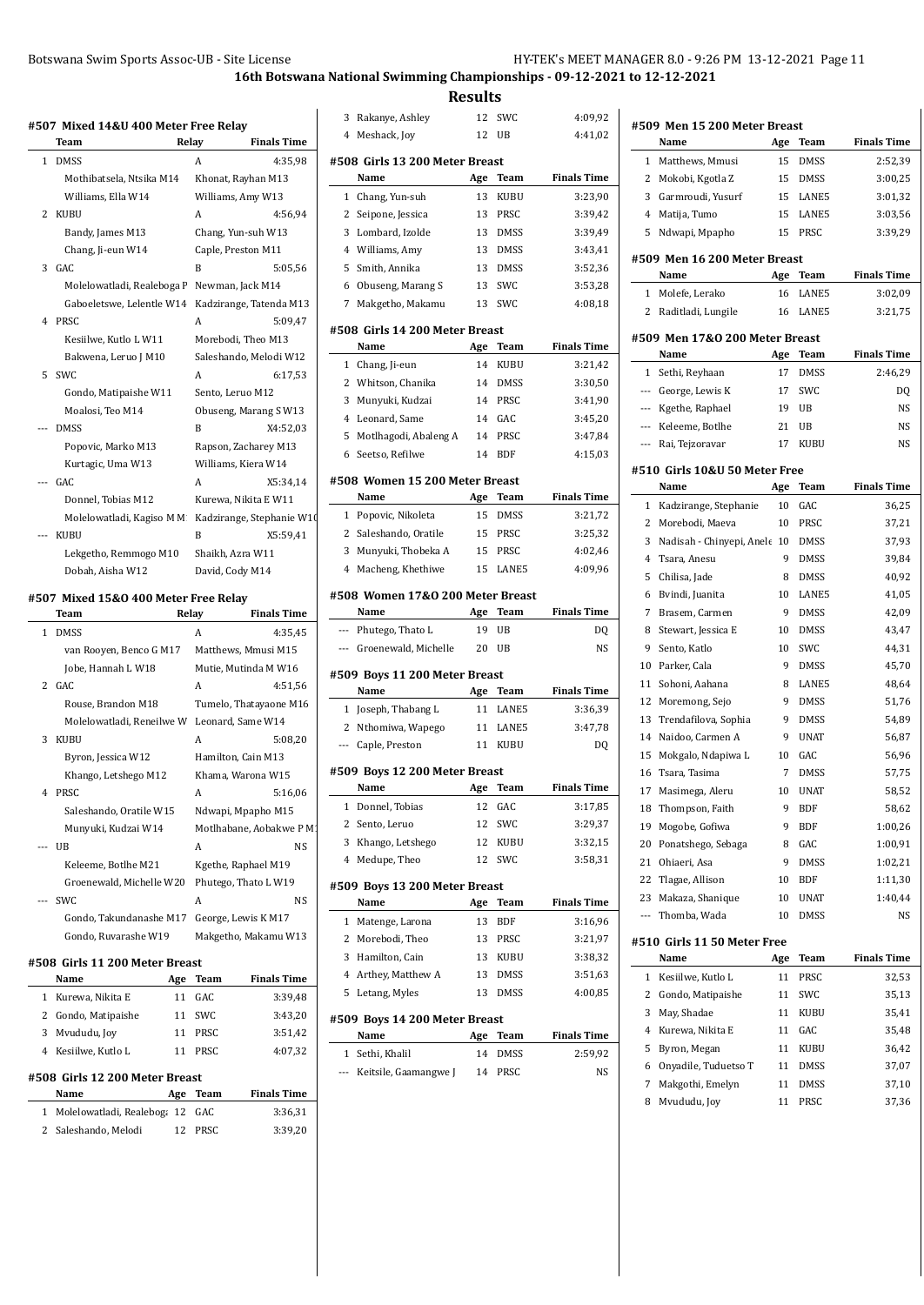|                              | Botswana Swim Sports Assoc-UB - Site License |          |             | 16th Botswa        |
|------------------------------|----------------------------------------------|----------|-------------|--------------------|
|                              | (#510 Girls 11 50 Meter Free)                |          |             |                    |
| 9                            | Onyadile, Boipelo K                          | 11       | DMSS        | 39,27              |
| 10                           | Shaikh, Azra                                 | 11       | KUBU        | 39,36              |
| 11                           | Pelotona, Arona                              | 11       | LANE5       | 39,83              |
| 12                           | Gaboeletswe, Amantle                         | 11       | GAC         | 42,01              |
| 13                           | Mganga, Lelentle                             | 11       | <b>DMSS</b> | 44,57              |
| 14                           | Clement, Basetsana                           | 11       | <b>BDF</b>  | 45,70              |
| 15                           | Tirelo, Thabile                              | 11       | <b>BDF</b>  | 47,88              |
| 16                           | Bogosi, Abigail                              | 11       | <b>BDF</b>  | 52,12              |
| 17                           | Powder, Nelsinia H                           | 11       | <b>UNAT</b> | 54,94              |
| 18                           | Lenkopane, Lenna C                           | 11       | <b>BDF</b>  | 57,48              |
| 19                           | Mohale, Palesa                               | 11       | <b>UNAT</b> | 1:00,60            |
| 20                           | Eluya, Reneiloe R                            | 11       | <b>BDF</b>  | 1:05,30            |
| 21                           | Khutsshwe, Mbali                             | 11       | BDF         | 1:11,83            |
|                              | --- Mutie, Muela                             | 11       | <b>DMSS</b> | NS                 |
| ---                          | Dsouza, Megan                                | 11       | PRSC        | NS                 |
|                              | #510 Girls 12 50 Meter Free<br>Name          | Age      | Team        | <b>Finals Time</b> |
| 1                            | Byron, Jessica                               | 12       | KUBU        | 33,40              |
| 2                            | Saleshando, Melodi                           | 12       | PRSC        | 33,78              |
| 3                            | Molelowatladi, Realeboga 12                  |          | GAC         | 35,44              |
| 4                            | Thomba, Kuda                                 | 12       | <b>DMSS</b> | 36,38              |
| 5                            | Machona, Botlhe                              | 12       | <b>BDF</b>  | 36,99              |
| 6                            | Dobah, Aisha                                 | 12       | KUBU        | 38,54              |
| 7                            | Ndwapi, Shatho P                             | 12       | PRSC        | 39,55              |
| 8                            | Rakanye, Ashley                              | 12       | SWC         | 40,82              |
| 9                            | Meshack, Joy                                 | 12       | UB          | 42,30              |
| 10                           | Mosetlhi, Ayana                              | 12       | GAC         | 47,22              |
| 11                           | Janenyana, Bonno                             | 12       | BDF         | 53,10              |
|                              | #510 Girls 13 50 Meter Free                  |          |             |                    |
|                              | Name                                         | Age      | Team        | <b>Finals Time</b> |
| 1<br>$\overline{\mathbf{c}}$ | Chang, Yun-suh                               | 13       | KUBU        | 31,79              |
|                              | Kurtagic, Uma                                | 13       | DMSS        | 33,17              |
| 3                            | Caple, Rhyse                                 | 13       | KUBU        | 34,28              |
| 4                            | Seipone, Jessica                             | 13       | PRSC        | 34,54              |
| 5                            | Williams, Amy                                | 13       | DMSS        | 35,34              |
| 6                            | Smith, Annika                                | 13       | DMSS        | 38,54              |
| 7                            | Obuseng, Marang S                            | 13       | SWC         | 39,98              |
| 8<br>$---$                   | Makgetho, Makamu<br>Ingwe, Sally             | 13<br>13 | SWC<br>DMSS | 40,75<br>NS        |
|                              | #510 Girls 14 50 Meter Free                  |          |             |                    |
|                              | Name                                         | Age      | Team        | <b>Finals Time</b> |
| 1                            | Chang, Ji-eun                                | 14       | KUBU        | 30,44              |
| 2                            | Williams, Ella                               | 14       | DMSS        | 32,59              |
| 3                            | Leonard, Same                                | 14       | GAC         | 32,72              |
| 4                            | Munyuki, Kudzai                              | 14       | PRSC        | 33,53              |
| 5                            | Williams, Kiera                              | 14       | DMSS        | 34,32              |
| 6                            | Gaboeletswe, Lelentle                        | 14       | GAC         | 35,31              |
| 7                            | Motlhagodi, Abaleng A                        | 14       | PRSC        | 40,11              |
| 8                            | Seetso, Refilwe                              | 14       | BDF         | 40,29              |
| 9                            | Gabaratane, Abale                            | 14       | PRSC        | 41,36              |
| 10                           | Pule, Naledi K                               | 14       | UNAT        | 42,92              |
| 11                           | Maruza, Lorato                               | 14       | BDF         | 56,59              |

|        | #510  Women 15 50 Meter Free              |          |                |                    |
|--------|-------------------------------------------|----------|----------------|--------------------|
|        | Name                                      | Age      | Team           | <b>Finals Time</b> |
| 1      | Khama, Warona                             | 15       | KUBU           | 32,58              |
| 2      | Kiragu, Mariam                            | 15       | LANE5          | 32,70              |
| 3      | Popovic, Nikoleta                         | 15       | <b>DMSS</b>    | 32,79              |
| 4      | Saleshando, Oratile                       | 15       | PRSC           | 33,27              |
| 5      | Munyuki, Thobeka A                        | 15       | PRSC           | 36,15              |
| 6      | Elias, Katlego                            | 15       | <b>UNATP</b>   | 36,68              |
| 7      | Khango, Thobo                             | 15       | KUBU           | 38,81              |
| 8      | Charles, Isabelle                         | 15       | <b>DMSS</b>    | 40,49              |
| 9      | Macheng, Khethiwe                         | 15       | LANE5          | 41,35              |
| 10     | Williams, Jade                            | 15       | <b>DMSS</b>    | 41,39              |
| 11     | Gabokgathwe, Natasha                      | 15       | <b>UNATP</b>   | 43,86              |
| 12     | Maphakela, Tendani                        | 15       | <b>BDF</b>     | 51,74              |
| ---    | Muzila, Lelani B                          | 15       | <b>DMSS</b>    | NS                 |
|        | #510 Women 16 50 Meter Free               |          |                |                    |
|        | Name                                      | Age      | Team           | <b>Finals Time</b> |
| 1      | Mutie, Mutinda M                          | 16       | <b>DMSS</b>    | 32,79              |
| 2      | Molelowatladi, Reneilwe                   | 16       | GAC            | 35,09              |
| 3      | Judd, Samantha                            | 16       | KUBU           | 35,83              |
|        |                                           |          |                |                    |
|        | #510 Women 17&0 50 Meter Free             |          |                |                    |
|        | Name                                      | Age      | Team           | <b>Finals Time</b> |
| 1      | Jobe, Hannah L                            | 18       | <b>DMSS</b>    | 32,15              |
| 2      | Phutego, Thato L                          | 19       | UB             | 1:01,17            |
| 3      | Jobe, Selebo A                            | 49       | <b>DMSS</b>    | 1:01,23            |
| ---    | Groenewald, Michelle                      | 20       | UB             | NS                 |
|        |                                           |          |                |                    |
|        | #511  Boys 10&U 50 Meter Free             |          |                |                    |
|        | Name                                      | Age      | Team           | <b>Finals Time</b> |
| 1      | Bakwena, Leruo J                          | 10       | PRSC           | 35,04              |
| 2      | Molefe, Leago                             | 10       | LANE5          | 37,62              |
| 3      | Ramakoloi, Entle T                        | 9        | PRSC           | 39,54              |
| 4      | Kurewa, Joash                             | 9        | GAC            | 39,87              |
| 5      | Molelowatladi, Kagiso M                   | 10       | GAC            | 40,30              |
| 6      | Montshiwa, Katlo L                        | 10       | <b>DMSS</b>    | 41,29              |
| 7      | Keitumetse, Tshepang                      | 9        | SWC            | 41,95              |
| 8      | Lekgetho, Remmogo                         | 10       | KUBU           | 42,72              |
| 9      | Nortje, Heinrich                          | 9        | <b>DMSS</b>    | 43,08              |
| 10     | Seetso, Kago                              | 10       | <b>BDF</b>     | 44,25              |
| 11     | Moroka, Mokgosi M                         | 9        | <b>DMSS</b>    | 44,91              |
| 12     | Seokamo, Kitso                            | 10       | PRSC           | 45,33              |
| 13     | Phatshwane, Tinashe                       | 9        | SWC            | 45,63              |
| 14     | Lombard, Quan Rene                        | 9        | DMSS           | 46,32              |
| 15     | Moje, Sean                                | 10       | UNAT           | 46,66              |
| 16     | Troanski, Vihren                          | 9        | DMSS           | 48,47              |
| 17     | Mosiakgabo, Kutlwano                      | 10       | <b>DMSS</b>    | 50,26              |
| 18     | Obuseng, Rorisang                         | 9        | <b>SWC</b>     | 52,05              |
| 19     | Jongwe, Leonard                           | 9        | SWC            | 56,57              |
| 20     | Segwabe, Katlego                          | 10       | <b>UNAT</b>    | 58,23              |
| 21     | Motshegare, Lefika                        | 9        | <b>DMSS</b>    | 1:20,03            |
|        |                                           |          |                |                    |
|        | #511 Boys 11 50 Meter Free                |          |                |                    |
|        | Name                                      | Age      | Team           | <b>Finals Time</b> |
| 1      | Caple, Preston                            | 11       | KUBU           | 32,06              |
| 2<br>3 | Modirelabangwe, Tema<br>Joseph, Thabang L | 11<br>11 | LANE5<br>LANE5 | 32,37<br>35,21     |

| 4     | Nthomiwa, Wapego                   | 11  | LANE5        | 35,31              |
|-------|------------------------------------|-----|--------------|--------------------|
| 5     | Ardern, Luther                     | 11  | KUBU         | 38,13              |
| 6     | Msiska, Vinjeru                    | 11  | <b>SWC</b>   | 43,62              |
| 7     | Nawa, Tendai M                     | 11  | SWC          | 50,15              |
| 8     | Baipidi, Lefika                    | 11  | <b>UNAT</b>  | 1:18,83            |
|       |                                    |     |              |                    |
|       | #511 Boys 12 50 Meter Free         |     |              |                    |
|       | Name                               | Age | <b>Team</b>  | <b>Finals Time</b> |
| 1     | Khango, Letshego                   | 12  | KUBU         | 32,97              |
| 2     | Donnel, Tobias                     | 12  | GAC          | 33,72              |
| 3     | Sento, Leruo                       | 12  | SWC          | 35,01              |
| 4     | Mokgadi, Thuto                     | 12  | BDF          | 37,35              |
| 5     | Freeman, Liam                      | 12  | DMSS         | 39,59              |
| 6     | Majola, Moagi T                    | 12  | GAC          | 40,53              |
| 7     | Tichivangani, Terarai J            | 12  | <b>UNAT</b>  | 40,89              |
| 8     | Mtetwa, Tumisang L                 | 12  | GAC          | 42,92              |
| 9     | Medupe, Theo                       | 12  | SWC          | 44,07              |
| 10    | Segaetsho, Leungo L                | 12  | UB           | 45,94              |
|       |                                    |     |              |                    |
|       | #511 Boys 13 50 Meter Free<br>Name | Age | Team         | <b>Finals Time</b> |
| 1     |                                    | 13  |              |                    |
| 2     | Khonat, Rayhan                     | 13  | DMSS<br>KUBU | 29,54              |
|       | Bandy, James                       |     |              | 30,13              |
| 3     | Modirelabangwe, Legakw 13          |     | LANE5        | 30,36              |
| 4     | Matenge, Larona                    | 13  | <b>BDF</b>   | 30,47              |
| 5     | Popovic, Marko                     | 13  | DMSS         | 30,83              |
| 6     | Kadzirange, Tatenda                | 13  | GAC          | 30,91              |
| 7     | Rapson, Zacharey                   | 13  | DMSS         | 31,83              |
| 8     | Morebodi, Theo                     | 13  | PRSC         | 32,92              |
| 9     | Gunda, Jason M                     | 13  | KUBU         | 33,61              |
| $*10$ | Arthey, Matthew A                  | 13  | DMSS         | 33,90              |
| $*10$ | Hamilton, Cain                     | 13  | KUBU         | 33,90              |
| 12    | Letang, Myles                      | 13  | DMSS         | 35,18              |
| 13    | Montshiwa, Thero L                 | 13  | DMSS         | 35,31              |
| 14    | Njoroge, Dean G                    | 13  | LANE5        | 37,91              |
| 15    | Dzingai, Botlhe                    | 13  | LANE5        | 39,17              |
| 16    | Mtetwa, Emmanuel T                 | 13  | GAC          | 40,19              |
| 17    | Modisapitse, Mohapi L              | 13  | BDF          | 55,10              |
|       | #511 Boys 14 50 Meter Free         |     |              |                    |
|       | Name                               | Age | <b>Team</b>  | <b>Finals Time</b> |
| 1     | Mothibatsela, Ntsika               | 14  | DMSS         | 27,63              |
| 2     | Newman, Jack                       | 14  | GAC          | 29,92              |
| *3    | Moalosi, Teo                       | 14  | SWC          | 32,27              |
| *3    | David, Cody                        | 14  | <b>KUBU</b>  | 32,27              |
| 5     | Mutie, Kilonzi                     | 14  | DMSS         | 33,04              |
| ---   | Mmolotsi, Losika                   | 14  | <b>UNATP</b> | NS                 |
|       |                                    |     |              |                    |
|       | #511 Men 15 50 Meter Free          |     |              |                    |
|       | Name                               | Age | Team         | <b>Finals Time</b> |
| 1     | Matthews, Mmusi                    | 15  | DMSS         | 26,03              |
| 2     | Matija, Tumo                       | 15  | LANE5        | 26,52              |
| 3     | Garmroudi, Yusurf                  | 15  | LANE5        | 28,08              |
| 4     | Mokobi, Kgotla Z                   | 15  | DMSS         | 28,48              |
| 5     | Ndwapi, Mpapho                     | 15  | PRSC         | 31,29              |
| 6     | Setshogo, Lebone                   | 15  | DMSS         | 36,41              |
| 7     |                                    |     |              |                    |
|       | Seleka, Loapi                      | 15  | DMSS         | 36,61              |
| 8     | Koontse, Theo                      | 15  | UNAT         | 54,22              |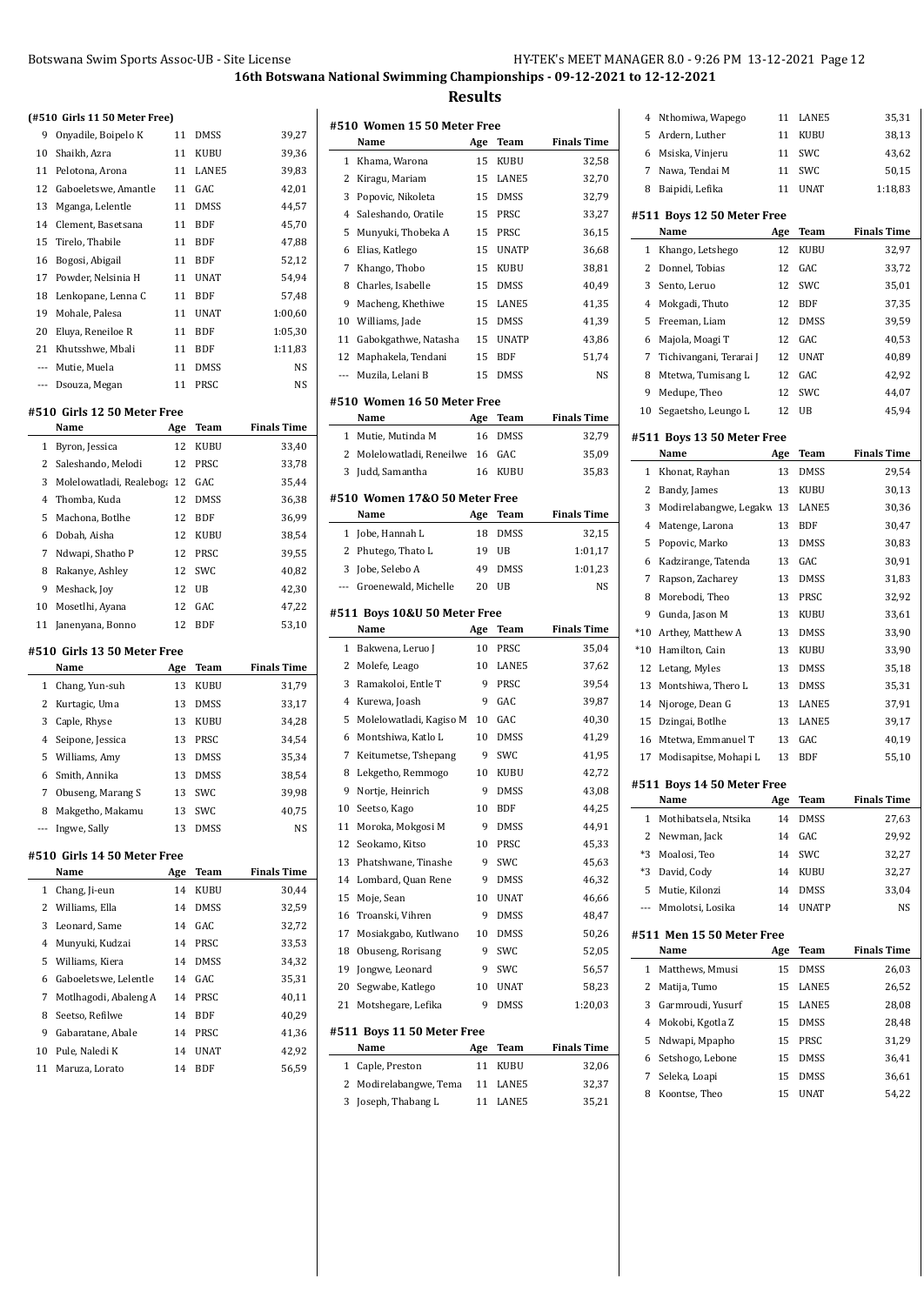**Results**

|     | #511 Men 16 50 Meter Free                      |           |                   |                                         |
|-----|------------------------------------------------|-----------|-------------------|-----------------------------------------|
|     | Name                                           | Age       | Team              | <b>Finals Time</b>                      |
| 1   | Seetso, Thabang                                | 16        | <b>BDF</b>        | 26,63                                   |
| 2   | Newman, Khumo                                  | 16        | GAC               | 26,98                                   |
| 3   | Bu, Kuncheng                                   | 16        | <b>DMSS</b>       | 28,63                                   |
| 4   | Molefe, Lerako                                 | 16        | LANE5             | 28,81                                   |
| 5   | Raditladi, Lungile                             | 16        | LANE5             | 29,68                                   |
| 6   | Tumelo, Thatayaone                             | 16        | GAC               | 31,85                                   |
| 7   | Motlhabane, Aobakwe P                          | 16        | PRSC              | 36,16                                   |
|     | #511 Men 17&0 50 Meter Free<br>Name            |           | Team              | <b>Finals Time</b>                      |
| 1   | Rouse, Brandon                                 | Age<br>18 | GAC               | 25,52                                   |
| 2   | Ngorosha, Tatenda                              | 28        | LANE5             | 26,48                                   |
| 3   | Sebikiri, Maemo T                              | 22        | LANE5             | 27,91                                   |
| 4   |                                                | 17        | <b>DMSS</b>       | 28,46                                   |
|     | van Rooyen, Benco G                            |           |                   |                                         |
| 5   | Sethi, Reyhaan                                 | 17        | <b>DMSS</b>       | 29,02                                   |
| 6   | George, Lewis K                                | 17        | SWC               | 34,56                                   |
| 7   | Ipotseng, Clinton                              | 23        | UB                | 35,90                                   |
| 8   | Nkebelele, Keolebogile                         | 20        | UB                | 36,76                                   |
| --- | Kaposambo, Boyboy T                            | 23        | UB                | NS                                      |
| --- | Seitei, Emmanuel K                             | 20        | UB                | NS                                      |
|     | --- Makepe, Tokelo                             | 20        | DMSS              | <b>NS</b>                               |
| --- | Kgethe, Raphael                                | 19        | UB                | NS                                      |
| --- | Rai, Tejzoravar                                | 17        | KUBU              | NS                                      |
|     | --- Keleeme, Botlhe                            | 21        | UB                | <b>NS</b>                               |
|     | #512 Mixed 14&U 400 Meter Medley Relay<br>Team |           | Relay             | Finals Time                             |
| 1   | <b>DMSS</b>                                    |           | A                 | 5:16,70                                 |
|     | Khonat, Rayhan M13                             |           |                   | Lombard, Izolde W13                     |
|     | Mothibatsela, Ntsika M14                       |           |                   | Williams, Ella W14                      |
| 2   | <b>KUBU</b>                                    |           | A                 | 5:51,39                                 |
|     |                                                |           |                   |                                         |
|     | Caple, Preston M11<br>Bandy, James M13         |           | Chang, Ji-eun W14 |                                         |
| 3   | GAC                                            |           | A                 | Chang, Yun-suh W13<br>6:01.02           |
|     |                                                |           |                   |                                         |
|     | Molelowatladi, Realeboga F                     |           |                   | Donnel, Tobias M12                      |
| 4   | Gaboeletswe, Lelentle W14<br>PRSC              |           | A                 | Kadzirange, Tatenda M13                 |
|     |                                                |           |                   | 6:06,23                                 |
|     | Saleshando, Melodi W12                         |           |                   | Morebodi, Theo M13                      |
|     | Kesiilwe, Kutlo L W11                          |           |                   | Bakwena, Leruo J M10                    |
| --- | <b>DMSS</b>                                    |           | B                 | X5:52,53                                |
|     | Mutie, Kilonzi M14                             |           |                   | Williams, Amy W13                       |
|     | Sethi, Khalil M14                              |           |                   | Williams, Kiera W14                     |
|     | #512 Mixed 15&0 400 Meter Medley Relay<br>Team | Relay     |                   | Finals Time                             |
| 1   | <b>DMSS</b>                                    |           | A                 | 4:49,02                                 |
|     | Hughes, Naya L W17                             |           |                   | Matthews, Mmusi M15                     |
|     |                                                |           |                   | Mutie, Mutinda M W16                    |
|     | van Rooyen, Benco G M17                        |           |                   |                                         |
| 2   | GAC                                            |           |                   |                                         |
|     |                                                |           | А                 | 5:21,57                                 |
|     | Molelowatladi, Reneilwe W                      |           |                   | Rouse, Brandon M18                      |
|     | Newman, Khumo M16                              |           |                   | Leonard, Same W14                       |
| 3   | PRSC                                           |           | A                 | 6:00,18                                 |
|     | Munyuki, Kudzai W14                            |           |                   | Saleshando, Oratile W15                 |
|     | Ndwapi, Mpapho M15                             |           |                   | Motlhabane, Aobakwe P M1                |
| 4   | KUBU                                           |           | А                 | 6:31,14                                 |
|     | Judd, Samantha W16<br>Gunda, Jason M M13       |           |                   | Hamilton, Cain M13<br>Khama, Warona W15 |

| ---         | LANE5                                |           | A                | NS                   |  |  |
|-------------|--------------------------------------|-----------|------------------|----------------------|--|--|
|             | Kiragu, Mariam W15                   |           | Matija, Tumo M15 |                      |  |  |
|             | Harry, Kyra W14                      |           | Harry, Ethan M18 |                      |  |  |
| ---         | UB                                   |           | A                | NS                   |  |  |
|             | Seitei, Emmanuel K M20               |           |                  | Keleeme, Botlhe M21  |  |  |
|             | Groenewald, Michelle W20             |           |                  | Phutego, Thato L W19 |  |  |
|             | SWC                                  |           | A                | NS                   |  |  |
|             | Gondo, Takundanashe M17              |           | Moalosi, Teo M14 |                      |  |  |
|             | Rakanye, Ashley W12                  |           |                  | Gondo, Ruvarashe W19 |  |  |
|             |                                      |           |                  |                      |  |  |
|             | #601 Girls 11 200 Meter Free<br>Name | Age       | Team             | <b>Finals Time</b>   |  |  |
| 1           | Kesiilwe, Kutlo L                    | 11        | PRSC             | 2:44,04              |  |  |
| 2           | Mvududu, Joy                         | 11        | PRSC             | 3:03,01              |  |  |
| 3           | Onyadile, Tuduetso T                 | 11        | DMSS             | 3:03,31              |  |  |
| 4           | Gondo, Matipaishe                    | 11        | SWC              | 3:09,38              |  |  |
| 5           | Makgothi, Emelyn                     | 11        | DMSS             | 3:09,64              |  |  |
| 6           | Byron, Megan                         | 11        | KUBU             | 3:13,19              |  |  |
| 7           | May, Shadae                          | 11        | <b>KUBU</b>      | 3:13,83              |  |  |
| 8           | Kurewa, Nikita E                     | 11        | GAC              | 3:14,29              |  |  |
| 9           | Onyadile, Boipelo K                  | 11        | DMSS             | 3:21,08              |  |  |
|             |                                      |           |                  |                      |  |  |
|             | #601 Girls 12 200 Meter Free         |           |                  |                      |  |  |
|             | Name                                 | Age       | Team             | <b>Finals Time</b>   |  |  |
| 1           | Saleshando, Melodi                   | 12        | PRSC             | 2:47,02              |  |  |
| 2           | Byron, Jessica                       | 12        | KUBU             | 2:50,75              |  |  |
| 3           | Thomba, Kuda                         | 12        | DMSS             | 3:07,56              |  |  |
| 4           | Rakanye, Ashley                      | 12        | SWC              | 3:27,97              |  |  |
| 5           | Ndwapi, Shatho P                     | 12        | PRSC             | 3:29,03              |  |  |
| 6           | Machona, Botlhe                      | 12        | BDF              | 3:31,86              |  |  |
| 7           | Meshack, Joy                         | 12        | UB               | 4:14,42              |  |  |
|             | #601  Girls 13 200 Meter Free        |           |                  |                      |  |  |
|             |                                      |           |                  |                      |  |  |
|             | Name                                 | Age       | Team             | <b>Finals Time</b>   |  |  |
| 1           | Lombard, Izolde                      | 13        | DMSS             | 2:46,82              |  |  |
| 2           | Williams, Amy                        | 13        | <b>DMSS</b>      | 2:48,34              |  |  |
| 3           | Chang, Yun-suh                       | 13        | KUBU             | 2:48,78              |  |  |
| 4           | Kurtagic, Uma                        | 13        | DMSS             | 2:54,50              |  |  |
| 5           | Seipone, Jessica                     | 13        | PRSC             | 2:56,05              |  |  |
| 6           | Smith, Annika                        | 13        | <b>DMSS</b>      | 3:11,87              |  |  |
| $7^{\circ}$ | Makgetho, Makamu                     | 13        | SWC              | 3:36,31              |  |  |
| 8           | Obuseng, Marang S                    | 13        | SWC              | 3:41,52              |  |  |
| ---         | Ingwe, Sally                         | 13        | DMSS             | NS                   |  |  |
|             | #601 Girls 14 200 Meter Free         |           |                  |                      |  |  |
|             | Name                                 | Age       | Team             | <b>Finals Time</b>   |  |  |
| 1           | Williams, Ella                       | 14        | DMSS             | 2:44,17              |  |  |
| 2           | Chang, Ji-eun                        | 14        | KUBU             | 2:44,93              |  |  |
| 3           | Williams, Kiera                      | 14        | <b>DMSS</b>      | 2:49,35              |  |  |
| 4           | Munyuki, Kudzai                      | 14        | PRSC             | 3:04,88              |  |  |
| ---         | Harry, Kyra                          | 14        | LANE5            | <b>NS</b>            |  |  |
| $---$       | Whitson, Chanika                     | 14        | <b>DMSS</b>      | <b>NS</b>            |  |  |
|             |                                      |           |                  |                      |  |  |
|             | #601 Women 15 200 Meter Free<br>Name |           | Team             | <b>Finals Time</b>   |  |  |
| 1           | Saleshando, Oratile                  | Age<br>15 | PRSC             | 2:53,56              |  |  |
| 2           | Popovic, Nikoleta                    | 15        | DMSS             | 2:53,60              |  |  |
| 3           | Khama, Warona                        | 15        | KUBU             | 3:12,15              |  |  |
| 4           | Munyuki, Thobeka A                   | 15        | PRSC             | 3:20,35              |  |  |
|             |                                      |           |                  |                      |  |  |
|             |                                      |           |                  |                      |  |  |

| 5                        | Williams, Jade                       | 15  | DMSS        | 3:23,14            |  |  |  |  |
|--------------------------|--------------------------------------|-----|-------------|--------------------|--|--|--|--|
| 6                        | Macheng, Khethiwe                    | 15  | LANE5       | 3:38,43            |  |  |  |  |
|                          |                                      |     |             |                    |  |  |  |  |
|                          | #601 Women 16 200 Meter Free<br>Name |     |             | <b>Finals Time</b> |  |  |  |  |
|                          |                                      | Age | Team        |                    |  |  |  |  |
| 1                        | Mutie, Mutinda M                     | 16  | DMSS        | 2:32,81            |  |  |  |  |
| 2                        | Molelowatladi, Reneilwe              | 16  | GAC         | 3:10,11            |  |  |  |  |
|                          | #601 Women 17&0 200 Meter Free       |     |             |                    |  |  |  |  |
|                          | Name                                 | Age | Team        | <b>Finals Time</b> |  |  |  |  |
| 1                        | Hughes, Naya L                       | 17  | DMSS        | 2:32,36            |  |  |  |  |
| 2                        | Jobe, Hannah L                       | 18  | DMSS        | 2:51,60            |  |  |  |  |
| 3                        | Phutego, Thato L                     | 19  | UB          | 5:15,88            |  |  |  |  |
| $\overline{\phantom{a}}$ | Gondo, Ruvarashe                     | 19  | SWC         | NS                 |  |  |  |  |
| $\overline{\phantom{a}}$ | Groenewald, Michelle                 | 20  | UB          | NS                 |  |  |  |  |
|                          | #602 Boys 11 200 Meter Free          |     |             |                    |  |  |  |  |
|                          | Name                                 | Age | Team        | <b>Finals Time</b> |  |  |  |  |
| 1                        | Caple, Preston                       | 11  | KUBU        | 2:41,19            |  |  |  |  |
| 2                        | Joseph, Thabang L                    | 11  | LANE5       | 2:49,16            |  |  |  |  |
| 3                        | Modirelabangwe, Tema                 | 11  | LANE5       | 2:56,91            |  |  |  |  |
| 4                        | Nthomiwa, Wapego                     | 11  | LANE5       | 2:57,35            |  |  |  |  |
| 5                        | Nawa, Tendai M                       | 11  | SWC         | 4:12,56            |  |  |  |  |
|                          |                                      |     |             |                    |  |  |  |  |
|                          | #602 Boys 12 200 Meter Free          |     |             |                    |  |  |  |  |
|                          | Name                                 | Age | Team        | <b>Finals Time</b> |  |  |  |  |
| 1                        | Khango, Letshego                     | 12  | KUBU        | 3:02,81            |  |  |  |  |
| 2                        | Sento, Leruo                         | 12  | SWC         | 3:09,89            |  |  |  |  |
| 3                        | Freeman, Liam                        | 12  | DMSS        | 3:14,79            |  |  |  |  |
| 4                        | Mokgadi, Thuto                       | 12  | <b>BDF</b>  | 3:18,26            |  |  |  |  |
| 5                        | Tichivangani, Terarai J              | 12  | <b>UNAT</b> | 3:39,58            |  |  |  |  |
| 6                        | Medupe, Theo                         | 12  | SWC         | 3:39,67            |  |  |  |  |
|                          | #602 Boys 13 200 Meter Free          |     |             |                    |  |  |  |  |
|                          | Name                                 | Age | Team        | <b>Finals Time</b> |  |  |  |  |
| 1                        | Khonat, Rayhan                       | 13  | DMSS        | 2:25,65            |  |  |  |  |
| 2                        | Rapson, Zacharey                     | 13  | <b>DMSS</b> | 2:37,09            |  |  |  |  |
| 3                        | Morebodi, Theo                       | 13  | PRSC        | 2:37,58            |  |  |  |  |
| 4                        | Popovic, Marko                       | 13  | DMSS        | 2:40,22            |  |  |  |  |
| 5                        | Kadzirange, Tatenda                  | 13  | GAC         | 2:40,93            |  |  |  |  |
| 6                        | Hamilton, Cain                       | 13  | KUBU        | 2:52,59            |  |  |  |  |
| 7                        | Bandy, James                         | 13  | KUBU        | 2:58,55            |  |  |  |  |
| 8                        | Letang, Myles                        | 13  | DMSS        | 3:03,03            |  |  |  |  |
| 9                        | Arthey, Matthew A                    | 13  | DMSS        | 3:05,59            |  |  |  |  |
| 10                       | Montshiwa, Thero L                   | 13  | DMSS        | 3:09,46            |  |  |  |  |
| 11                       | Modirelabangwe, Legakw 13            |     | LANE5       | 3:15,36            |  |  |  |  |
| 12                       | Njoroge, Dean G                      | 13  | LANE5       | 3:15,84            |  |  |  |  |
|                          | #602 Boys 14 200 Meter Free          |     |             |                    |  |  |  |  |
|                          | Name                                 | Age | Team        | <b>Finals Time</b> |  |  |  |  |
| 1                        | Mothibatsela, Ntsika                 | 14  | DMSS        | 2:24,40            |  |  |  |  |
| 2                        | Newman, Jack                         | 14  | GAC         | 2:51,16            |  |  |  |  |
| 3                        | Mutie, Kilonzi                       | 14  | DMSS        | 2:52,12            |  |  |  |  |
| 4                        | Moalosi, Teo                         | 14  | SWC         | 3:03,44            |  |  |  |  |
|                          |                                      |     |             |                    |  |  |  |  |
|                          | #602 Men 15 200 Meter Free           |     |             |                    |  |  |  |  |
|                          | Name                                 | Age | Team        | <b>Finals Time</b> |  |  |  |  |
| 1                        | Mokobi, Kgotla Z                     | 15  | DMSS        | 2:20,27            |  |  |  |  |
| 2                        | Matija, Tumo                         | 15  | LANE5       | 2:21,83            |  |  |  |  |
| 3                        |                                      |     |             |                    |  |  |  |  |
|                          | Garmroudi, Yusurf                    | 15  | LANE5       | 2:24,78            |  |  |  |  |
|                          |                                      |     |             |                    |  |  |  |  |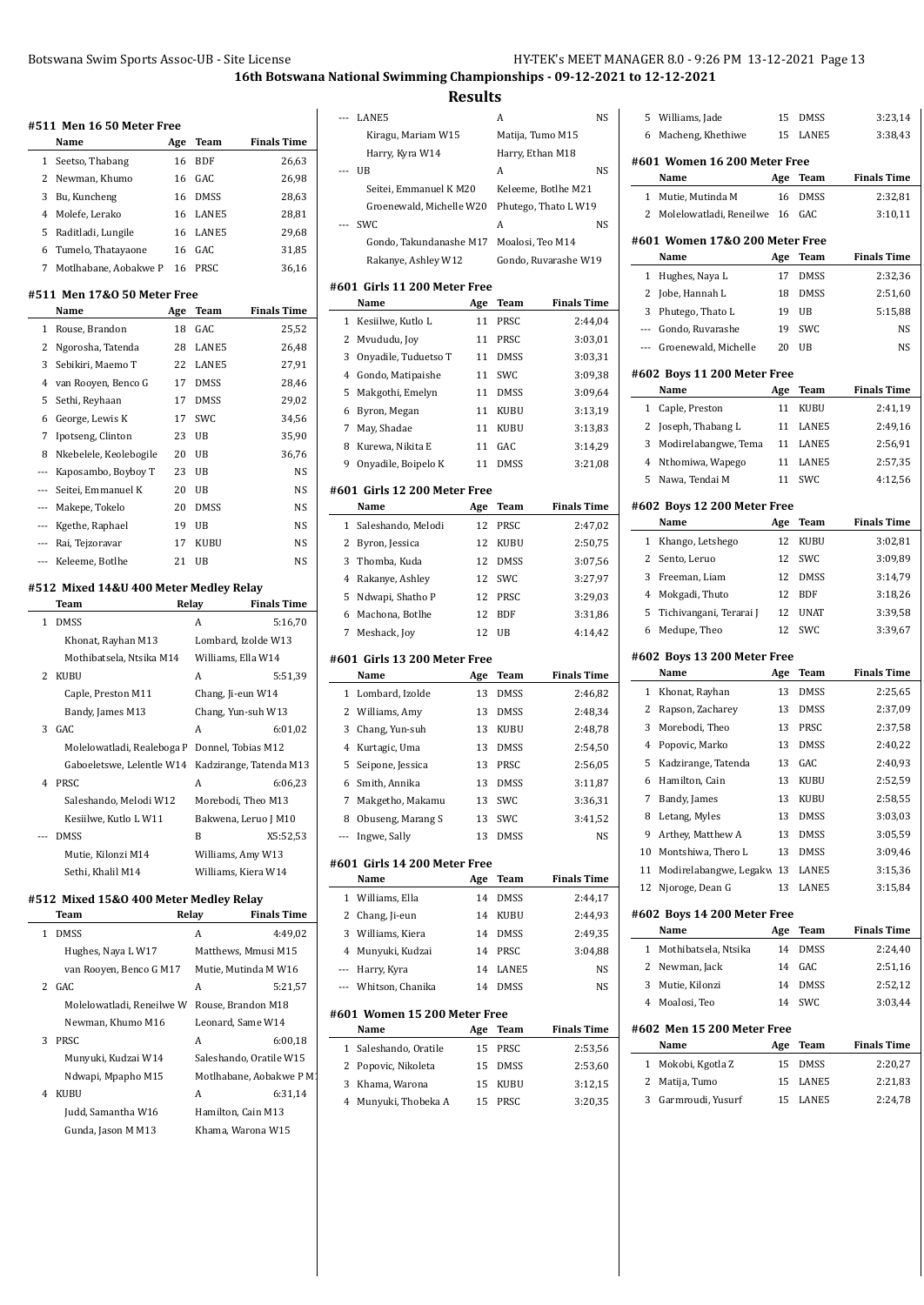**#603 Girls 13 100 Meter Breast**

|                | (#602 Men 15 200 Meter Free)     |     |             |                    |
|----------------|----------------------------------|-----|-------------|--------------------|
| 4              | Ndwapi, Mpapho                   | 15  | PRSC        | 2:43,50            |
| 5              | Setshogo, Lebone                 | 15  | DMSS        | 3:18,11            |
|                | #602 Men 16 200 Meter Free       |     |             |                    |
|                | Name                             | Age | Team        | <b>Finals Time</b> |
| 1              | Bu, Kuncheng                     | 16  | <b>DMSS</b> | 2:15,77            |
| $\overline{2}$ | Seetso, Thabang                  | 16  | <b>BDF</b>  | 2:22,99            |
| 3              | Molefe, Lerako                   | 16  | LANE5       | 2:32,14            |
| 4              | Raditladi, Lungile               | 16  | LANE5       | 2:38,14            |
| 5              | Tumelo, Thatayaone               | 16  | GAC         | 3:10,42            |
| 6              | Motlhabane, Aobakwe P            | 16  | PRSC        | 3:42,32            |
|                | #602 Men 17&0 200 Meter Free     |     |             |                    |
|                | Name                             | Age | Team        | <b>Finals Time</b> |
| 1              | van Rooyen, Benco G              | 17  | DMSS        | 2:14,34            |
| 2              | Sebikiri, Maemo T                | 22  | LANE5       | 2:34,16            |
| 3              | Kaposambo, Boyboy T              | 23  | UB          | 3:38,47            |
| $\overline{4}$ | George, Lewis K                  | 17  | SWC         | 3:42,69            |
| $---$          | Gondo, Takundanashe              | 17  | SWC         | NS                 |
| ---            | Makepe, Tokelo                   | 20  | <b>DMSS</b> | NS                 |
|                | #603 Girls 9-10 100 Meter Breast |     |             |                    |
|                | Name                             | Age | Team        | <b>Finals Time</b> |
| 1              | Kadzirange, Stephanie            | 10  | GAC         | 1:45,57            |
| 2              | Morebodi, Maeva                  | 10  | PRSC        | 1:48,91            |
| 3              | Brasem, Carmen                   | 9   | <b>DMSS</b> | 1:51,74            |
| 4              | Tsara, Anesu                     | 9   | <b>DMSS</b> | 1:59,90            |
| 5              | Sento, Katlo                     | 10  | SWC         | 2:01,61            |
| 6              | Stewart, Jessica E               | 10  | <b>DMSS</b> | 2:17,08            |
| 7              | Parker, Cala                     | 9   | <b>DMSS</b> | 2:19,19            |
| ---            | Nadisah - Chinyepi, Anele        | 10  | <b>DMSS</b> | DQ                 |
|                |                                  |     |             |                    |
| $\cdots$       | Bvindi, Juanita                  | 10  | LANE5       | DQ                 |
| ---            | Masimega, Aleru                  | 10  | <b>UNAT</b> | DQ                 |
| ---            | Thomba, Wada                     | 10  | <b>DMSS</b> | NS                 |
|                | #603 Girls 11 100 Meter Breast   |     |             |                    |
|                | Name                             | Age | Team        | <b>Finals Time</b> |
| $\mathbf{1}$   | Gondo, Matipaishe                | 11  | SWC         | 1:41,52            |
| 2              | Kurewa, Nikita E                 | 11  | GAC         | 1:41,65            |
| 3              | Byron, Megan                     | 11  | KUBU        | 1:48,87            |
| 4              | Mvududu, Joy                     | 11  | PRSC        | 1:50,97            |
| 5              | Kesiilwe, Kutlo L                | 11  | PRSC        | 1:53,27            |
| 6              | Gaboeletswe, Amantle             | 11  | GAC         | 1:57,98            |
| 7              | Onyadile, Tuduetso T             | 11  | <b>DMSS</b> | 1:58,80            |
| 8              | Onyadile, Boipelo K              | 11  | DMSS        | 2:00,34            |
| 9              | Makgothi, Emelyn                 | 11  | DMSS        | 2:04,12            |
| 10             | Pelotona, Arona                  | 11  | LANE5       | 2:04,69            |
|                | #603 Girls 12 100 Meter Breast   |     |             |                    |
|                | Name                             | Age | Team        | <b>Finals Time</b> |
| 1              | Molelowatladi, Realeboga         | 12  | GAC         | 1:41,33            |
| 2              | Saleshando, Melodi               | 12  | PRSC        | 1:43,75            |
| 3              | Byron, Jessica                   | 12  | KUBU        | 1:45,61            |
| 4              | Thomba, Kuda                     | 12  | DMSS        | 1:50,16            |
| 5              | Dobah, Aisha                     | 12  | KUBU        | 1:52,96            |
| 6              | Rakanye, Ashley                  | 12  | SWC         | 1:54,37            |
| 7              | Meshack, Joy                     | 12  | UB          | 2:16,14            |
|                |                                  |     |             |                    |

|                | Name                             | Age | Team         | <b>Finals Time</b> |
|----------------|----------------------------------|-----|--------------|--------------------|
| 1              | Chang, Yun-suh                   | 13  | KUBU         | 1:31,15            |
| 2              | Seipone, Jessica                 | 13  | PRSC         | 1:43,18            |
| 3              | Lombard, Izolde                  | 13  | DMSS         | 1:43,60            |
| 4              | Kurtagic, Uma                    | 13  | DMSS         | 1:45,10            |
| 5              | Williams, Amy                    | 13  | DMSS         | 1:46,28            |
| 6              | Obuseng, Marang S                | 13  | SWC          | 1:46,52            |
| 7              | Smith, Annika                    | 13  | <b>DMSS</b>  | 1:51,81            |
| 8              | Makgetho, Makamu                 | 13  | SWC          | 1:55,70            |
|                | #603 Girls 14 100 Meter Breast   |     |              |                    |
|                | Name                             | Age | Team         | <b>Finals Time</b> |
| 1              | Chang, Ji-eun                    | 14  | KUBU         | 1:30,48            |
| 2              | Whitson, Chanika                 | 14  | DMSS         | 1:38,57            |
| 3              | Leonard, Same                    | 14  | GAC          | 1:38,83            |
| 4              | Munyuki, Kudzai                  | 14  | PRSC         | 1:40,63            |
| 5              | Williams, Ella                   | 14  | DMSS         | 1:41,22            |
| 6              | Motlhagodi, Abaleng A            | 14  | PRSC         | 1:48,83            |
| 7              | Williams, Kiera                  | 14  | <b>DMSS</b>  | 1:50,00            |
| 8              | Seetso, Refilwe                  | 14  | <b>BDF</b>   | 1:58,34            |
| $\overline{a}$ | Harry, Kyra                      | 14  | LANE5        | NS                 |
| ---            | Tele, Phoebe                     | 14  | <b>DMSS</b>  | <b>NS</b>          |
|                | #603 Women 15 100 Meter Breast   |     |              |                    |
|                | Name                             | Age | Team         | <b>Finals Time</b> |
| 1              | Popovic, Nikoleta                | 15  | <b>DMSS</b>  | 1:32,10            |
| 2              | Saleshando, Oratile              | 15  | PRSC         | 1:37,60            |
| 3              | Khango, Thobo                    | 15  | KUBU         | 1:48,27            |
| $*_{4}$        | Khama, Warona                    | 15  | KUBU         | 1:53,01            |
| $*_{4}$        | Munyuki, Thobeka A               | 15  | PRSC         | 1:53,01            |
| 6              | Macheng, Khethiwe                | 15  | LANE5        | 1:54,90            |
| 7              | Gabokgathwe, Natasha             | 15  | <b>UNATP</b> | 2:02,69            |
| 8              | Williams, Jade                   | 15  | DMSS         | 2:03,47            |
| 9              | Charles, Isabelle                | 15  | <b>DMSS</b>  | 2:14,74            |
|                | #603 Women 16 100 Meter Breast   |     |              |                    |
|                | Name                             | Age | Team         | <b>Finals Time</b> |
| $\mathbf{1}$   | Molelowatladi, Reneilwe          | 16  | GAC          | 1:59,03            |
|                | #603 Women 17&0 100 Meter Breast |     |              |                    |
|                | Name                             | Age | <b>Team</b>  | <b>Finals Time</b> |
| 1              | Hughes, Naya L                   |     | 17 DMSS      | 1:25,07            |
|                | --- Gondo, Ruvarashe             | 19  | SWC          | NS                 |
| ---            | Groenewald, Michelle             | 20  | UB           | NS                 |
|                | #604 Boys 9-10 100 Meter Breast  |     |              |                    |
|                | Name                             | Age | Team         | <b>Finals Time</b> |
| $\mathbf{1}$   | Bakwena, Leruo J                 | 10  | PRSC         | 1:42,12            |
| 2              | Molefe, Leago                    | 10  | LANE5        | 1:50,48            |
| 3              | Phatshwane, Tinashe              | 9   | SWC          | 2:02,34            |
| 4              | Ramakoloi, Entle T               | 9   | PRSC         | 2:08,41            |
| 5              | Moroka, Mokgosi M                | 9   | DMSS         | 2:08,69            |
| 6              | Obuseng, Rorisang                | 9   | SWC          | 2:12,66            |
| 7              | Troanski, Vihren                 | 9   | DMSS         | 2:12,79            |
| 8              | Jongwe, Leonard                  | 9   | SWC          | 2:13,97            |
| 9              | Keitumetse, Tshepang             | 9   | SWC          | 2:15,28            |
| ---            | Nortje, Heinrich                 | 9   | DMSS         | DQ                 |
|                |                                  |     |              |                    |
|                |                                  |     |              |                    |

| ---          | Montshiwa, Katlo L                   | 10        | <b>DMSS</b>   | DQ                 |
|--------------|--------------------------------------|-----------|---------------|--------------------|
| $\cdots$     | Seokamo, Kitso                       | 10        | PRSC          | DQ                 |
| $---$        | Lombard, Quan Rene                   | 9         | DMSS          | DQ                 |
| ---          | Mosiakgabo, Kutlwano                 | 10        | DMSS          | NS                 |
|              | #604 Boys 11 100 Meter Breast        |           |               |                    |
|              | Name                                 | Age       | <b>Team</b>   | <b>Finals Time</b> |
| 1            | Caple, Preston                       | 11        | KUBU          | 1:35,85            |
| 2            | Modirelabangwe, Tema                 | 11        | LANE5         | 1:41,37            |
| 3            | Joseph, Thabang L                    | 11        | LANE5         | 1:43,90            |
| 4            | Nthomiwa, Wapego                     | 11        | LANE5         | 1:50,61            |
| ---          | Msiska, Vinjeru                      | 11        | SWC           | NS                 |
|              | #604 Boys 12 100 Meter Breast        |           |               |                    |
|              | Name                                 | Age       | Team          | <b>Finals Time</b> |
| 1            | Donnel, Tobias                       | 12        | GAC           | 1:29,84            |
| 2            | Sento, Leruo                         | 12        | SWC           | 1:34,13            |
| 3            | Mtetwa, Tumisang L                   | 12        | GAC           | 1:39,38            |
| 4            | Khango, Letshego                     | 12        | KUBU          | 1:39,84            |
| 5            | Medupe, Theo                         | 12        | SWC           | 1:50,31            |
| 6            | Mokgadi, Thuto                       | 12        | BDF           | 1:56,35            |
| ---          | Tichivangani, Terarai J              | 12        | <b>UNAT</b>   | DQ                 |
|              | #604 Boys 13 100 Meter Breast        |           |               |                    |
|              | Name                                 | Age       | Team          | <b>Finals Time</b> |
| 1            | Matenge, Larona                      | 13        | BDF           | 1:26,54            |
| 2            | Modirelabangwe, Legakw 13            |           | LANE5         | 1:29,96            |
| 3            | Morebodi, Theo                       | 13        | PRSC          | 1:30,02            |
| 4            | Gunda, Jason M                       | 13        | KUBU          | 1:32,98            |
| 5            | Bandy, James                         | 13        | KUBU          | 1:35,92            |
| 6            | Hamilton, Cain                       | 13        | KUBU          | 1:39,24            |
| 7            | Arthey, Matthew A                    | 13        | DMSS          | 1:46,37            |
| 8            | Letang, Myles                        | 13        | DMSS          | 1:49,27            |
| 9            | Montshiwa, Thero L                   | 13        | DMSS          | 1:50,68            |
| 10           | Dzingai, Botlhe                      | 13        | LANE5         | 2:26,60            |
|              | #604 Boys 14 100 Meter Breast        |           |               |                    |
|              | Name                                 | Age       | Team          | Finals Time        |
| 1            | Sethi, Khalil                        | 14        | DMSS          | 1:21,76            |
| 2            | Newman, Jack                         | 14        | GAC           | 1:27,28            |
| 3            | David, Cody                          | 14        | KUBU          | 1:35,15            |
|              | 4 Moalosi, Teo                       | 14        | SWC           | 1:51,20            |
| 5            | Mutie, Kilonzi                       | 14        | <b>DMSS</b>   | 1:57,34            |
|              | --- Mmolotsi, Losika                 | 14        | <b>UNATP</b>  | NS                 |
| ---          | Keitsile, Gaamangwe J                | 14        | PRSC          | NS                 |
|              |                                      |           |               |                    |
|              | #604 Men 15 100 Meter Breast<br>Name | Age       | Team          | <b>Finals Time</b> |
| 1            | Matthews, Mmusi                      | 15        | DMSS          | 1:15,50            |
| $\mathbf{2}$ | Matija, Tumo                         | 15        | LANE5         | 1:18,07            |
| 3            | Mokobi, Kgotla Z                     | 15        | DMSS          | 1:18,79            |
| 4            | Garmroudi, Yusurf                    | 15        | LANE5         | 1:25,18            |
| 5            | Ndwapi, Mpapho                       | 15        | PRSC          | 1:38,08            |
|              |                                      |           |               |                    |
|              | #604 Men 16 100 Meter Breast<br>Name |           |               | <b>Finals Time</b> |
| 1            | Molefe, Lerako                       | Age<br>16 | Team<br>LANE5 |                    |
| 2            | Seetso, Thabang                      | 16        | BDF           | 1:23,52<br>1:27,62 |
| 3            | Raditladi, Lungile                   | 16        | LANE5         | 1:30,29            |
|              |                                      |           |               |                    |
|              |                                      |           |               |                    |